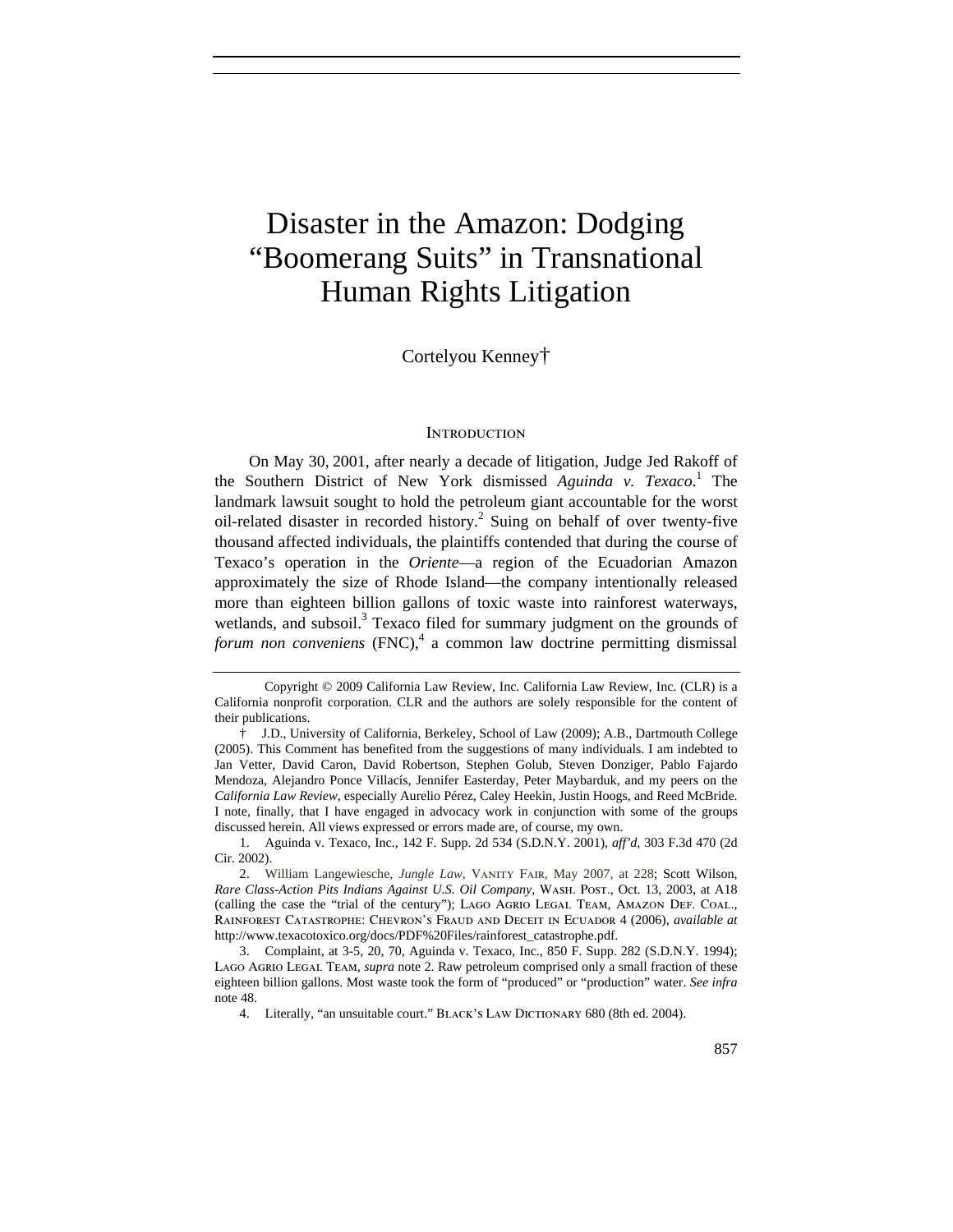even when jurisdiction and venue are proper if, "in the interest of justice and for the convenience of the parties," the matter would better be adjudicated elsewhere.<sup>5</sup> The plaintiffs responded that the case should proceed in the United States because high-ranking Texaco officials in New York and Florida had supervised decisions made by the company's foreign subsidiary, TexPet, and because the Ecuadorian legal system was unequipped to handle a matter of this complexity.<sup>6</sup> Judge Rakoff disagreed. Stating that the case had "everything to do with Ecuador and nothing to do with the United States," he sustained the defendant's motion after Texaco agreed in writing "to submit to the jurisdiction of the Ecuadorian courts for the purposes of [the instant] action."

Unlike many litigants facing the prospect of pursuing human rights claims in comparatively undeveloped or unsympathetic foreign judicial systems,<sup>8</sup> or petitioners lacking the resources or economic incentives to continue,<sup>9</sup> the

7. Aguinda v. Texaco, Inc., 142 F. Supp. 2d 537-38 (S.D.N.Y. 2001), *aff'd*, 303 F.3d 470 (2d Cir. 2002).

8. *See* Dow Chem. Co. v. Castro Alfaro, 786 S.W.2d 674, 689 (Tex. 1990) (Doggett, J., concurring) ("At present, the tort laws of many third world countries are not yet developed. Industrialization is 'occurring faster than the development of domestic infrastructures necessary to deal with the problems associated with industry.'") (citations omitted), *superseded by statute*, Act of Feb. 23, 1993, ch. 4, 1993 Tex. Sess. Law Serv. 10-12 (Hein) (current version at Tex. Civ. Prac. & Rem. Code Ann. § 71.051(b) (Vernon 2005)), *as recognized in* '21' Int'l Holdings, Inc. v. Westinghouse Elec. Corp., 856 S.W.2d 479, 484 (Tex. App.-San Antonio 1993); JUDICIAL PROTECTION OF HUMAN RIGHTS: MYTH OR REALITY? (Mark Gibney & Stanislaw Frankowski, eds., 1999) (collecting essays on foreign judicial systems' mixed human rights track records); *cf.* Julius Jurianto, Forum Non Conveniens: *Another Look at Conditional Dismissals*, 83 U. Det. Mercy L. Rev. 369, 406 (2006) (discussing how civil law jurisdictions are often prohibited by the doctrine *actor sequitur forum rei* from hearing suits against nondomiciliaries, including multinational corporations, absent consent); M. Ryan Casey & Barrett Ristroph, *Boomerang Litigation: How Convenient is Forum Non Conveniens In Transnational Litigation?*, 4 B.Y.U. Int'l L. & Mgmt. Rev. 21, 22 (2007) (addressing jurisdictional "blocking statutes" enacted by several Latin American countries that prevent cases dismissed on an FNC basis from being heard abroad); Rejeev Muttreja, Note, *How to Fix the Inconsistent Application of Forum Non Conveniens to Latin American Jurisdiction—And Why Consistency May Not Be Enough*, 83 N.Y.U. L. Rev. 1607, 1619-21 (2008) (same).

9. *See, e.g.*, David W. Robertson, *Forum Non Conveniens in America and England: "A Rather Fantastic Fiction"*, 103 L.Q. Rev. 398, 418-20 (1987) (conducting a postal survey of plaintiffs' lawyers whose cases had been dismissed on an FNC basis and demonstrating that the majority decided not to file suit abroad or settled for less than 10% of the claims' estimated

<sup>5.</sup> Wiwa v. Royal Dutch Petroleum Co., 226 F.3d 88, 100 (2d Cir. 2000). FNC can be used to transfer cases domestically (from a state or federal forum to its counterpart in another jurisdiction). However, for international human rights cases dismissal is generally to the nation or nations where the alleged violations occurred.

<sup>6.</sup> Plaintiffs' Memorandum of Law in Opposition to Defendant's Motion to Dismiss Based upon Forum Non Conveniens at 3-8, 8 n.8, Aguinda v. Texaco, Inc., 945 F. Supp. 625 (S.D.N.Y. 1996) (No. 93 Civ. 7527 (JSR)), *vacated sub nom.*, Jota v. Texaco, Inc., 157 F.3d 153 (2d Cir. 1998) (alleging, in addition, that "[i]n matters involving the petroleum industry, the Ecuadoran judiciary lacks sufficient independence" because "[t]he Ecuadoran military is still funded exclusively from oil revenues, and those in Ecuador who protest the oil industry's substandard practices face serious reprisals from the military" and that "many of the significant documents are in Texaco's possession in the United States").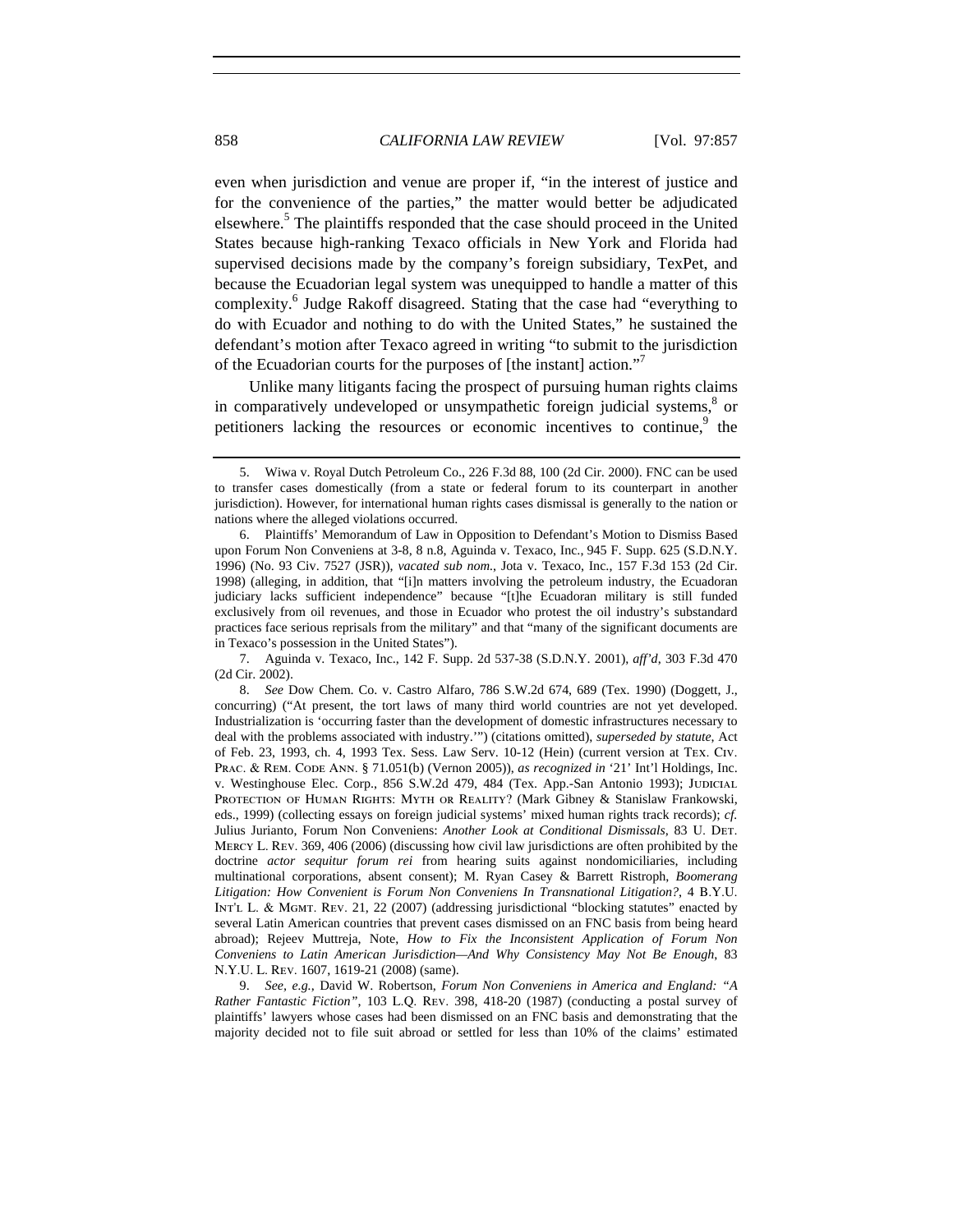*Aguinda* plaintiffs persevered. Aided by American consultants and backed by a Philadelphia firm specializing in class-action securities litigation, leaders of affected communities (*los afectados*) assembled in Lago Agrio, Ecuador and filed suit in May  $2003$ <sup>10</sup> Their case soon encountered obstacles. In May 1995, Texaco had negotiated a remediation contract, or "release" agreement, with oilfriendly agencies in the Ecuadorian government that absolved the company of potential liability in exchange for a partial cleanup of contaminated sites.<sup>11</sup> When *los afectados* filed suit in 2003, Texaco—now ChevronTexaco—invoked this agreement and began proceedings before the American Arbitration Association (AAA).<sup>12</sup> In its AAA petition, the petroleum giant alleged the remediation contract obligated the Republic of Ecuador to indemnify ChevronTexaco for the costs of any cleanup ordered by the Lago Agrio court, even though the agreement did not explicitly release the company from liability to third parties.<sup>13</sup>

The Republic responded by moving for a stay of arbitration in New York state court, an attempt to secure jurisdiction over both ChevronTexaco and the AAA itself.<sup>14</sup> After the proceedings were removed to federal court at ChevronTexaco's request, counsel for the Republic inadvertently waived sovereign immunity, allowing the oil company to counterclaim.<sup>15</sup> The

12. *See* Republic of Ecuador v. ChevronTexaco Corp. (*ROE I*), 376 F. Supp. 2d 334, 342 (S.D.N.Y. 2005) (reciting case history).

13. *See id.*; Republic of Ecuador v. ChevronTexaco Corp. (*ROE III*), 499 F. Supp. 2d 452, 457 (S.D.N.Y. 2007) (No. 04 Civ. 8378 (LBS)), *aff'd*, No. 07-2868-cv, 296 F. App'x 124 (2d Cir. Oct. 7, 2008), *petition for cert. filed*, 77 U.S.L.W. 3531 (U.S. Mar. 09, 2009) (No. 08-1123).

value); Russell J. Weintraub, *International Litigation and Forum Non Conveniens*, 29 Tex. Int'l L.J. 321, 335 (1994) (noting Robertson's results showed "higher costs and lower returns abroad"); *Dow Chem. Co.*, 786 S.W.2d at 683 n.6 (plaintiffs "earn approximately one dollar per hour . . . [and] clearly cannot compete financially with [corporate defendants] in carrying on the litigation.").

<sup>10.</sup> Langewiesche, *supra* note 2, at 228; Plaintiffs' Complaint Addressed to the President of Superior Court of Justice of Nueva Loja (Lago Agrio) [hereinafter Lago Agrio Complaint], Maria Aguinda Salazar v. ChevronTexaco Corp. (filed May 7, 2003) (on file with author).

<sup>11.</sup> Ministry of Energy & Mines, Republic of Ecuador, Contract for Implementing of Environmental Remedial Work and Release form [sic] Obligations, Liability and Claims 2 (1995), *available at* http://www.texaco.com/sitelets/ecuador/docs/ contract.pdf (signed by Dr. Galo Abril Ojeda, Minister of Energy and Mines; Dr. Federico Vintimilla Ojeda, Executive President of Petroecuador; Dr. Rodrigo Perez Pallares, Legal Representative of Texaco Petroleum; and Mr. Ricardo Reis Veiga, Vice President of Texaco Petroleum); Judith Kimerling, *Rights, Responsibilities, and Realities: Environmental Protection Law in Ecuador's Amazon Oil Fields*, 2 Sw. J.L. & Trade Am. 293, 322-33 (1995) [hereinafter Kimerling, *Rights, Responsibilities*] (providing narrative account of negotiations). The Texaco officials responsible for negotiating this contract have been indicted for their role in the process. *See* discussion *infra* note 69.

<sup>14.</sup> Email from Steven Donziger, Consultant, Amazon Def. Coal., to author (Jan. 4, 2009) (on file with author). Judge Sand dismissed the AAA from the proceedings as neither a necessary nor proper party under the "well-established legal principle of arbitral immunity." *ROE I*, 376 F. Supp. 2d. at 343.

<sup>15.</sup> After removal, the Republic filed an amended complaint that alleged several other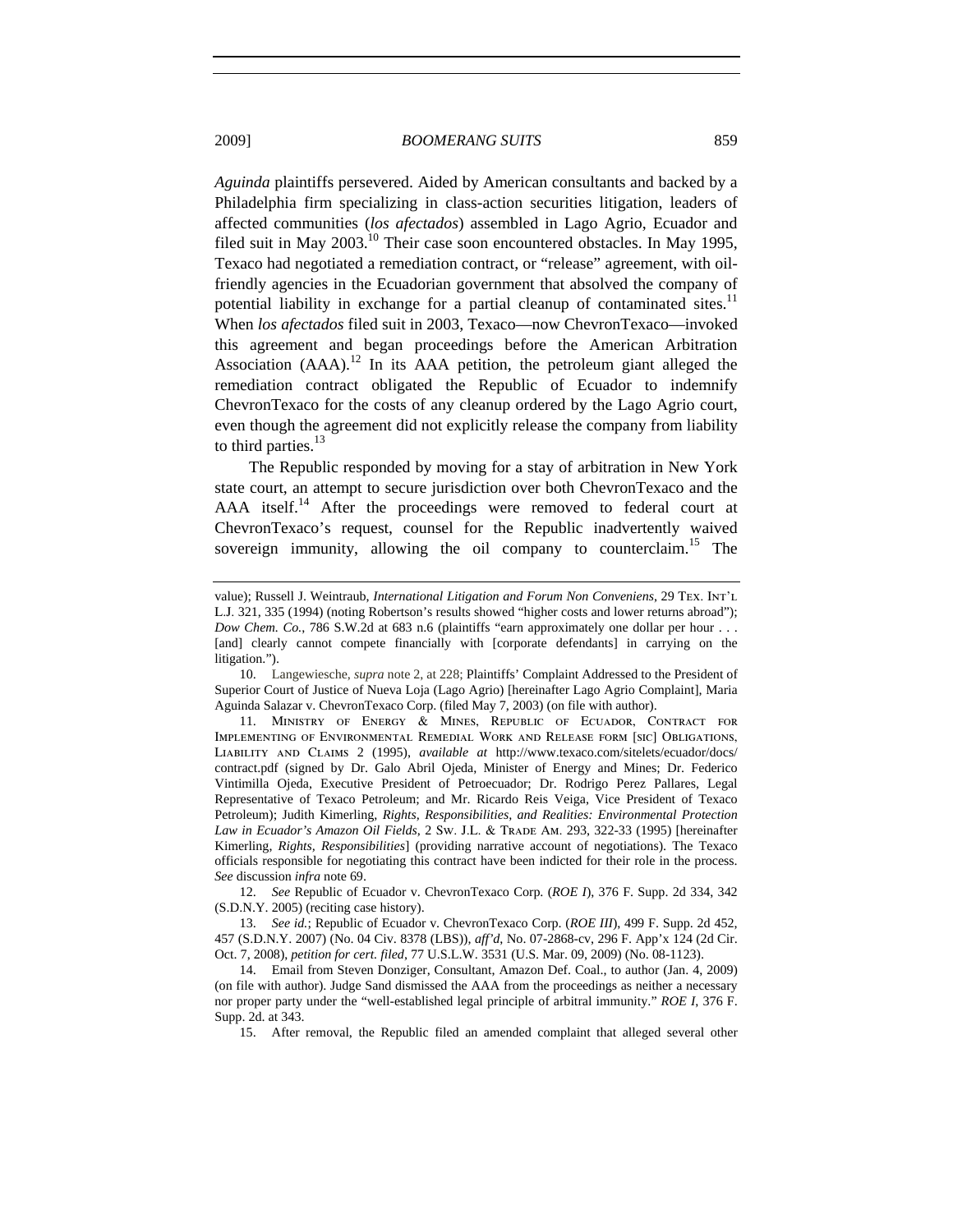counterclaims overlapped with several issues being pursued in Ecuador, including whether the release agreement or a 1999 environmental statute foreclosed the Lago Agrio plaintiffs' standing to seek a complete remediation.<sup>16</sup>

Judge Leonard Sand denied preliminary motions from both sides and brought *Republic of Ecuador v. ChevronTexaco* (*ROE*) to trial in May 2007.17 Although he ultimately granted a permanent stay of arbitration,  $18$  the fact that hearings took place at all is problematic. First, they replicated much of the Lago Agrio litigation, raising specters of delay and inconsistent results. Second, and more importantly, the oil giant's counterclaims continue to pose significant risks to the Lago Agrio plaintiffs who have no voice in the proceedings.<sup>19</sup> Their pendency provides ChevronTexaco the opportunity to circumvent the consequences of the FNC dismissal it so assiduously sought from Judge Rakoff, and echoes the history of Texaco's systematic and highly corrupting influence on the Ecuadorian political process.<sup>20</sup> Ironically, this threat stems

It remains to be seen whether these procedural mishaps diminish the probability similar boomerang suits will arise. Likely, they do not. Because contracts between governmental entities and foreign corporations commonly include waivers of sovereign immunity and forum selection clauses mandating dispute resolution in the United States (or the country where the multinational business in question is headquartered), there is a significant risk that U.S. corporations can game the system, a risk amplified under conditions of unequal bargaining power. *Cf.* Roger P. Alford, *Arbitrating Human Rights*, 83 Notre Dame L. Rev. 505, 518-20, 527-38 (2008) (discussing contract formation between foreign sovereigns and multinational corporations and advocating corporations use their power to induce governmental compliance with human rights regimes). Further, because foreigners often lack familiarity with the U.S. court system, there is a significant home-team advantage, given the myriad technical, and highly idiosyncratic, filing rules for different districts. *See* Casey & Ristroph, *supra* note 8, at 37 (discussing an example where a court in the Northern District of California refused to enforce a Nicaraguan judgment because the "plaintiffs' counsel failed to identify and properly serve the particular Dole corporate entity involved"). Finally, the drastic consequences of boomerang litigation merit, at the very least, prophylactic measures to diminish their likelihood of occurrence.

16. See *infra* Parts II, III and accompanying notes for further discussion.

17. *ROE III*, 499 F. Supp. 2d at 452, 454.

18. *Id*.

19. *But see infra* Part II (regarding whether the Republic and the Lago Agrio plaintiffs were "in privity").

20. Judith Kimerling, *Transnational Operations, Bi-national Injustice: ChevronTexaco and Indigenous Huaorani and Kichwa in the Amazon Rainforest in Ecuador*, 31 Am. INDIAN L. REV. 445, 447-48 (2007) [hereinafter Kimerling, *Transnational Operations*] ("Texaco's discovery of

bases for relief. Counsel represented that these were contingent upon the failure of the stay petition; however, because the amended filing did not state so on its face, Judge Sand found it waived sovereign immunity. *ROE I*, 376 F. Supp. 2d. at 344, 372-75 ("To the extent that Plaintiffs") have freely chosen to avail themselves of this Court's jurisdiction with regard to matters other than the (possibly meritless) petition for arbitration, and have thereby created jurisdiction over counterclaims, they have only themselves to blame."). *But see* Plaintiffs' Supplemental Memorandum of Law in Support of Their Motion (1) to Dismiss Defendants' Counterclaims or, Alternatively, (2) to Renew Their Outstanding Motion for Summary Judgment Dismissing Defendants' Counterclaims at 1 [hereinafter Plaintiffs' *ROE III* Brief], *ROE III*, 499 F. Supp. 2d 452 (No. 04 Civ. 8378 (LBS)) (arguing the claims that waived sovereign immunity were "conditional" and could be "self-extinguished by their own terms").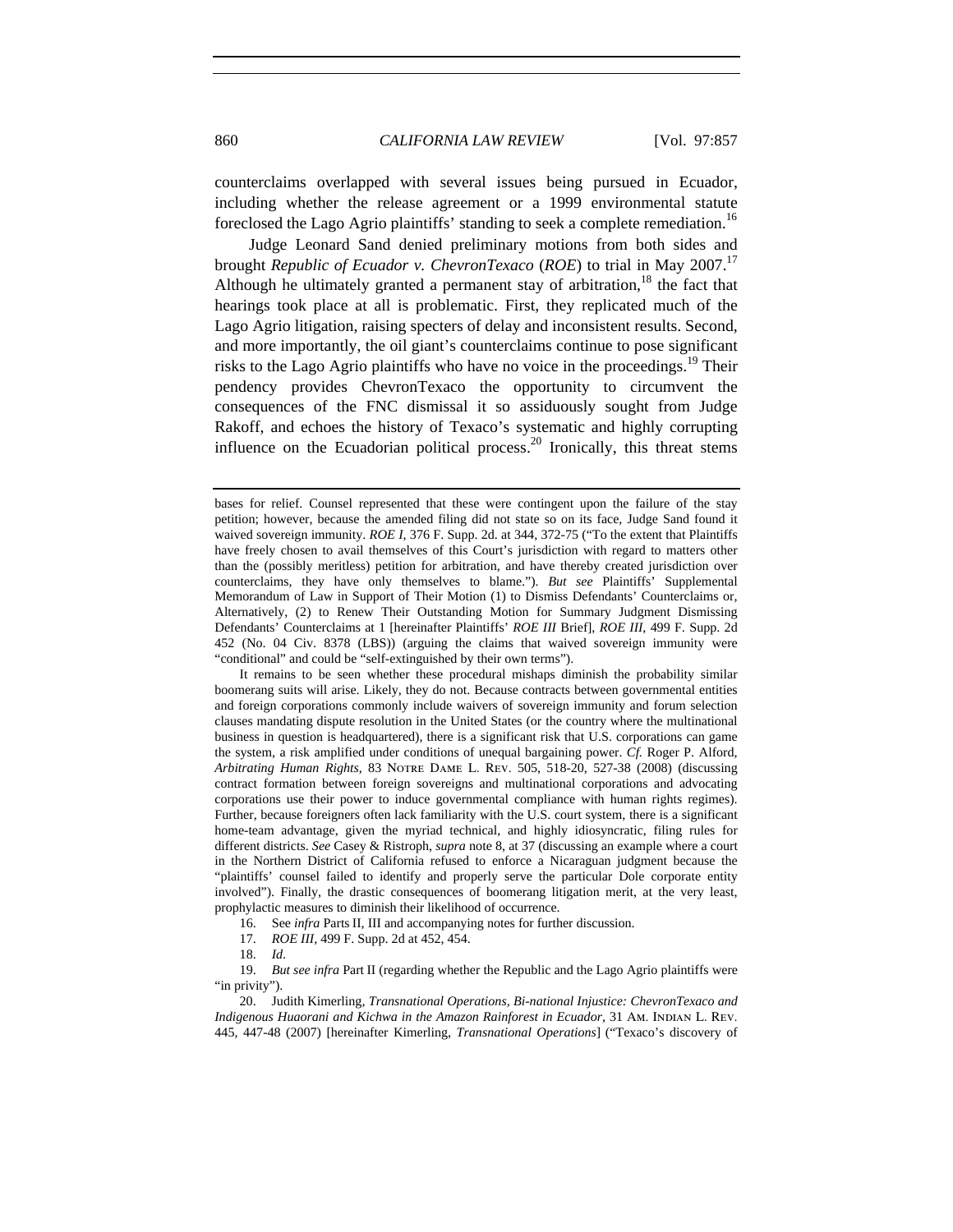from a court a continent away—a court in the same district that previously refused to hear the *Aguinda* claims because they had "nothing to do with the United States."<sup>21</sup>

This Comment takes as its centerpiece the *Aguinda* and *ROE* stories because they portend an ominous trend for corporate accountability and international civil procedure.<sup>22</sup> Over the past three decades, the number of human rights lawsuits filed in the United States against multinational corporate entities has skyrocketed.<sup>23</sup> At the same time, U.S. courts have displayed a

21. Aguinda v. Texaco, Inc., 142 F. Supp. 2d 534, 537 (S.D.N.Y. 2001), *aff'd*, 303 F.3d 470 (2d Cir. 2002).

22. Much has been written on the former, including a veritable cottage industry of academic commentary devoted to examining the ramifications of the Ecuadorian oil industry on international environmental law. *See, e.g.*, Kimerling, *Rights, Responsibilities*, *supra* note 11; Judith Kimerling, *International Standards in Ecuador's Amazon Oil Fields: The Privatization of Environmental Law*, 26 Colum. J. Envtl. L. 289 (2001); Maxi Lyons, *A Case Study in Multinational Corporate Accountability: Ecuador's Indigenous Peoples Struggle for Redress*, 32 DENV. J. INT'L L. & POL'Y 701 (2004). However, academics have paid scant attention to the latter. Indeed, as of this writing, *ROE* had been cited by only four law review articles, once in a footnote. *See* Judith Kimerling, *Indigenous Peoples and the Oil Frontier in Amazonia: The Case of Ecuador, ChevronTexaco, and* Aguinda v. Texaco, 38 N.Y.U. J. Int'l L. & Pol. 413, 627 n.571 (2006) [hereinafter Kimerling, *Indigenous Peoples*]; Kimerling, *Transnational Operations*, *supra* note 20, at 494 (tracking the related issue of a motion to intervene in *ROE* by "118 representatives [other than the *Aguinda* plaintiffs] from twenty-eight Huaorani and Lower Napo Kichwa communities" affected by the dispute over the remediation agreement); Casey & Ristroph, *supra* note 8, at 40-45 (critiquing the phenomenon of boomerang litigation, and proposing a collateral estoppels as a solution); Alford, *supra* note 15, at 525-26 (arguing *ROE* "illustrates the direct connection between domestic litigation against corporations alleging international law violations and arbitration proceedings between the corporation and the sovereign over the responsibility to pay for any adverse judgment").

23. *See* Luis Enrique Cuervo, *The Alien Tort Statute, Corporate Accountability, and the New Lex Petrolea, 19 Tul. Envrt. L.J. 151, 163 n.44 (2006)* (chronicling increase in Alien Tort Claims Act suits brought against corporations); Jeffrey E. Baldwin, Note, *International Human Rights Plaintiffs and the Doctrine of Forum Non Conveniens*, 40 CORNELL INT'L L.J. 749, 750 n.1 (2007) (enumerating advantages for human rights litigants in U.S. courts, including "(1) the wide availability of public interest litigators, (2) contingency fees, (3) punitive damages, (4) the availability of default judgments, (5) liberal pretrial discovery, and (6) the fact that the American legal system does not require the losing party to pay the winner's legal fees"); Alford, *supra* note 15, at 509, 511, 516 (noting that "while the percentage of successful claims is quite small, the

commercially valuable oil sparked an oil rush, and petroleum quickly came to dominate Ecuador's economy. . . . Although relations between Ecuador and Texaco and other oil companies have not been static, at the core of those relationships lies an enduring political reality. Since the oil boom began, successive governments have linked national development plans and economic policy almost exclusively with petroleum policy, and the health of the industry has become a central concern for the State. . . . As a result, it is vulnerable to international pressures, including demands of foreign companies."). Ironically, Texaco, now ChevronTexaco, claims to be the victim of Ecuador's process defects, accusing President Rafael Correa's administration of exerting undue influence in favor of the plaintiffs in the Lago Agrio trial. *See* Memorandum of Law in Support of Motion of Chevron Corp. & Texaco Petroleum Co. to Supplement the Record at 5, *ROE III*, 499 F. Supp. 2d 452 (No. 04 Civ. 8373 (LBS)) (attacking the President for arguing Texaco's actions constituted "crimes against humanity" executed by "corrupt people and traitors" who were "capable of selling their souls"); *see also infra* Parts II, IV.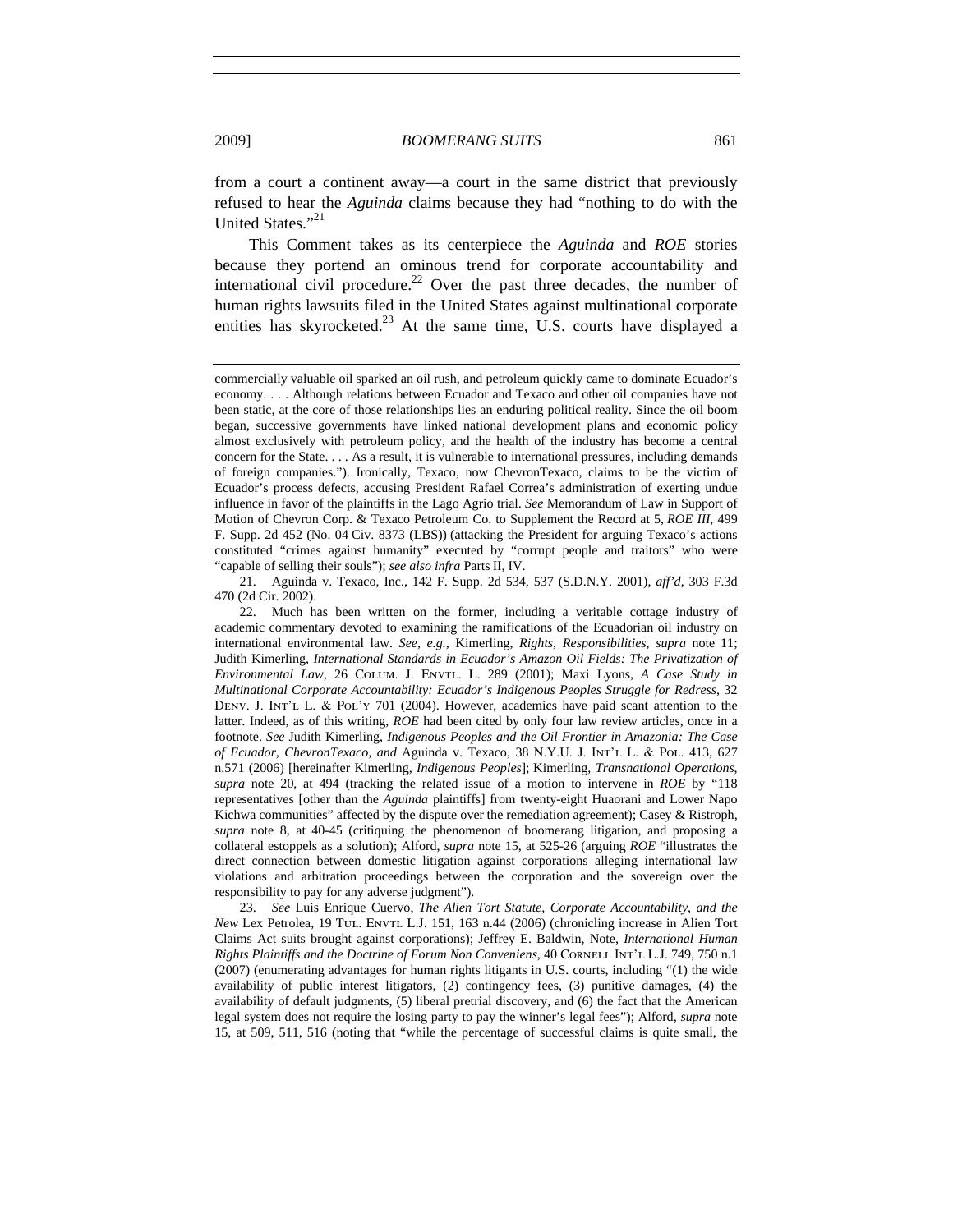marked reluctance to hear such cases, in part due to the heavy administrative burden they impose—for example, resulting from the challenges of managing foreign plaintiffs and witnesses, translation requirements, and extensive documentation—and in part due to the complex and unfamiliar questions of transnational and international law they raise.<sup>24</sup> Although courts have many "arrow[s] in their dismissal quivers,"<sup>25</sup> FNC is the dart of choice for human rights suits because it is substantively malleable and procedurally mandates a high degree of deference to district court judges.<sup>26</sup> Further, FNC rulings do not

25. *See* Emily J. Derr, *Striking a Better Public-Private Balance in Forum Non Conveniens*, 93 Cornell L. Rev. 819, 820 (2008) (quoting Malay. Int'l Shipping Corp. v. Sinochem Int'l Co., 436 F.3d 349, 364 (3d Cir. 2006), *rev'd*, 549 U.S. 422 (2007)). For human rights suits, federal courts have a variety of other means of disposal. First, courts can refuse to hold corporations accountable for Alien Tort Statute claims, an avenue left open by the Supreme Court's ruling in *Sosa v. Alvarez-Machain* that has produced inconsistencies in lower courts, but finds support in the D.C. and Ninth Circuits. 542 U.S. 692 (2004); Alford, *supra* note 15, at 514-18, 515 n.44 (collecting cases). Second, courts can dismiss suits on grounds of comity, as Judge Rakoff originally attempted to do. *See* Aguinda v. Texaco, Inc., 945 F. Supp. 625 (S.D.N.Y. 1996), *vacated sub nom.*, Jota v. Texaco, Inc., 157 F. 3d 153 (2d Cir. 1998); *see also* Sequihua v. Texaco, Inc., 847 F. Supp. 61, 63 (S.D. Tex. 1994). Third, courts can use foreign subsidiaries to insulate principles from liability (a strategy that effectively renders suits meaningless, since subsidiaries usually have insufficient assets to satisfy judgments rendered in human rights and environmental cases, even if they can be joined as parties to the litigation). *See* Meredith Dearborn, *Enterprise Liability: Reviewing and Revitalizing Liability for Corporate Groups*, 97 Calif. L. Rev. 195, 195- 99 (2009); Jurianto, *supra* note 8, at 405; *cf.* Phillip I. Blumberg, *Asserting Human Rights Against Multinational Corporations Under United States Law: Conceptual and Procedural Problems*, 50 Am. J. Comp. L. 493, 496-501, 527-28 (2002) (discussing how joinder of foreign subsidiaries may result in loss of subject matter jurisdiction). Finally, courts can use conflict of law principles to determine that foreign law governs, a determination that can void subject matter jurisdiction, not to mention the underlying cause of action. *See, e.g.*, Adamu v. Pfizer, Inc., 399 F. Supp. 2d 495, 502-03 (S.D.N.Y. 2005) (holding that because Nigerian law applied, claims arising under Connecticut statutes were invalid), *rev'd sub nom.*, Abdullahi v. Pfizer, Inc., 562 F.3d 163 (2d Cir. 2009).

26. Walter W. Heiser, *Forum Non Conveniens and Retaliatory Legislation: The Impact on the Available Alternative Forum Inquiry and on the Desirability of Forum Non Conveniens as a Defense Tactic*, 56 U. Kan. L. Rev. 609, 609 & n.2, 619 nn.60–63 (2008) (observing, as an empirical matter, that FNC motions are not only filed, but also granted, in nearly every case against foreign plaintiffs in U.S. courts); Baldwin, *supra* note 23, at 757; Derr, *supra* note 25, at 820; *see also Boyd, supra* note 24, at 46-48 (noting strong incentives for corporate defendants to

opportunity [alone] . . . has led to a cottage industry . . . in the United States" and that "[a]s human rights claims against sovereigns generally have proved unavailing, the issue of corporate liability under international law has become increasingly important . . . over [75%] of the claims filed under the ATS and/or Torture Victim Protection Act (TVPA) involve corporate defendants . . . [including] household names, such as Coca-Cola, Nestle, Pfizer, Daimler-Chrysler, Del Monte, Dow, Levi Strauss, Target, and Mitsubishi").

<sup>24.</sup> *See* Baldwin, *supra* note 23, at 757-66; Kathryn Lee Boyd, *The Inconvenience of Victims: Abolishing Forum Non Conveniens in U.S. Human Rights Litigation*, 39 Va. J. Int'l L. 41, 71-72 (1998); *see also* Proyectos Orchimex de Costa Rica, S.A. v. E.I. DuPont de Nemours & Co., 896 F. Supp. 1197, 1201 (M.D. Fla. 1995) (protesting that human rights cases "are complex and highly contested . . . often featuring lengthy trials. . . . The burden, delays and inconvenience to the other civil and criminal litigants . . . would be enormous. This court's docket would be thrown into chaos.").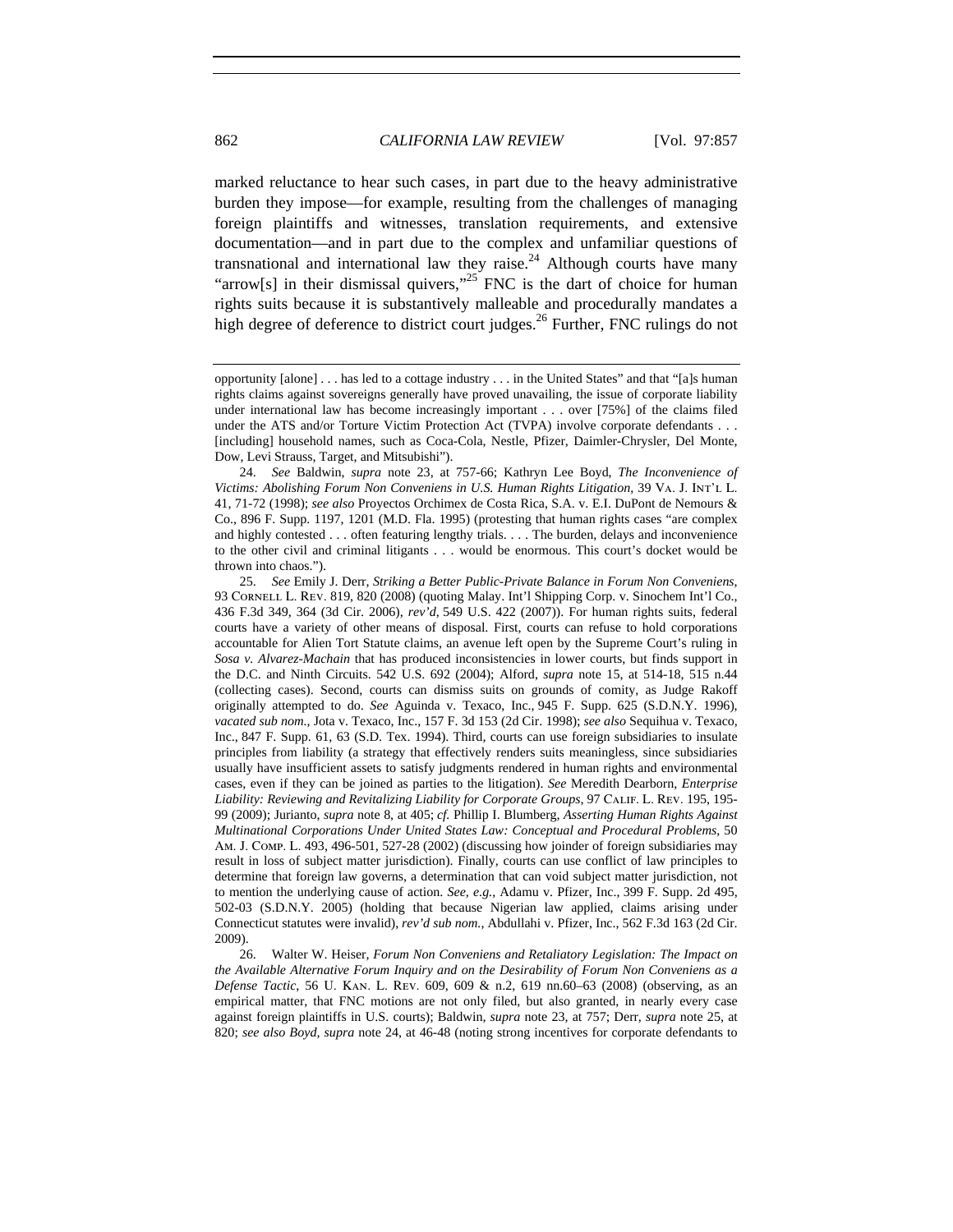2009] *BOOMERANG SUITS* 863

necessarily deny process, but, as in *Aguinda*, can help promote it through the use of collateral stipulations. Such stipulations may force defendants to submit to jurisdiction in the nation or nations where the alleged violations occurred, waive statutes of limitation and other defenses, and even undergo U.S.-style discovery alien to foreign jurisdictions and especially civil law systems.<sup>27</sup>

Defendants routinely agree to these conditions, often with the wellfounded expectation that plaintiffs will not pursue their claims abroad.<sup>28</sup> Yet the *Aguinda* and *ROE* story illustrates an emergent phenomenon that threatens to frustrate the purpose of these stipulations and of FNC as a doctrine: "boomerang litigation."<sup>29</sup> As FNC dismissals occur more frequently, progressive nations in the Global South, including Ecuador, have passed sweeping procedural and substantive reforms that enable their judiciaries to entertain complex human rights suits and to hold corporate defendants

While few examples of boomerang suits exist outside the blocking context, scholars and practitioners of international civil procedure agree that they are highly likely to materialize in the near-to-medium future. *See* Alford, *supra* note 15, at 526 (*ROE* epitomizes a wave of coming "who pays" arbitration); Heiser, *supra* note 26, at 633-34 (boomerang suits likely because corporate assets are located in the United States); Casey & Ristroph, *supra* note 8, at 43 (boomerang suits likely given procedural and substantive legal reforms abroad). The primary reason this litigation has not yet presented is that the aforementioned reforms are relatively recent. Because human rights litigation can take years if not decades to conclude, plaintiffs seeking relief have not yet had the opportunity to enforce judgments handed down abroad. These judgments are likely to be challenged by defendants on public policy or due process grounds under the Uniform Foreign Money-Judgment Recognition Act (UFMJRA) or equivalent state statute. *See* Heiser, *supra* note 26, at 635-57 (discussing grounds for nonenforcement of judgments post-judicial reforms in Costa Rica and the Commonwealth of Dominica). For further discussion of due process issues see *infra* Part IV.

pursue FNC dismissals and acknowledging the room that deference affords U.S. courts to avoid "politically-charged international issues").

Crucially, this degree of deference means appellate courts review under a "clear abuse of discretion" standard, and reversals are rarely granted, in contrast to some of the tools enumerated in *supra* note 25. *See* Jurianto, *supra* note 8, at 401; Scottish Air Int'l, Inc. v. British Caledonian Group, PLC, 81 F.3d 1224, 1232 (2d Cir. 1996). For a critique of the wide berth of discretion this doctrine accords district court judges see David W. Robertson, *The Federal Doctrine of Forum Non Conveniens: "An Object Lesson in Uncontrolled Discretion*,*"* 29 Tex. Int'l L.J. 353, 360 (1994).

<sup>27.</sup> *See* Tim A. Thomas, *Validity and Propriety of Conditions Imposed upon Proceeding in Foreign Forum by Federal Court in Dismissing Action Under Forum Non Conveniens*, 89 A.L.R. Fed. 238, § 4[a]-[e] (2009) (collecting cases); Jurianto, *supra* note 8, at 399-401 n.301 (same); Heiser, *supra* note 26, at 614-15 nn.37-38.

<sup>28.</sup> *See supra* notes 8, 9 and accompanying text.

<sup>29.</sup> *See* Casey & Ristroph, *supra* note 8, at 22 n.3, 38-40 (coining the term "boomerang litigation" to refer to "case[s] that return[] to a forum from which [they were] previously dismissed" and placing *ROE* in this category despite differences in the parties and the addition and subtraction of issues from the original dispute). I explicitly bracket the question of "blocking statutes" designed to return suits dismissed on an FNC basis to the United States. I deal only with the question of end-runs around the judicial forum corporate defendants once designated as more convenient. For other articles detailing the ramifications of "retaliatory" or "blocking" statutes and FNC, see Heiser, *supra* note 26; Muttreja, *supra* note 8.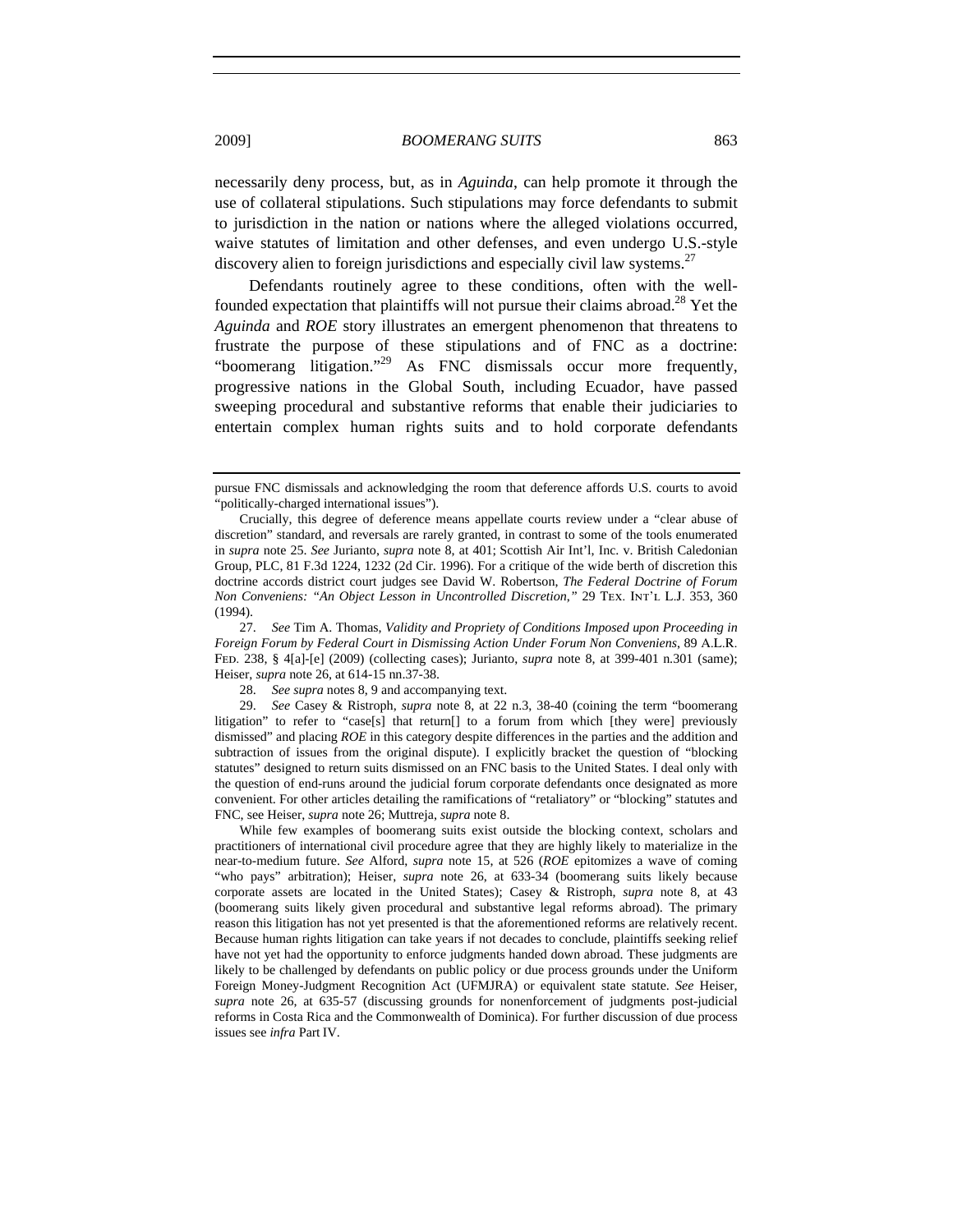accountable.<sup>30</sup> Seeking to evade the prospect of massive foreign judgments, corporate defendants subvert the very proceedings they originally sought via FNC by attempting to return cases to the forum that granted dismissal.

Without taking a position on either the theoretical desirability of  $FNC<sup>31</sup>$  or whether Judge Rakoff effectively applied it in *Aguinda*,<sup>32</sup> this Comment proposes a simple two-step solution to the problem of "boomerang suits." First, if a suit returns to the United States after having been dismissed on an FNC basis, judges should apply FNC sua sponte to determine whether it is proper to retain control over the proceedings. $33$  In so doing, courts should presume that

31. FNC poses obvious problems for plaintiffs seeking to hold U.S.-based corporations accountable for human rights abuses committed abroad. As one commentator scathingly put it, the doctrine creates incentives for companies to operate in foreign countries "specifically selected because of lower wages, lower standards of care, and potential plaintiffs' limited access to courts, the political process, and little hope of any realistic and meaningful relief." Paul Santoyo, *Bananas of Wrath: How Nicaragua May Have Dealt Forum Non Conveniens a Fatal Blow Removing the Doctrine as an Obstacle to Achieving Corporate Accountability*, 27 Hous. J. Int'l L. 703, 705 (2005). Further, it runs directly counter to the concept of cosmopolitanism, which posits that problems affecting one nation affect the global community at large. *See, e.g.*, Dow Chem. Co. v. Castro Alfaro, 786 S.W.2d 674, 689 (Tex. 1990) (Doggett, J., concurring) (arguing "[t]he parochial perspective embodied in the doctrine of forum non conveniens enables corporations to evade legal control merely because they are transnational. This perspective ignores the reality that actions of our corporations affecting those abroad will also affect Texans."), *superseded by statute*, Act of Feb. 23, 1993, ch. 4, 1993 Tex. Sess. Law Serv. 10-12 (Hein) (current version at Tex. Civ. Prac. & Rem. Code Ann. § 71.051(b) (Vernon 2005)), *as recognized in* '21' Int'l Holdings, Inc. v. Westinghouse Elec. Corp., 856 S.W.2d 479, 484 (Tex. App.-San Antonio 1993).

Nevertheless, deeming foreign judiciaries "inadequate," as many proponents of human rights have suggested, can prove unsustainable and counterproductive. For example, courts have refused to deem Sierra Leone—a country long plagued by civil war—incapable of entertaining cases. When viewed in the context of capacity-building measures undertaken by the U.N.'s hybrid war crimes tribunal, such rulings support the Westphalian aspiration of equality for all sovereigns. For excellent treatment of these difficult and complex questions see Boyd, *supra* note 24; Hilmy Ismail, *Forum Non Conveniens, United States Multinational Corporations, and Personal Injuries*  in the Third World: Your Place or Mine?, 11 B.C. THIRD WORLD L.J. 249 (1991); Ugo Mattei & Jeffrey Lena, *U.S. Jurisdiction Over Conflicts Arising Outside of the United States: Some Hegemonic Implications*, 24 Hastings Int'l & Comp. L. Rev. 381, 381-82 (2001).

32. *See* Kimerling, *Indigenous Peoples*, *supra* note 22, at 416-17 (claiming the application of FNC to the *Aguinda* proceedings was "colored by a series of detailed but questionable factual assumptions, including erroneous and unsupported findings about the history of litigation in Ecuador's courts" and failed to take into "account a number of factors that favored the plaintiffs' choice of a U.S. forum").

33. *See* Derr, *supra* note 25, at 837 ("Anyone with only a basic understanding of forum non conveniens would likely be surprised to learn that, despite complying with all venue and jurisdictional requirements, and in the absence of any motion by, or inconvenience to, a defendant

<sup>30.</sup> *See infra* Part IV for a detailed treatment of these reforms. *See also* Dearborn, *supra*  note 25, at 227-29 (tracing the story of the Bhopal litigation and the subsequent reaction of the Indian Supreme Court); Casey & Ristroph, *supra* note 8, at 21, 29, 35-36 (analyzing, inter alia, Nicaragua's *Ley 364*, which requires foreign defendants "to post a \$100,000 bond to pay for court costs and to guarantee the payment of a final judgment" at the initiation of a suit and within ninety days of service to "deposit an additional \$20 million"); Heiser, *supra* note 26, at 610-11 (discussing tort liability and damage reforms that effectively allow foreign judiciaries to apply U.S. law to cases dismissed on the basis of FNC).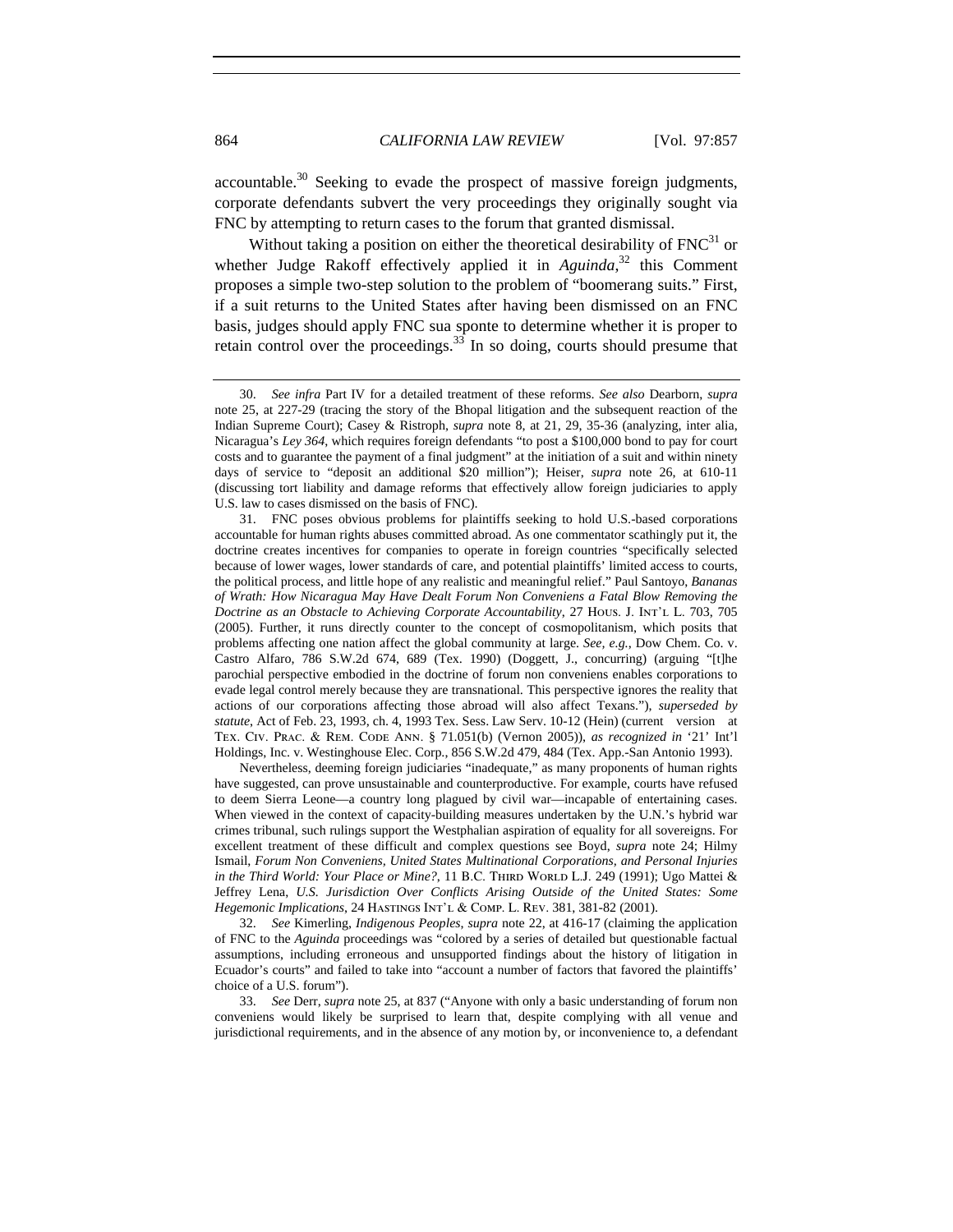the foreign forum is adequate, and that public and private factors favor adjudication abroad. Only evidence of a substantial change in circumstances that renders the foreign forum unable to meet minimum standards of due process—defined in reference to the Uniform Foreign Money-Judgments Recognition Act or its local equivalent—should be enough to rebut such a presumption.<sup>34</sup>

Second, as a prophylactic matter, judges should use their discretion to require defendants filing an FNC motion to consent to aggressive dismissal conditions. For example, defendants might be compelled to satisfy judgments rendered by foreign courts<sup>35</sup> and to waive the right to litigate any issues pending in the foreign forum (or arising from the same "case or controversy") in any jurisdiction other than the one designated by the court's dismissal order or the defendant's FNC motion.<sup>36</sup> Such criteria would prevent suits from bouncing back to U.S. courts, to private arbiters such as the AAA or the International Center for Settlement of Investment Disputes (ICSID), or to the tribunals of a third country. $37$ 

This two-part solution presents several advantages over others proposed by scholars and practitioners of international civil procedure, though it is by no means incompatible with them.<sup>38</sup> First, and perhaps most importantly, it is easy

35. Such clauses are common. *See* Thomas, *supra* note 27, at § 4[d] (collecting cases). Defendants, of course, should be permitted to exhaust the appeals process in the designated jurisdiction. Similarly, they need not be required to abide by judgments that do not comply with minimum standards of due process. *See* Banco De Seguros Del Estado v. J.P. Morgan Chase & Co., 500 F. Supp. 2d 251, 264 (S.D.N.Y. 2007) ("Any denial by [foreign] courts of due process can be raised . . . as a defense to a plaintiffs' later attempt to enforce a resulting judgment against [a] [defendant] in [the United States]. . . . [S]peculation about another country's due process requirements is not a proper consideration for a district court.") (quoting *In re* Union Carbide Corp. Gas Plant Disaster, 809 F.2d 195, 205 (2d Cir. 1984)). *See infra* Part IV (discussing problems posed by drafting dismissal orders).

36. Many, if not most, human rights fact patterns implicate multiple plaintiffs. The importance of protecting third-party plaintiffs will be discussed *infra* Parts II, IV.

37. Another negative consequence of boomerang suits is the incentive to enforce decisions in a third country. Knowing that their ability to take a decision back to the United States has been undercut, plaintiffs may very well try their luck elsewhere. From the perspective of judicial economy, this makes little sense. Additionally, it may diminish the credibility of the U.S. legal system on an international scale. Future scholars may wish to consider broader solutions such as setting up international treaties modeled on the Brussels Convention to standardize the enforcement of foreign judgments, or creating an international civil court. *See* Louise Ellen Teitz, *Both Sides of the Coin: A Decade of Parallel Proceedings and Enforcement of Foreign Judgments in Transnational Litigation*, 10 ROGER WILLIAMS U. L. REV. 1, 48 (2004) (describing the Brussels Convention's "first in time" approach to parallel proceedings).

38. *See generally* Casey & Ristroph, *supra* note 8 (proposing the application of collateral

party, a court may dismiss a plaintiff's case on [this] basis . . ."). This principle will be discussed in greater detail *infra* Parts III, IV.

<sup>34. 13</sup> U.L.A. 43 (2002). The UFMJRA provides a mechanism for enforcing judgments rendered abroad. Generally, judgments are enforced unless they violate public policy or do not comply with minimum standards of due process (such as notice and a hearing). For a detailed discussion of the UFMJRA, see Heiser, *supra* note 26, at 635-57.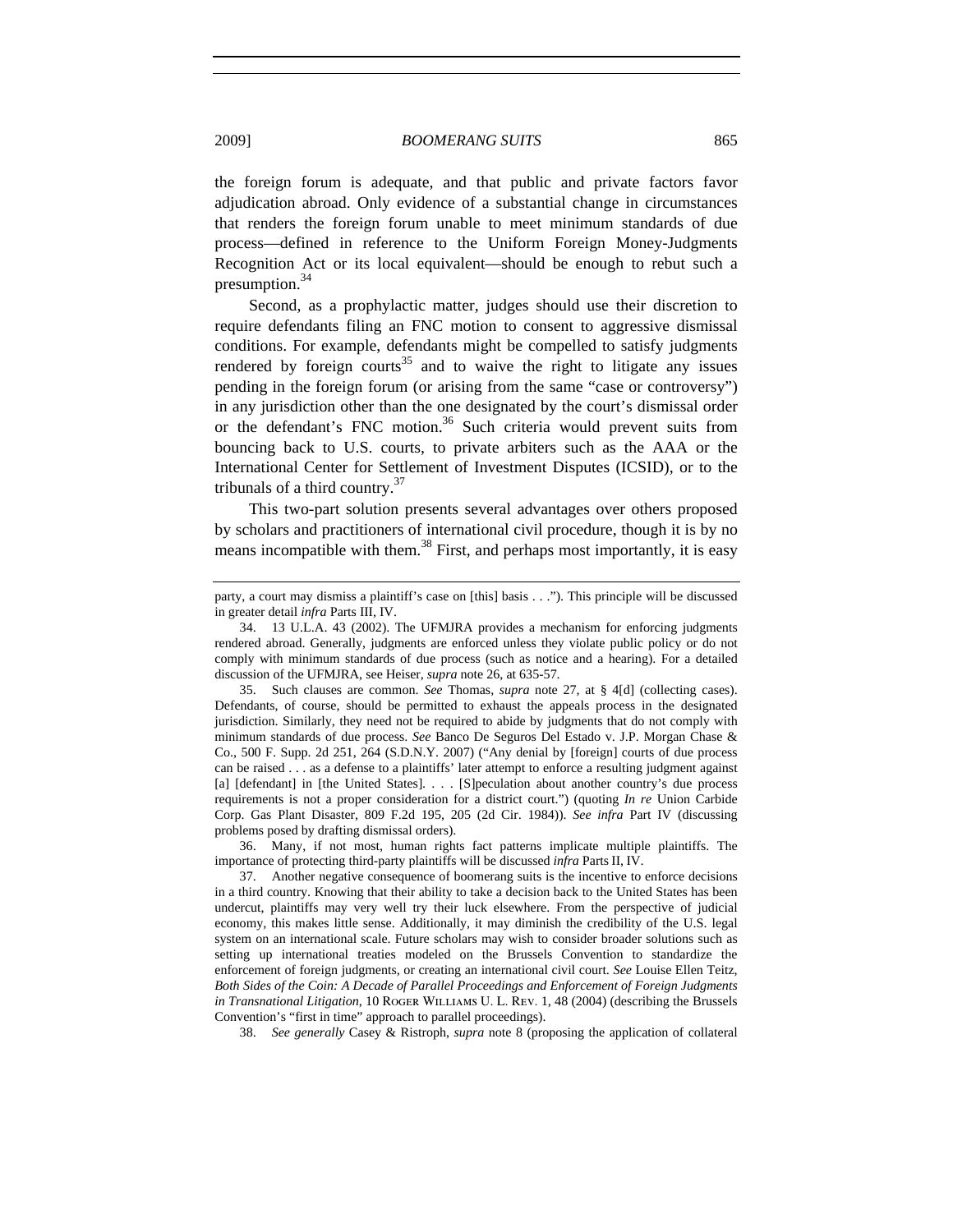to implement because it does not require changing existing doctrine, but aggressively applies the law as it is. District courts need not wait with bated breath for circuit review, and appellate courts need not hold off for a Supreme Court pronouncement.<sup>39</sup>

Second, and relatedly, this solution accords with the principles underlying FNC: judicial efficiency and respect for the sovereignty of sister judiciaries. Given the undeniable increase in FNC dismissals, solutions seeking to counteract this trend (and in particular ones that advocate recalibrating the weight afforded plaintiffs' forum preferences or abolishing the doctrine altogether) are unlikely to hold sway with judges disinclined to clog their dockets with complex suits involving foreign law in which they lack expertise.40 Instead, judges can ensure that if suits *are* dismissed to foreign jurisdictions, U.S. courts fundamentally respect the proceedings of these increasingly autonomous, technically competent, and sometimes far more substantively protective legal systems.

Third, unlike fickle and highly malleable equity principles such as estoppel or issue preclusion,<sup>41</sup> stipulations have a hard-and-fast quality that

39. *Cf.* Casey & Ristroph, *supra* note 8, at 30 (discussing the related problem of blocking statutes yet to receive Supreme Court attention).

41. Some courts have ruled a party seeking FNC dismissal cannot subsequently assert the desired forum is inadequate. *See* PLM Int'l., Inc. v. Nath, No. C 98-01912 SC, 1998 WL 514045 (N.D. Cal. Aug. 17, 1998); Weisel Partners LLC v. BNP Paribas, No. C 07-6198 MHP, 2008 WL 3977887 (N.D. Cal. Aug. 26, 2008). Others cases, however, suggest a substantial degree of wiggle room for defendants. *See* Flores v. S. Peru Copper Corp., No. 00 CIV. 9812(CSH), 2001 WL 1658213, at \*1 (S.D.N.Y. Dec. 27, 2001) (FNC dismissal must be based on "the world as it then

estoppel to boomerang cases challenging the enforceability of foreign rulings); Heiser, *supra* note 26, at 661 (same); *see also* E.E. Daschbach, *Where There's a Will, There's a Way: The Cause for a Cure and Remedial Prescriptions for Forum Non Conveniens as Applied in Latin American Plaintiffs' Actions Against U.S. Multinationals*, 13 Law & Bus. Rev. Am. 11 (2007) (advocating increased deference to plaintiffs' choice of forum or elimination of the FNC doctrine entirely); Derr, *supra* note 25, at 826 (advocating discretionary consideration of "problematic public interest factors"); *cf.* Note, *Cross-Jurisdictional Forum Non Conveniens Preclusion*, 121 Harv. L. Rev. 2178, 2178 (2008) (addressing the analogous problem of "a plaintiff whose suit has been dismissed on *forum non conveniens* grounds in one U.S. jurisdiction fil[ing] suit in another U.S. jurisdiction in the hope of obtaining a different result" and arguing that principles of finality and repose suggest the second court "allow those legal and factual differences to counteract preclusion only to the extent that new legal arguments or new evidence would justify relitigation of the issue in the jurisdiction where it was originally decided").

<sup>40.</sup> *But see* Dow Chem. Co. v. Castro Alfaro, 786 S.W.2d 679, 688 n.11 (Tex. 1990) (Doggett, J., concurring) (arguing predictions of "dire consequences . . . [in a world] without forum non conveniens . . . [cannot] be supported. The doctrine has been developing for over [one hundred] years, yet [it] . . . 'was at best incipient among the states' until 1947 . . . [and] ten states in the United States have not adopted forum non conveniens"), *superseded by statute*, Act of Feb. 23, 1993, ch. 4, 1993 Tex. Sess. Law Serv. 10-12 (Hein) (current version at Tex. Civ. Prac. & Rem. Code Ann. § 71.051(b) (Vernon 2005)), *as recognized in* '21' Int'l Holdings, Inc. v. Westinghouse Elec. Corp., 856 S.W.2d 479, 484 (Tex. App.-San Antonio 1993). However, the reaction to *Dow*—which abolished FNC in Texas over the vigorous dissent of four justices—was swift. The state legislature codified, and embellished, the typical common law test.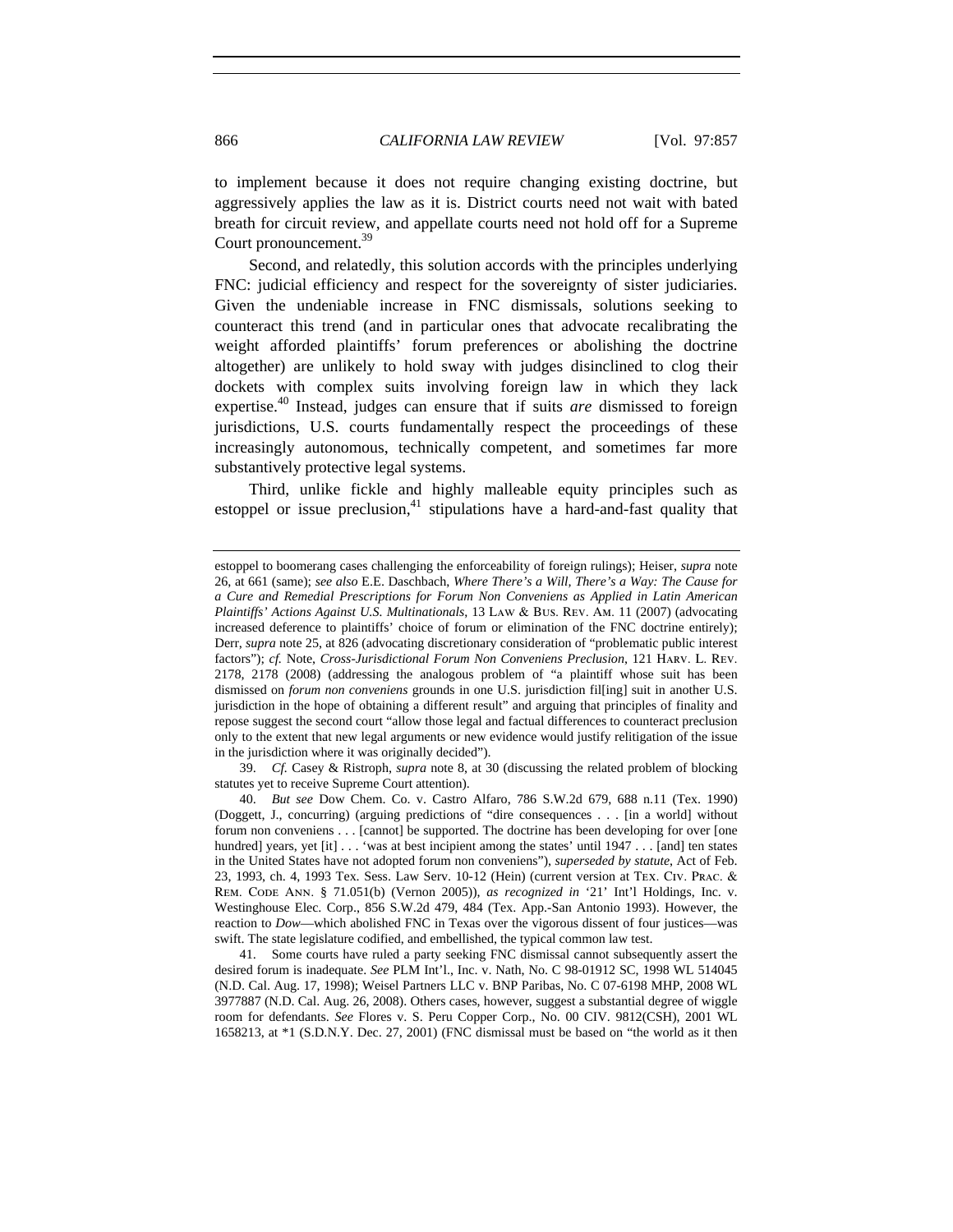provides predictability to all parties, actual or potential, to the litigation. This predictability also stems from stipulations' ex ante, as opposed to ex post, approach. Knowing there is no possibility, however remote, of returning to the United States after opting to take their chances abroad, corporate defendants may be reluctant to file FNC motions in the first place, especially in light of judicial reforms sweeping the Global South.<sup>42</sup> Similarly, if dismissal requests are used against them, corporations may be less inclined to fight a lawsuit "to the death" through contradictory arguments or litigation strategies. The prospect of heightened liability may induce settlement<sup>43</sup> and prompt corporations to become better global citizens. Fear of being held jointly and severally liable under state-corporate contractual partnerships, such as petroleum concessions, might also encourage business entities to aid foreign governments in bettering sovereign human rights records.<sup>44</sup>

Finally, unlike other solutions that address boomerang suits after a judgment has been rendered, $45$  this framework solves the puzzle of pendent litigation. This Comment will show that Judge Sand had ample room, doctrinally speaking, to dismiss *ROE* without a motion by either party. He still has the power to apply FNC to ChevronTexaco's counterclaims, promoting

43. Heiser, *supra* note 26, at 662 (discussing enhanced settlement value for claims dismissed to countries that have undergone judicial reforms).

44. *Cf.* Alford, *supra* note 15, at 527-29 (discussing corporations as least cost avoiders in situations of joint liability). The economic benefits associated with ex ante FNC stipulations may, of course, accrue through other means, including some of the alternatives discussed *supra* note 38. Nevertheless, because of ambiguity problems, they are less likely to function effectively; that is to say, if corporations reasonably believe they will not be held accountable for their behavior, there is little incentive, short of public relations, to compel them to compensate those whom their policies adversely affect.

45. *Cf.* Casey & Ristroph, *supra* note 8 (advocating application of collateral estoppel once judgments have been rendered abroad). It is theoretically possible to apply estoppel proper (that is, minus the collateral aspect) to pendent cases, such as *ROE*. This option was strongly advocated by the Republic after Judge Sand granted the stay of arbitration.

exists, not as it may have existed months earlier").

<sup>42.</sup> *Cf.* Heiser, *supra* note 26, at 660, 661 n.279 (discussing diminished incentives to file an FNC motion for cases involving the Dominican Republic after the passage of the Transnational Act, and citing a California state court matter where, because of this legislation, defendants opted not to move for dismissal).

Of course, defendants might appeal such court-imposed stipulations. A clever litigator seeking to avoid a judgment against her client could wait until after litigation began in the foreign forum, gauging her chances there before determining whether to challenge the stipulations. Such behavior may cross the line from zealous advocacy to unethical, and legally actionable, representation. Further, the success rate on appeal is quite low; hence, it may be more economically efficient for the corporation to comply and play the role of the responsible global citizen rather than engage in demonstrably futile machinations. Similarly, a corporation might contest what "issues" are before a foreign court. However, assuming dismissal orders encompass counterclaims, crossclaims, and issues arising from the same "case and controversy" as the underlying dispute, there should be ample buffer room to discourage illegal behavior and to adequately protect victims of human rights abuses. *See infra* Part IV (unpacking drafting and enforcement of FNC stipulations).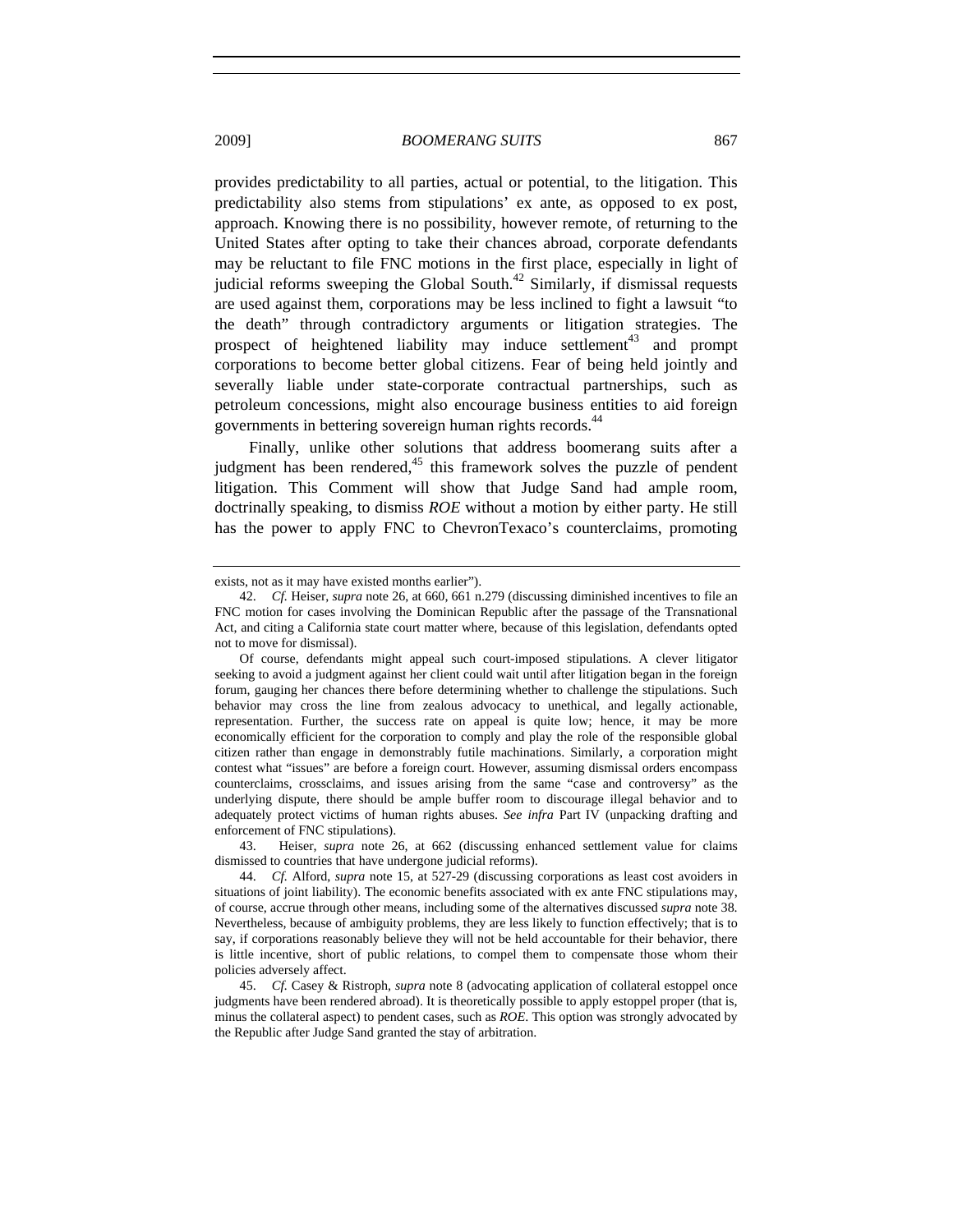corporate accountability for human rights violations and signaling respect for the Ecuadorian legal process.

This Comment is divided into four Parts. In Part I, I provide an overview of *Aguinda* and *ROE* to illustrate the procedural mechanics of boomerang litigation. In Part II, I explore policy reasons for curtailing such suits, focusing on delay, inconsistent results, and harm to third parties excluded from the litigation. In Part III, I demonstrate how a court can swiftly and fairly handle a boomerang suit through sua sponte application of FNC. Finally, in Part IV, I explain how using stipulations can help stop boomerang suits before they start and illustrate how, as a practical matter, courts can draft such stipulations to avoid prejudice to corporate defendants and other potential plaintiffs. I conclude by drawing lessons for the future from the story of *Aguinda* and *ROE*, focusing on the incentive structure the FNC doctrine, as currently applied, creates for endless litigation.

I

## "The Trial of the Century": A Case History of *AGUINDA V. TEXACO* and Its Offspring, *REPUBLIC OF ECUADOR V. CHEVRONTEXACO*

Texaco operated in the Ecuadorian Amazon for nearly thirty years, from 1964 to 1992. $46$  During this time, it promised to "employ modern and efficient machinery" and to "avoid contamination of waters, airs, and lands."<sup>47</sup> Nevertheless, Texaco deliberately dumped over eighteen billion gallons of crude oil and toxic "produced water" into unlined pits known, and often purposefully designed, to drain into surrounding streams and rivers used for bathing, cooking, and drinking.<sup>48</sup> Altogether, Texaco released the "equivalent" of 332 million gallons" of crude into the Ecuadorian Amazon, more than thirty

<sup>46.</sup> Texaco's operations formed part of a consortium of oil companies that lasted until 1992. Aguinda v. Texaco, Inc., 303 F.3d 470, 473 (2d Cir. 2002). From 1964 to 1974, TexPet, a subsidiary of Texaco, shared a 50% interest with Gulf Oil Company. *Id.* In 1974, PetroEcuador, Ecuador's state-owned oil company, joined the group with a quarter interest, with the remaining shares split between Gulf and TexPet. *Id.* In 1977, PetroEcuador bought out Gulf and assumed a 62.5% stake in the venture, with the remaining 37.5% remaining in the hands of TexPet. Kimerling, *Indigenous Peoples*, *supra* note 22, at 420. At all times during this interval, TexPet served as the Consortium's Operator. *Id.* In 1992, a subsidiary of PetroEcuador assumed this role. *Aguinda*, 303 F.3d at 473.

<sup>47.</sup> Amazon Def. Coal., Chevron's Dirty Business in Ecuador: 13 Examples that Expose a Corporate Cover-Up 2 (2006), http://www.texacotoxico.org/docs/PDF%20Files/ Myths%20QA%2020SEP06.pdf.

<sup>48.</sup> Lago Agrio Legal Team, *supra* note 2, at 4 n.8 ("Chevron had admitted to discharging roughly [eighteen and a half] billion gallons of toxic 'water of formation' in Ecuador. Approximately 2% of water of formation is pure crude"); *see also* Kimerling, *Indigenous Peoples*, *supra* note 22, at 452 ("Produced water is a noxious brew of crude oil, formation water, and chemicals that have been injected down a well or used in the separation process. . . . Because of this, most produced water in U.S. oil fields is re-injected underground.") (footnotes omitted).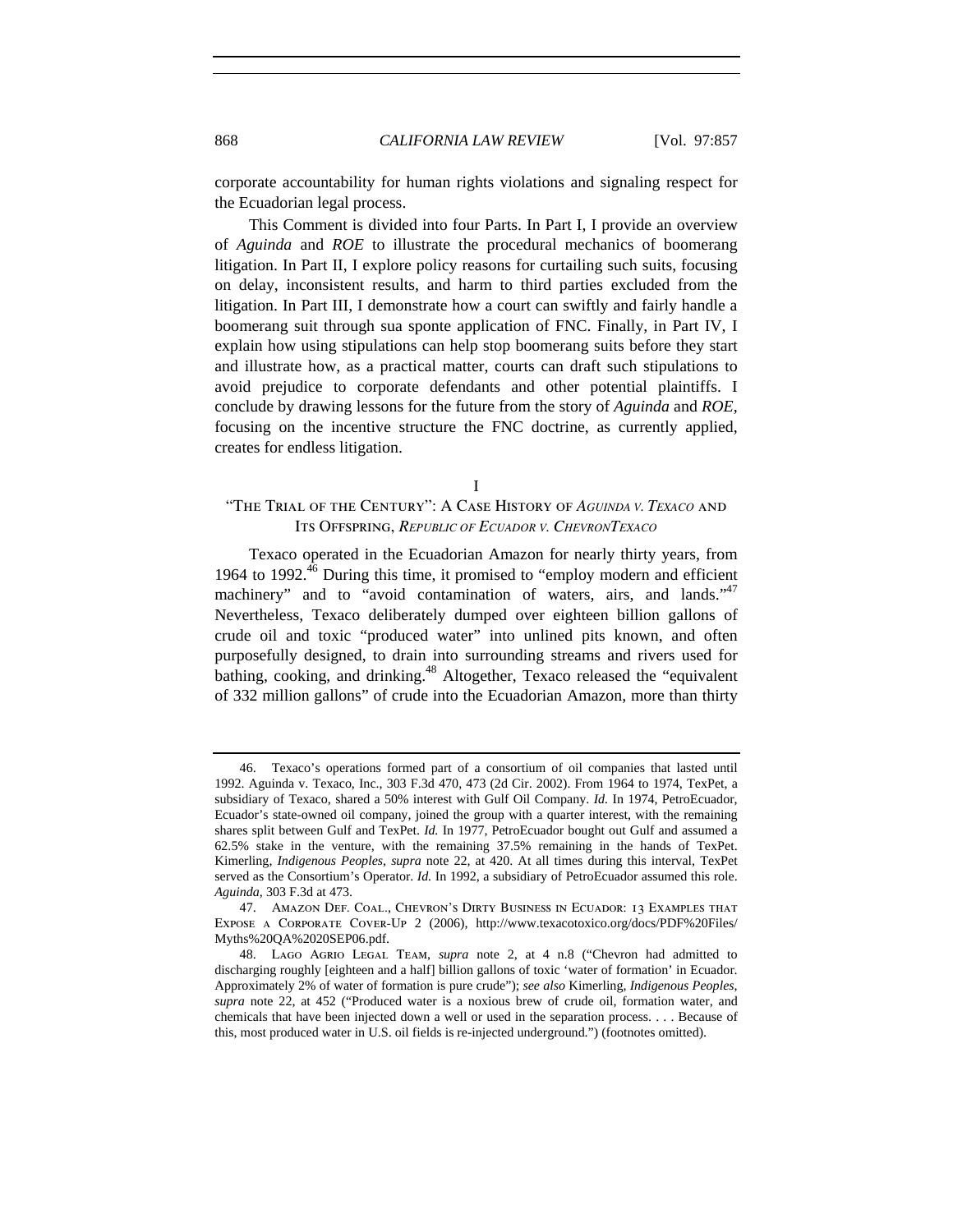times the amount spilled by the Exxon Valdez tanker.<sup>49</sup> In addition, pipeline ruptures discharged millions of gallons of petroleum into the rainforest, and horizontal flares released tons of hydrocarbons into the atmosphere.<sup>50</sup> An environmental and human health catastrophe resulted. Residents suffered from a dramatic increase in cancer rates, genetic defects, and spontaneous abortions.51 The contamination was so dire that one indigenous community, the Tetetes, disappeared entirely and others, such as the Cofanes, were pushed to the brink of annihilation.<sup>52</sup> Some studies estimate that over 83% of the remaining rainforest inhabitants suffer from illnesses related to the contamination.<sup>53</sup>

Texaco profited richly from these activities. While the company's practices allegedly violated Ecuadorian and international laws,  $54$  and deviated from the methods patented by the oil company for safe use in the United States,<sup>55</sup> they saved the North American business one to three dollars per barrel, enabling it to post over \$30 billion in profits during this period.<sup>56</sup> In comparison, the cost of a complete remediation is estimated to be between \$6 and \$27 billion, and will take decades to complete. $57$ 

52. Aaron Page, Amazon Defense Coalition, Genocide in the Rainforest: Legal Analysis: The Environmental and Cultural Destruction of Chevron in Ecuador as Acts of Genocide and Crimes Against Humanity Prohibited Under International Criminal Law (2006), http://www.texacotoxico.org/eng/node/58.

53. Lago Agrio Complaint, *supra* note 10, at 13.

54. *See* Lago Agrio Legal Team, *supra* note 2, at 4 n.16 (explaining that Texaco's drilling techniques were outlawed in the oil-friendly state of Texas as early as 1939 and that they violated Ecuador's Constitution, the *Ley de Gestión Ambiental*, the *Ley de Hidrocarburos*, and the *Código de Salud*); Kimerling, *Indigenous Peoples*, *supra* note 22, at 433-37 ("Texaco did not instruct its Ecuadorian personnel about environmental precautions or monitoring, and oil field workers—who had been trained by Texaco—were so unaware of the hazards of crude oil during the 1970s and 1980s that they applied it to their heads to prevent balding. They sat in the sun, or covered their hair with plastic caps overnight. To remove the crude, they washed their hair (and hands) with diesel. Similarly, many workers took jars of crude to parents suffering from arthritis.").

55. Eyal Press, *Texaco on Trial*, Nation, May 13, 1999, http://www.thenation.com/doc/ 19990531/press.

56. Lago Agrio Legal Team, *supra* note 2, at 4.

57. *Id.* at 3-4; Richard Stalin Cabrera Vega, Technical Summary Report 6 (2008), *available at* http://www.texacotoxico.org/docs/Cabrera%20Summary%20Report%20English% 20final[1].pdf; *Chevron \$27 Billion Liability in Ecuador's Amazon Confirmed by Team of Independent Scientists* Amazon Def. Coal., Dec. 1, 2008, http://www.texacotoxico.org/ eng/node/185. If the plaintiffs are victorious, this would be the largest reported judgment in the history of environmental litigation in the United States. *Cf.* Exxon Shipping Co. v. Baker, 128 S. Ct. 2605 (2008) (reducing punitive, damages to victims of Exxon Valdez spill from \$2.5 billion to \$500 million); William H. Rodgers et al., *The Exxon Valdez Reopener: Natural Resources* 

<sup>49.</sup> Lago Agrio Legal Team, *supra* note 2, at 4, 16 nn.8-11.

<sup>50.</sup> *Id.* at 4 n.11.

<sup>51.</sup> *Id.* at 4 nn.13-15 (collecting numerous epidemiological studies); *see also* Amazon Def. Coal., *supra* note 47; Amazon Watch, Chevron's "Rainforest Chernobyl" in Ecuador (2005), http://www.adventureecology.com/ecuador/chevron.pdf.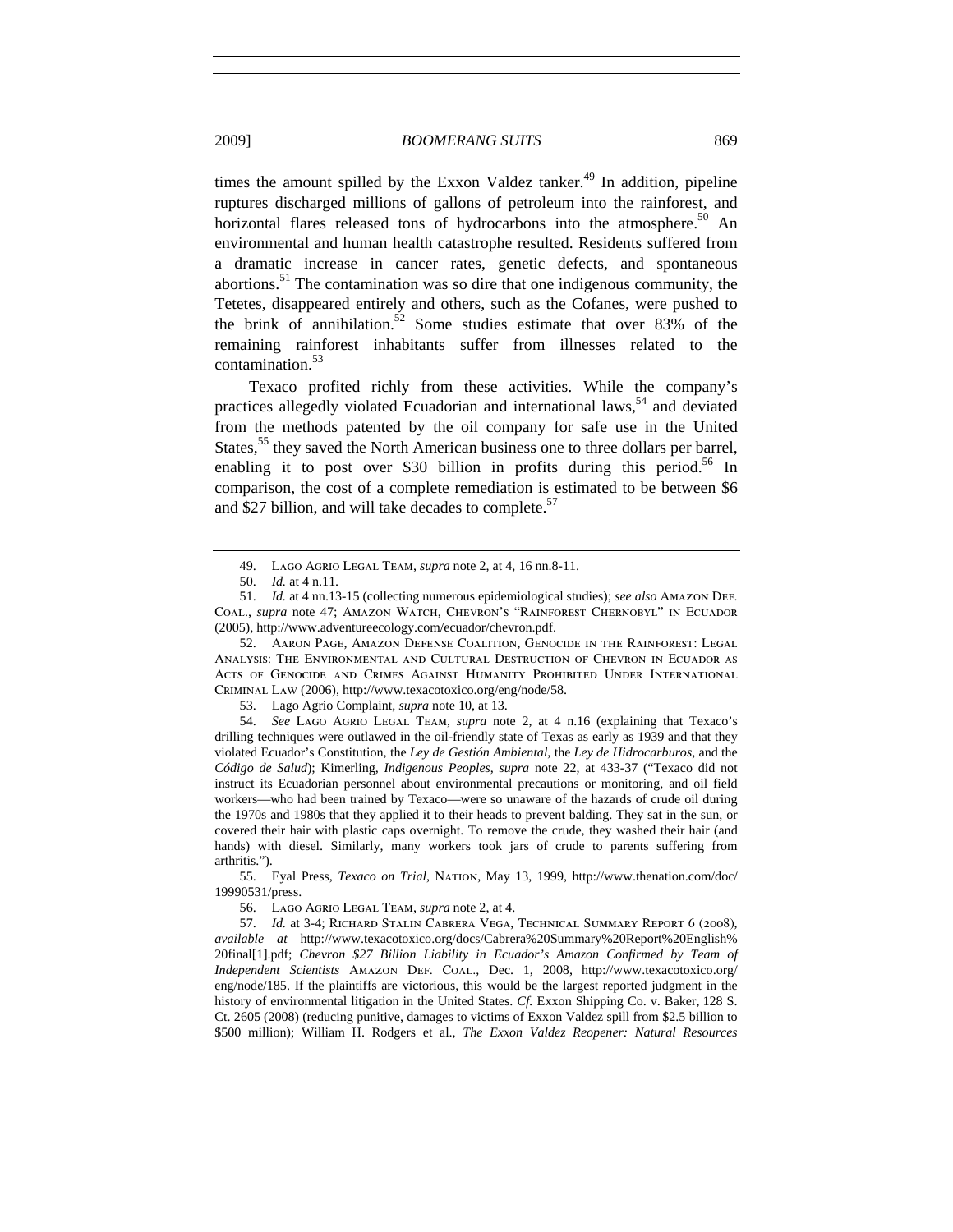In 1993, seventy-six individuals, primarily Kichwa Indians, filed a complaint against Texaco in the Southern District of New York on behalf of the approximately twenty-five thousand rainforest dwellers affected by the contamination.<sup>58</sup> The suit alleged the relevant environmental decisions were made in the United States by high-ranking Texaco executives and sought a comprehensive cleanup.<sup>59</sup> Texaco filed for summary judgment on several grounds, including FNC. Judge Broderick, to whom the case was originally assigned, stayed the motion pending a preliminary period of discovery.<sup>60</sup> He noted that most factors in an FNC analysis, which requires accounting for the adequacy of the alternative forum and weighing public versus private interests in favor of adjudication in the disputed location, supported the defendants.<sup>61</sup> Nevertheless, a final determination required complete information regarding the nexus between events in the United States and in Ecuador. $62$ 

Over the next several years, the case underwent a period of substantial discovery. The plaintiffs obtained responses to "no fewer than [eighty-one] document requests and 143 interrogatories" and conducted numerous depositions.<sup>63</sup> Then, in March 1995, Judge Broderick died. Judge Rakoff assumed jurisdiction over the matter and took a much harsher stance toward the plaintiffs' claims. He sustained the defendant's renewed motion to dismiss on the grounds of FNC, international comity, and failure to join indispensible parties (PetroEcuador and the Republic of Ecuador)<sup>64</sup> in a brief opinion closely

62. *Id.* at \*2 ("Disputes over class membership, determination of individualized or common damages, and the need for large amounts of testimony with interpreters, perhaps often in local dialects, would make effective adjudication in New York problematic at best"); *see also* Piper Aircraft Co. v. Reyno*,* 454 U.S. 235, 255-57 (1981); Gulf Oil Corp. v. Gilbert, 330 U.S. 501, 508 (1947).

63. Aguinda v. Texaco, Inc., 142 F. Supp. 2d 534, 538 (S.D.N.Y. 2001), *aff'd*, 303 F.3d 470 (2d Cir. 2002).

64. At the time, neither PetroEcuador nor the Republic of Ecuador had waived sovereign immunity (though the Republic would later file a petition to intervene on behalf of *Aguinda* plaintiffs). *See* Jota v. Texaco, 157 F. 3d 153, 157-58 (1998). Judge Rakoff argued that, as a result, the Foreign Sovereign Immunities Act (FSIA) voided his jurisdiction over both parties. Aguinda v. Texaco, Inc., 945 F. Supp. 625, 628 (S.D.N.Y. 1996), *vacated sub nom.*, Jota v. Texaco, Inc., 157 F. 3d 153 (2d Cir. 1998); *see also* Pub. L. No. 94-583, 90 Stat. 2891 (1976) (codified in scattered sections of 28 U.S.C.). This conclusion is suspect. *Jota* points out that the plaintiffs' claims for equitable relief would still have furnished a basis for jurisdiction. 157 F. 3d at 161-62.

*Damage Settlements and Roads Not Taken*, 22 Alaska L. Rev. 135, 136 (2005).

<sup>58.</sup> *See* Complaint, Aguinda v. Texaco, Inc., 850 F. Supp. 282 (S.D.N.Y. 1994).

<sup>59.</sup> *Id*. at 3-4 (alleging "[a] substantial part of the tortious acts and omissions giving rise to this Complaint took place in this judicial district. The policies, procedures and decisions relating to oil exploration and drilling in Ecuador were set and made in New York.").

<sup>60.</sup> Aguinda v. Texaco, Inc., No. 93 Civ. 7527 (VLB), 1994 WL 142006, at \*1 (S.D.N.Y. Apr. 11, 1994).

<sup>61.</sup> *Id.* (limiting discovery to "(a) events relating to the harm alleged by plaintiffs occurring in the United States . . . and (b) events occurring outside the United States to the extent the information can be furnished or secured voluntarily or through directives to parties in the United States to secure the information").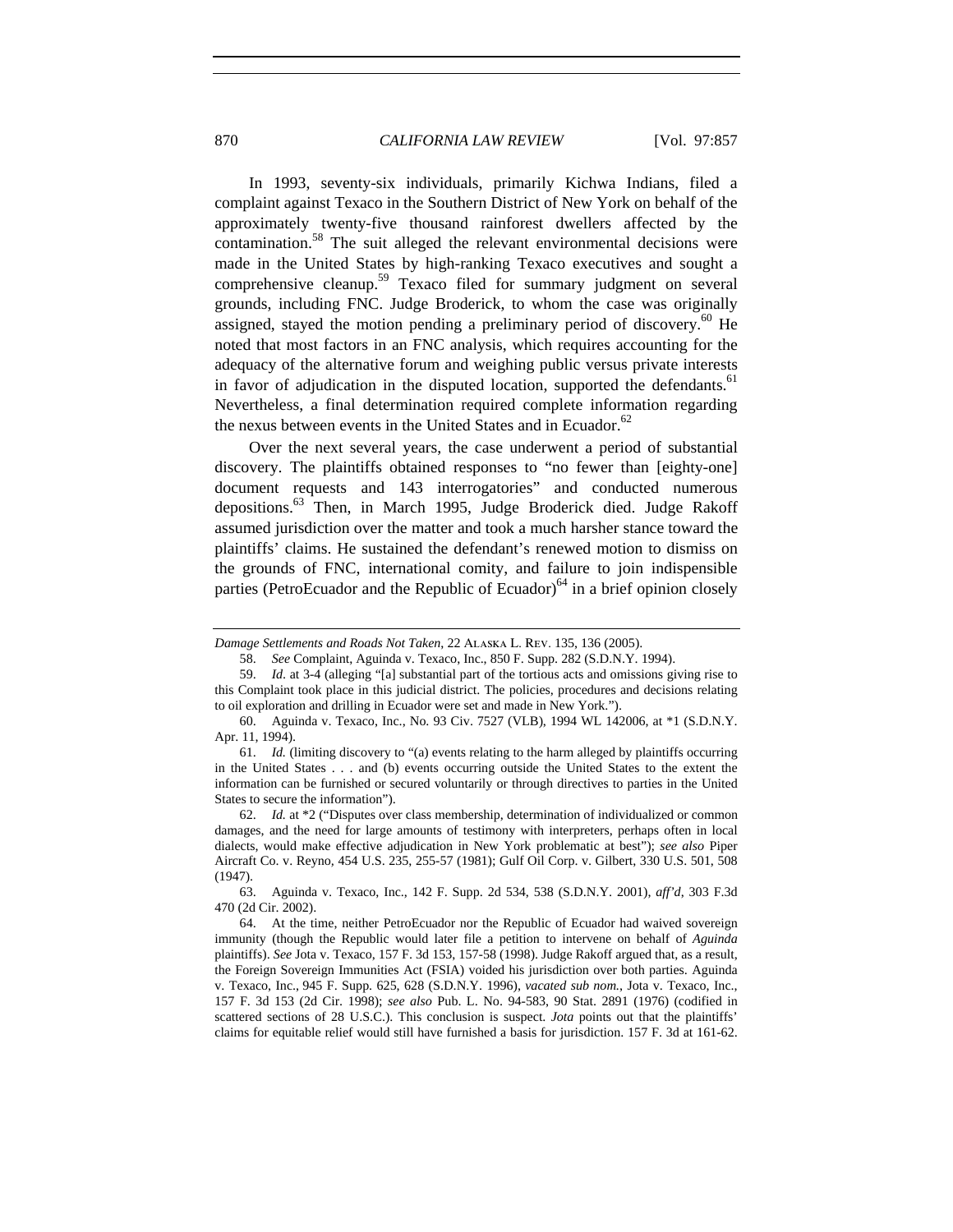tracking *Sequihua v. Texaco*, a parallel action brought in Texas.<sup>65</sup>

The Second Circuit reversed and remanded on the grounds that Judge Rakoff did not consider the unique issues raised by *Aguinda* and that he had not obtained Texaco's commitment to submit to Ecuadorian jurisdiction.<sup>66</sup> Before the case was heard on remand, Texaco agreed to this stipulation. Upon reconsideration, Judge Rakoff once again dismissed the case, stating that it had "everything to do with Ecuador and nothing to do with the United States."<sup>67</sup> This time, the Second Circuit affirmed his order, but gave the plaintiffs extra time to collect signatures of affected Amazon residents because, in contrast to the United States, no "opt-out" mechanism existed in Ecuador for class action lawsuits.<sup>68</sup>

While the *Aguinda* case was pending in New York, Texaco entered into negotiations with the government of Ecuador to form an agreement that would release it from liability. Ricardo Reis Veiga, General Counsel to Texaco (and future lead attorney for the defendants in Lago Agrio) headed the talks.<sup>69</sup> The final accord obligated Texaco to partially remediate polluted areas. The price tag was forty million dollars—less than 1% of the lowest damage estimate by independent sources.<sup>70</sup> Though the company agreed to sponsor a series of public works in selected communities, no monies were set aside for medical monitoring, public health, personal injuries, or harm to properties owned by

65. Aguinda v. Texaco, Inc., 945 F. Supp. 625, 628 (S.D.N.Y. 1996), *vacated sub nom.*, Jota v. Texaco, Inc., 157 F. 3d 153 (2d Cir. 1998); *see also* Sequihua v. Texaco, Inc., 847 F. Supp. 61, 63 (S.D. Tex. 1994).

69. Reis Veiga's position has been criticized as a conflict of interest that violates American Bar Association rules and he has been criminally indicted for conspiracy to falsify results of Texaco's remediation. *Amazon Defense Coalition: Criminal Indictment of Chevron Lawyer's in Ecuador Based on Wide Body of Scientific Evidence*, Energy Bus. J., Oct. 3, 2008, at 22 [hereinafter *Amazon Defense Coalition*].

70. Lago Agrio Legal Team, *supra* note 2, at 6. No party ever officially disclosed a cleanup price, but the oil company estimates it spent approximately this sum of money. Kimerling, *Indigenous Peoples*, *supra* note 22, at 494.

Even were that not true, the plaintiffs also could have sued PetroEcuador and the Republic for monetary damages in their commercial, rather than governmental, capacities since the petroleum concession was originally a joint venture with the private sector and was operated for profit, analogous to a state-run casino or lottery. Under FSIA, the commercial activity in question must also have a "direct effect" on the United States. But, such a standard is fairly lax. *See* Republic of Argentina v. Weltover, 504 U.S. 607 (1992). The doctrine of sovereign immunity can be considered the flip side of *parens patriae*, discussed *infra* Parts II, III.

<sup>66.</sup> *Jota*, 157 F. 3d at 159.

<sup>67.</sup> *Aguinda*, 142 F. Supp. 2d at 537, 550 (slamming the plaintiffs for coming up "bone dry" after having "deposed numerous Texaco witnesses and reviewed tens of thousands of Texaco documents in an effort to establish a meaningful nexus between the United States and the decisions and practices here complained of"). The veracity of this claim has been hotly disputed. *See, e.g.*, Kimerling, *Indigenous Peoples*, *supra* note 22, at 605 ("[T]here is no question that many evidentiary roads lead to activities in Coral Gables, Houston, and New York.").

<sup>68.</sup> Aguinda v. Texaco, Inc., 303 F.3d 470, 478-79 (2d Cir. 2002).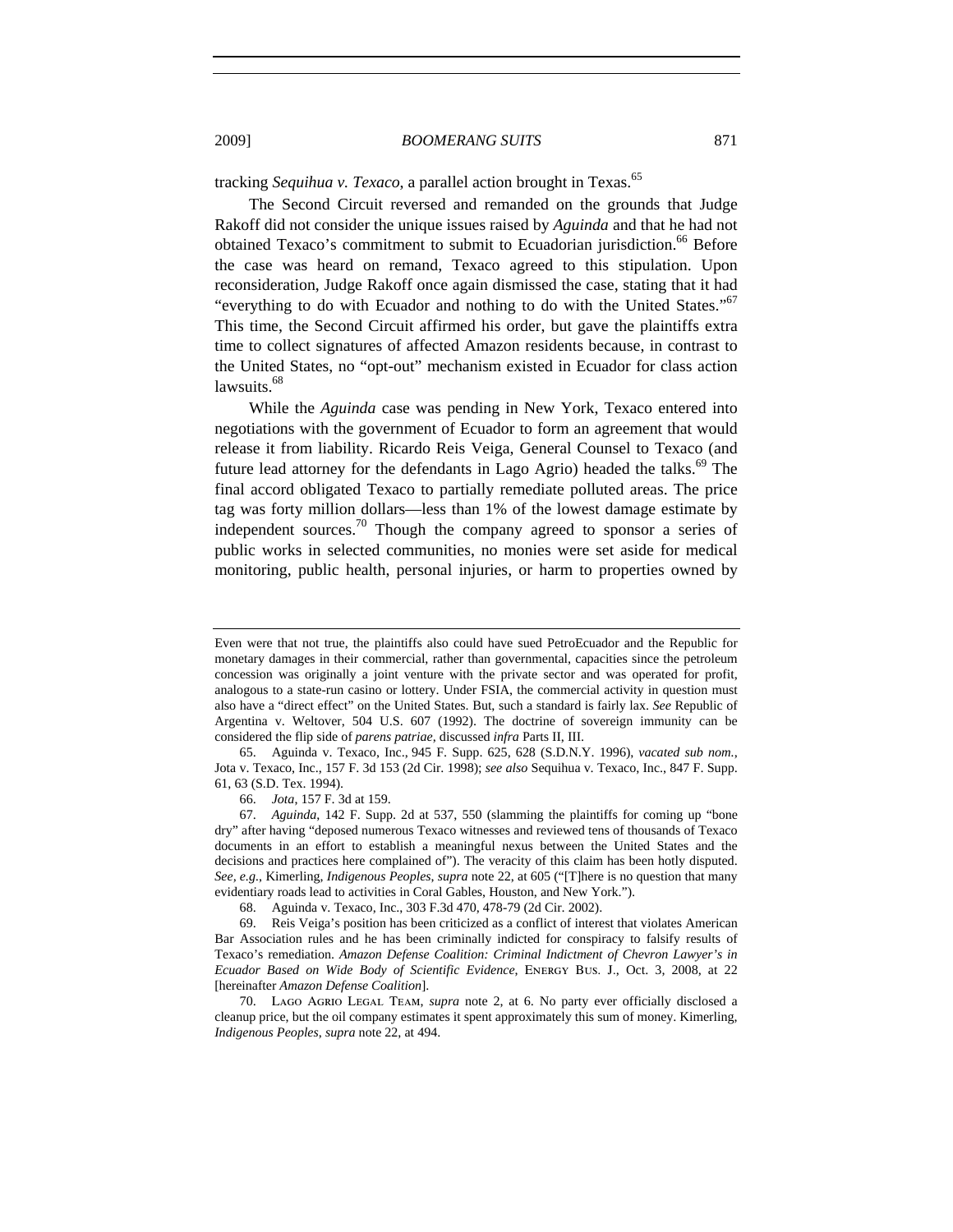Amazon dwellers.<sup>71</sup> The petroleum giant would later claim this accord absolved it of all responsibility for the environmental and human health emergency, even though it was silent on the issue of liability toward private citizens and only expressly released the company as to PetroEcuador, the state-owned oil company and member of Texaco's operating consortium, and as to the Republic. $72$ 

Meanwhile, the *Aguinda* class—now the Lago Agrio plaintiffs—collected the requisite signatures and filed a complaint in May 2003 in the Superior Court of Justice in Nueva Loja (Lago Agrio) located in the *Oriente*. 73 Less than one year later, Texaco, which merged with Chevron in  $2001<sup>74</sup>$  sought relief in front of the AAA, claiming the remediation agreement indemnified it against any judgment reached by the Lago Agrio court, and that the Republic was separately obligated to resolve any disputes over the meaning of this agreement through arbitration by an earlier contract—the 1965 Napo Joint Operating Agreement (Napo JOA).<sup>75</sup> The remediation accord also required the Republic of Ecuador and PetroEcuador to inspect the cleanup work and inform the oil company of any "significant deviations" from the scope of the initial agreement—otherwise the work was deemed accepted.<sup>76</sup>

The Republic sought a stay, which Judge Sand of the Southern District of New York temporarily granted. In so doing, the Republic unintentionally waived sovereign immunity.<sup>77</sup> ChevronTexaco counterclaimed. It asked the court to dismiss the underlying action, asserting that the "environmental remediation claims in the Lago Agrio lawsuit [were] barred by releases granted to ChevronTexaco by Ecuador pursuant to the 1995 Remediation Contract . . . and a subsequent agreement, the 1998 'Final Act,' which certified that Texaco Petroleum had performed its obligations under the Remediation Contract."<sup>78</sup>

74. George Raine, *The Chevron-Texaco Merger: An Oil Giant Emergers*, S.F. Chron., Oct. 10, 2001, at D1.

75. *ROE III*, 499 F. Supp. 2d 452, 457 (S.D.N.Y. 2007) (No. 04 Civ. 8378 (LBS)), *aff'd*, No. 07-2868-cv, 2008 WL 4507422 (2d Cir. Oct. 7, 2008).

76. Kimerling, *Indigenous Peoples*, *supra* note 22, at 496.

77. *See supra* note 15.

<sup>71.</sup> *See* Kimerling, *Indigenous Peoples*, *supra* note 22, at 508-13, 493-94.

<sup>72.</sup> *Id.* at 496 (noting the lack of "mechanism[s] for independent oversight of remedial activities, long term monitoring, public comment, or transparency in the approval process").

<sup>73.</sup> Lago Agrio Complaint, *supra* note 10. *But see* Kimerling, *Transnational Operations*, *supra* note 20, at 488 (arguing NGOs managing litigation and North American plaintiffs' lawyers unjustly excluded certain groups—especially the Kichwa and Huaorani communities of Makarik Nihua—from the proceedings and tracking the development of a parallel case filed in a different region of Ecuador).

<sup>78.</sup> Kimerling, *Transnational Operations*, *supra* note 20, at 494; *see also* Memorandum of Law in Support of Plaintiffs' Motion for Summary Judgment and Plaintiffs' Stay of Arbitration Proceedings at 63-66; Plaintiffs' Memorandum of Law in Opposition to Defendants' Motion for Summary Judgment On Their Counterclaims at 15-16, *ROE III*, 499 F. Supp. 2d 452 (No. 04 Civ. 8373 (LBS)).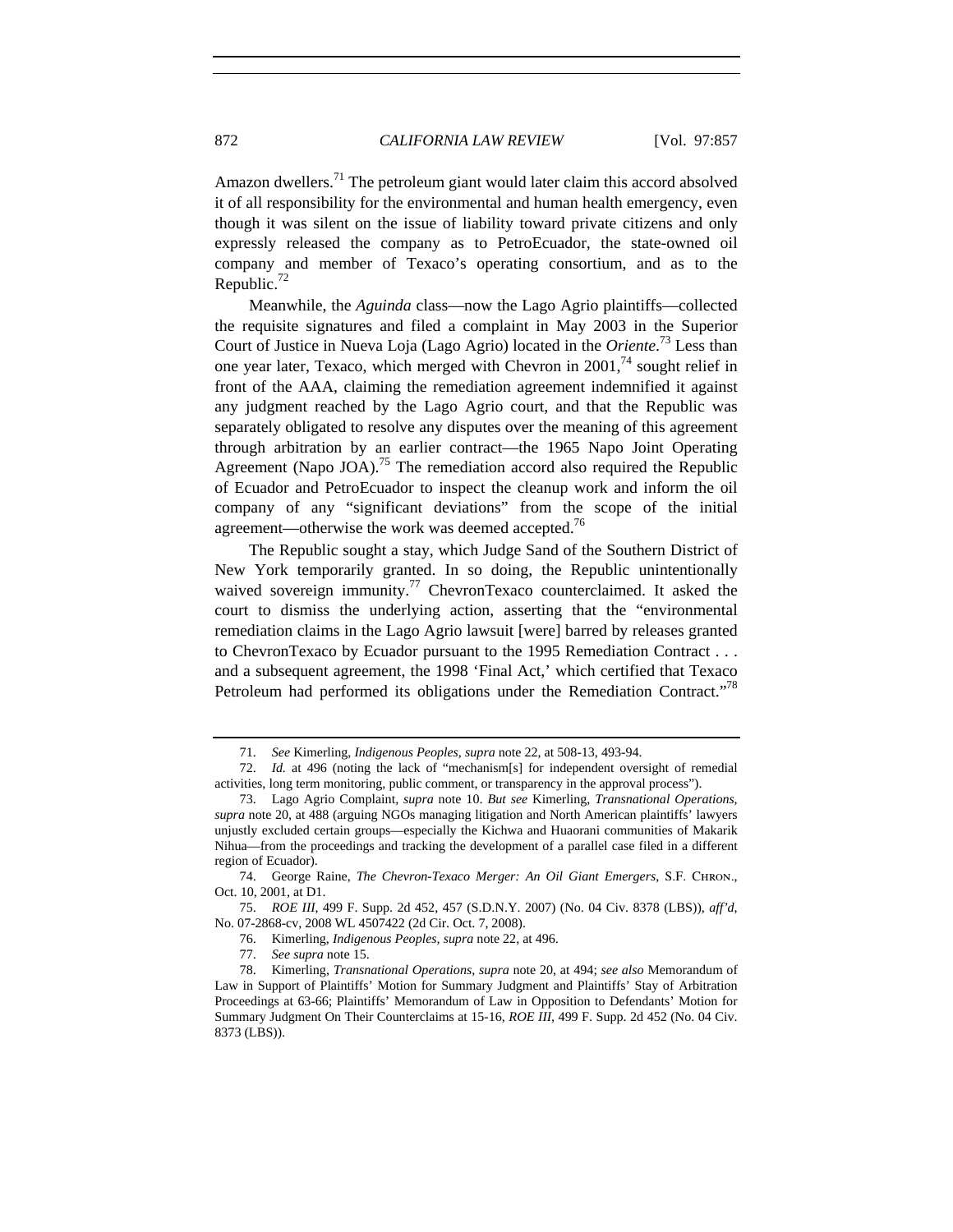Further, the company argued that, in seeking to enforce a 1999 pollution control statute not yet conceived of at the time *Aguinda* was filed, the Lago Agrio plaintiffs were acting as pseudo-attorneys general and usurping the role of the state in environmental policy.<sup>79</sup> Thus, they were not entitled to bring any action against ChevronTexaco because the government of Ecuador had already signed away their rights. $80$ 

After a substantial discovery period that involved the review of over two hundred thousand pages of documentation and extensive briefing and expert testimony on Ecuadorian law, Judge Sand denied the Republic's motion to dismiss the counterclaims and ruled that New York law would control the validity of the contested contracts. $81$  In May 2007, he brought the entire case to trial, and in July 2007, he issued a permanent stay of arbitration, holding that the 1965 Napo JOA was not binding. $82$  In October 2008, the Second Circuit summarily affirmed; and in December 2008, it rejected ChevronTexaco's petition for rehearing.<sup>83</sup> ChevronTexaco sought certiorari in March 2009. The company's counterclaims remain pendent.

II

## The Human Cost of Boomerang Litigation: *AGUINDA* and *REPUBLIC OF ECUADOR* as Case Studies in Delay, Inconsistent Results, and Prejudice to Third Parties

*Aguinda* and *ROE* exemplify the dangers of boomerang litigation and the risk that corporate defendants will use procedural loopholes as an end run around the judicial process, avoiding massive judgments for human rights abuses committed abroad. This Part is divided into three subsections and discusses the policy reasons that favor a more aggressive and consistent application of FNC.

<sup>79.</sup> *See* Memorandum of Law in Support of Motion of Chevron Corp. & Texaco Petroleum Co. for Summary Judgment upon Their Counterclaims at 3, *ROE III*, 499 F. Supp. 2d 452 (No. 04 Civ. 8373 (LBS)).

<sup>80.</sup> *Id.*

<sup>81.</sup> *ROE II*, 426 F. Supp. 2d 159, 162 (S.D.N.Y. 2006); *ROE I*, 376 F. Supp. 2d 334 (S.D.N.Y. 2005); *see also* Plaintiffs' *ROE III* Brief at 9 n.7, *supra* note 15.

<sup>82.</sup> *ROE III*, 499 F. Supp. 2d at 460-69. The portion of Judge Sand's ruling dealing with this agreement is beyond the scope of this Comment, as it was never at issue in the initial *Aguinda* proceedings, nor disputed in Lago Agrio. Briefly, Judge Sand found that Chevron and its subsidiaries never had a reasonable basis for believing a contract existed with PetroEcuador, Ecuador's state oil company and a member of the consortium run by Texaco; this was proven by multiple internal communications of company executives and the absence of formalities that must be completed for an agreement to be valid under Ecuadorian contract law.

<sup>83.</sup> Republic of Ecuador v. ChevronTexaco Corp., No. 07-2868-cv, 2008 WL 4507422 (2d Cir. Oct. 7, 2008).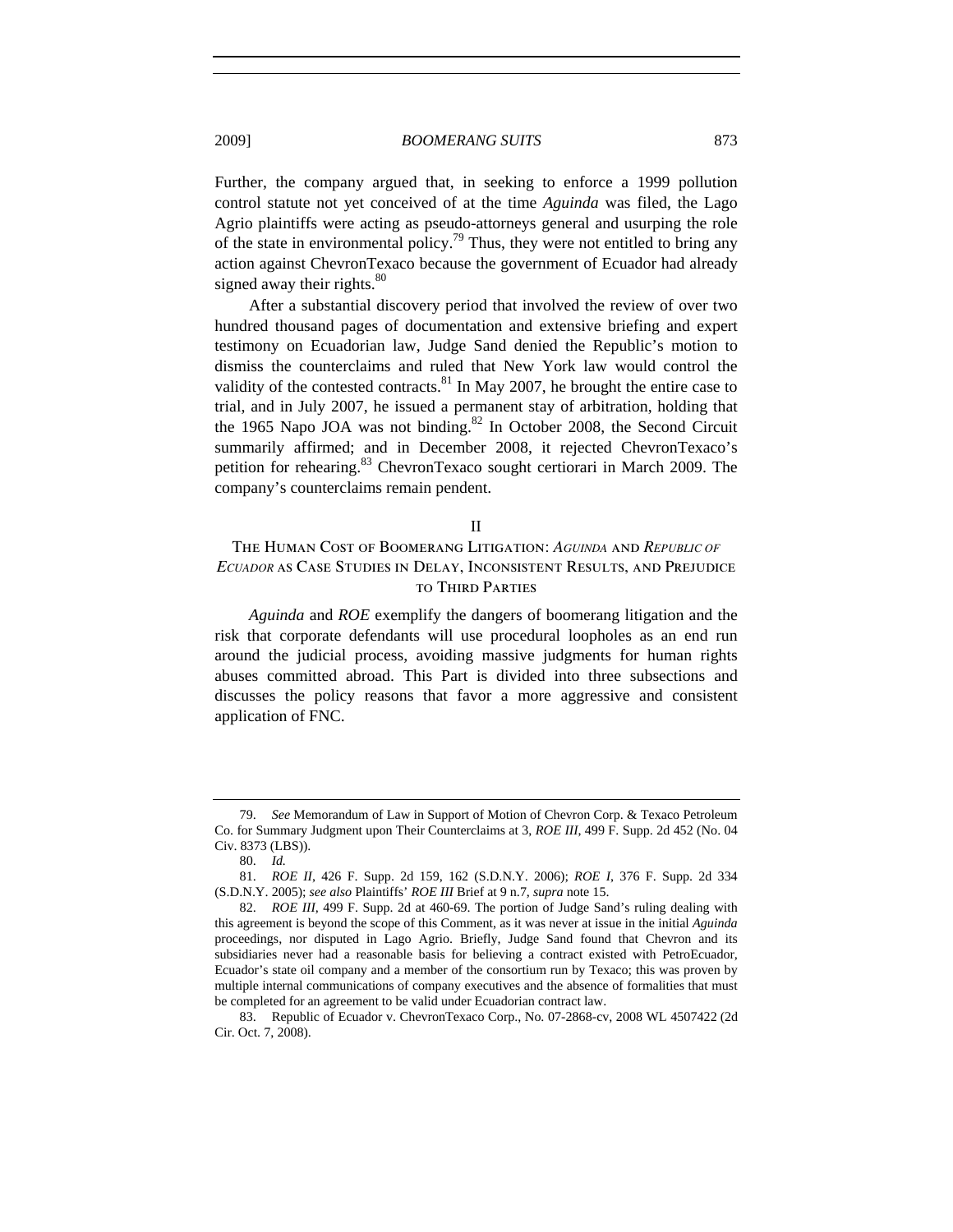#### 874 *CALIFORNIA LAW REVIEW* [Vol. 97:857

## *A. The "Cold Logic" of Delay*

The Lago Agrio trial has slowly but surely progressed since its inception in May 2003. Over the years, the parties marshaled substantial documentation chronicling environmental and health effects in the region, leading Judge Germán Yánez Ruiz, an early Ecuadorian trial judge in charge of the proceedings, to joke that he would "have to isolate himself in a Tibetan monastery . . . just to get the reading done."<sup>84</sup> ChevronTexaco "insists that delay is not its object,"<sup>85</sup> and, indeed, the plaintiffs are responsible for an extended phase of discovery requiring the collection of soil and water samples from hundreds of sites throughout Ecuador.<sup>86</sup>

But the numbers tell a different story. Assume, for example, the Ecuadorian court renders a judgment of \$6 billion—a conservative estimate given a judicially-appointed expert's recent conclusion that Texaco "left large amounts of contamination behind" and that "total losses" approximate \$8 billion, excluding any damages for "unjust enrichment."<sup>87</sup> Were the petroleum giant to deposit this money in a savings account, its profit from the interest would substantially offset the litigation expenses incurred.<sup>88</sup> Further, the longer ChevronTexaco delays the case, the greater the chance it will win by attrition or diminish the settlement value of the case as the plaintiffs' resources and patience wear thin.<sup>89</sup> This, of course, is to say nothing about the financial

<sup>84.</sup> Langewiesche, *supra* note 2, at 229, 232 (quoting Judge Yánez Ruiz). In Lago Agrio, trial judges preside over a given matter for a maximum of two years. Judge Juan Nuñez recently replaced Judge Yánez Ruiz.

<sup>85.</sup> *Id.* at 232 (referring to financial incentives as the "cold logic" of delay). *But see infra* note 97.

<sup>86.</sup> Interview with Steven Donziger, Consultant, Amazon Def. Coal., in Quito, Ecuador (Jul. 26, 2007); Langewiesche, *supra* note 2, at 232 (noting that the plaintiffs' originally requested 122 sites, a number that was later reduced to fifty-eight).

<sup>87.</sup> Cabrera, *supra* note 57, at 4, 6 (reporting toxin levels "above background levels, above environmental standards, and even above standards in the remediation contract"); *see also*  Michael Isikoff, *A \$16 Billion Problem: Chevron Hires Lobbyists to Squeeze Ecuador in Toxic-Dumping Case. What an Obama Win Could Mean*, Newsweek, Jul. 26, 2008, http://www.newsweek.com/id/149090.

<sup>88.</sup> *See* Langewiesche, *supra* note 2, at 232.

<sup>89.</sup> The settlement value of most cases diminishes over time. This premise might not hold true for many large-scale human rights lawsuits, however, which tend to attract media attention and inflame public outrage the longer they last. The Lago Agrio proceedings are illustrative of this point. Celebrities such as Daryl Hannah have visited the site, staging photo-ops that dominated the international news cycle, several documentaries have been made about the case, and the Lago Agrio plaintiffs' representative recently won the Goldman Environmental Award, the environmental equivalent of a Nobel Prize. *See* Dolores Ochoa, *Hannah Visits Polluted Site in Ecuador*, Wash. Post, June 5, 2007, http://www.washingtonpost.com/wp-dyn/content/ article/2007/06/05/AR2007060500665 .html; Reyhan Harmanci, *'Justicia Now!': Ecuadorans Sue Chevron*, S.F. Chron., Apr. 17, 2008, http://www.sfgate.com/cgi-bin/article.cgi?f=/c/a/ 2008/04/17/NSH8103GO4.DTL&type=movies; *Amazon Defense Coalition: Amazon Watch: Chevron's Amazon Disaster Lands at Sundance*, Energy & Ecology, Jan. 30, 2009, at 87.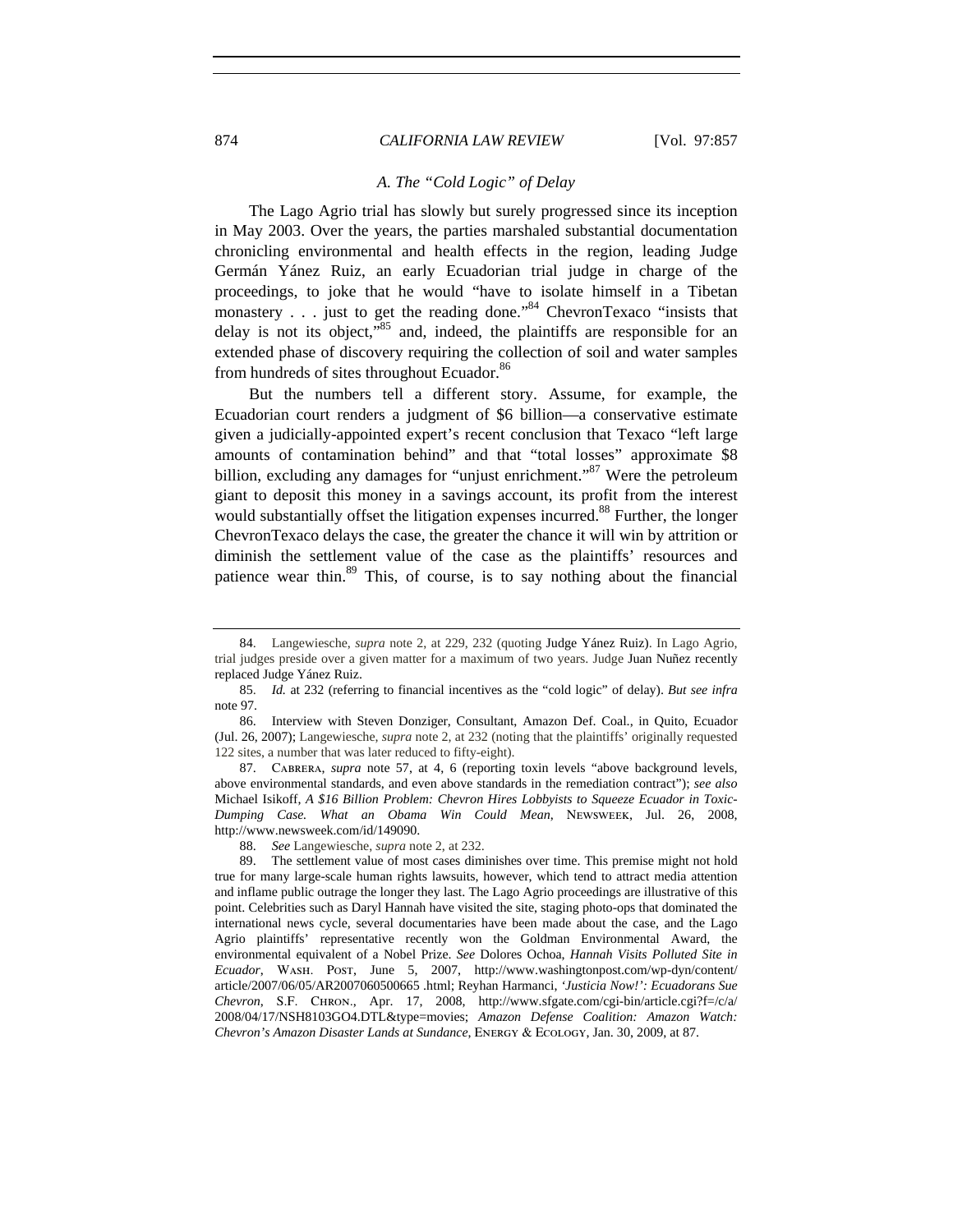effects a final judgment would have on ChevronTexaco share prices $90$  or on its image as an environmental leader—both results the company hopes to avoid.<sup>91</sup>

Delay has another side effect. The environmental costs of oil contamination are exponential; the longer toxins remain in soil and water, the farther they spread, and the more harm they pose to human health and rainforest ecology.<sup>92</sup> Other human rights cases follow similar fact patterns. The Bhopal disaster, for instance, exposed over five hundred thousand Indian residents to toxic methyl isocyanate gas from a Union Carbide pesticide plant. Thousands died in the weeks following the incident, but tens of thousands more continue to suffer health effects twenty years later.<sup>93</sup> Unfortunately, enhanced damages cannot adequately recompense these harms because money cannot bring back the lives that have been lost. This is particularly true for indigenous communities already on the brink of annihilation, where every individual

91. Chevron trades on its image as a socially responsible corporation, as is evident from its "global issues" environment webpage. *See* Chevron, Environment, http://www.chevron.com/ globalissues/environment/ (last visited Jan. 24, 2009) ("We're committed to helping meet the world's demand for energy while taking steps to protect the environment. We believe that it's the right thing to do and that it's critical to our success in a world in which energy sources should be developed in an environment that's clean, safe and healthy.").

92. These effects are known as "biomagnification" or "bioamplification" and occur as a result of slow toxin degradation and reuptake by animals in the environment. *See* Cabrera, *supra* note 57, at 10; Jae-Young Ko & John W. Day, *A Review of Ecological Impacts of Oil and Gas Development on Coastal Ecosystems in the Mississippi Delta*, 47 Ocean & Coastal Mgmt. 597 (2004).

93. *Bhopal: Could it happen again?*, BBC NEWS, Nov. 25, 2004, http://news.bbc.co.uk/ 2/hi/programmes/bhopal/4034829.stm; *see also* Dearborn, *supra* note 25 at 227. The Bhopal case is illustrative for two reasons. First, it demonstrates the human costs of delay—had the company acted earlier, it might have prevented the accident altogether, or minimized loss of life through early settlement (enabling victims to afford expensive medical treatments). Second, it shows the power of aggressive dismissal stipulations to facilitate process and settlement abroad. While arguably FNC dismissal was inappropriate given India's assertion, made in *paren patriae* capacity, that its own judicial system could not handle the case, Judge Keenan's requirement that Union Carbide submit to U.S.-style discovery is undoubtedly a "but for" cause of the company's eventual \$470 million settlement. *See* Upendra Baxi, *Mass Torts, Multinational Enterprise Liability and Private International Law*, 276 Rec. Des Cours 297, 354-63 (1999). *But see*  Jurianto, *supra* note 8, at 329 n.213 (arguing "\$470 million was staggering lower" than the public expected, which is why "the stock price of . . . []Union Carbide[] jumped up by \$2 on the day the settlement was announced"). *See also infra* Part IV (discussing the *Carbide* case).

<sup>90.</sup> Some NGOs, such as Amazon Watch, have petitioned the SEC to conduct an investigation into Chevron for failure to disclose the lawsuit to its shareholders. *See* Amazon Watch, Summary and Analysis of Chevron's Undisclosed Ecuador Liabilities, http://www.amazonwatch.org/amazon/EC/toxico/downloads/analysis\_cvx\_undisclosed\_liabilities. pdf (last visited Jan. 24, 2009). Chevron protests that it has previously "referenced the suit in proxy statements." Clarification, Newsweek, Aug. 7, 2008, http://www.newsweek.com/id/ 149090 (correcting imprecise language in Isikoff's July 26, 2008 story *A \$16 Billion Problem*, *supra* note 87). In addition, on May 4, 2009, New York attorney general Andrew Cuomo sent a letter to Chevron requesting information on the lawsuit, as the state's pension funds have over \$1 billion invested in Chevron. *Justice or Extortion?*, Economist, May 23, 2009, at 42.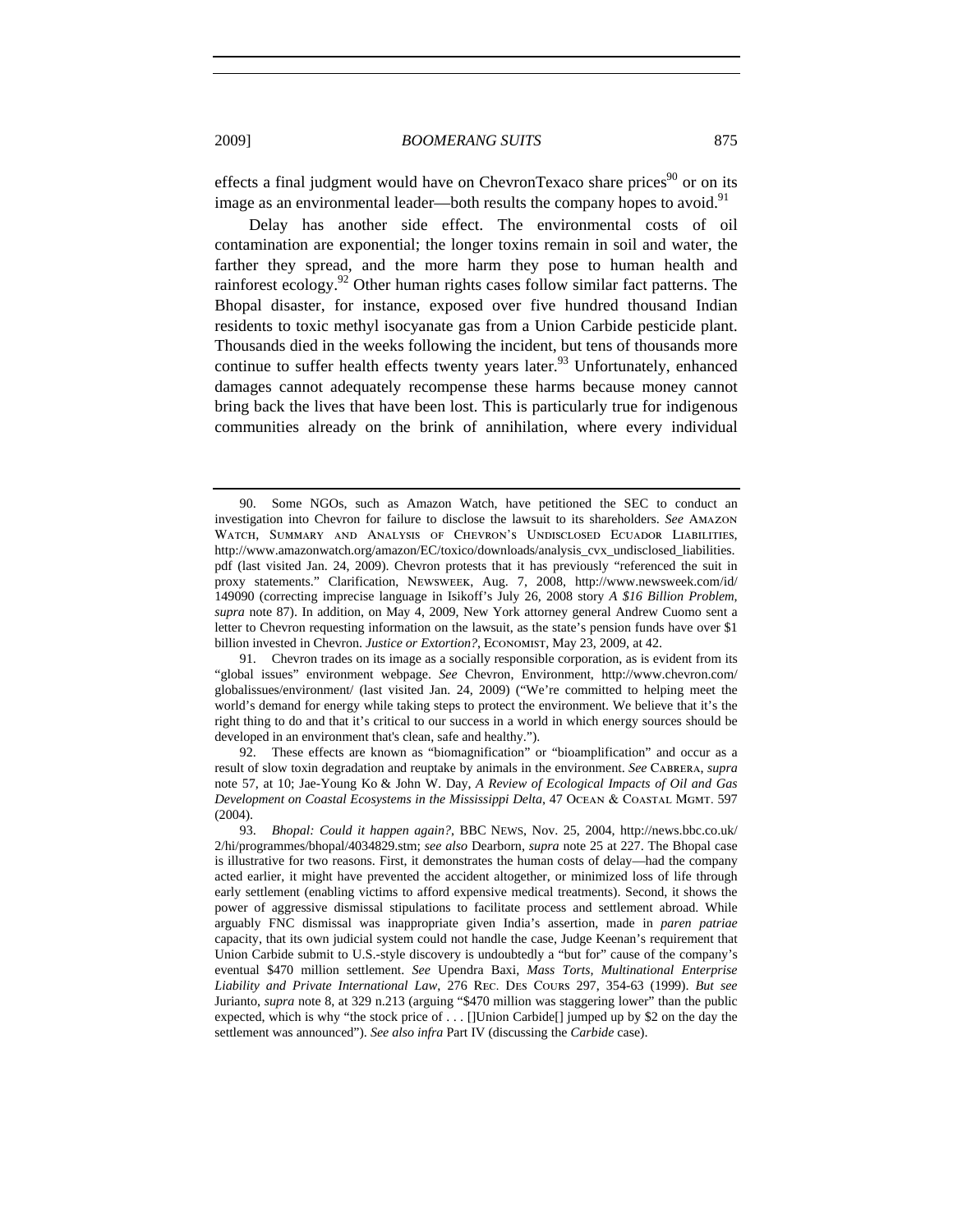constitutes a fragile tie to an ancestral past.<sup>94</sup> In light of the incentives for and harm caused by corporate intransigence in human right suits, the additional obstacles boomerang suits create for plaintiffs at the judgment-enforcement stage demand scrutiny.

While human rights cases are unavoidably slow and arduous, boomerang suits complicate judgment enforcement in at least three discrete ways—each reflective of the inherent difficulties posed by simultaneously litigating the same set of issues in different countries. First, if two sovereign courts reach disparate conclusions, a process of sorting out which one got it right ensues. Another court, potentially in a third country, must reconcile the trial records, a process that could conceivably lead the litigants back to square one in terms of the legal and factual questions at issue. The judges' reasoning will need to be compared and contrasted, again possibly under the microscope of an entirely different system likely to have its own view of the matter.<sup>95</sup>

Second, even if the domestic and foreign courts concur, unless the two orders are perfectly harmonious, boomerang defendants can emphasize discrepancies in judicial reasoning to justify avoiding payment. For example, if Judge Nuñez, the most current Ecuadorian judge presiding over the Lago Agrio matter, and Judge Sand use different interpretive methodologies to approach the remediation contract in question, then the petroleum giant may point to tensions as evidence it has been deprived of due process. Because the two judges are considering different bodies of evidence in different places at different times in different languages, legal systems, and cultures, the probability of this outcome is quite high. And while such a legal strategy may be doomed given the low bar set for procedurally adequate foreign proceedings, it will likely require additional discovery, briefing, and court hearings that further delay relief.

Third, even if the two courts arrive at identical conclusions at the same time, two separate appeals processes loom. *ROE* has already been on Judge Sand's docket for five years; after summarily losing the arbitration question on appeal, ChevronTexaco went so far as to request a rehearing en banc and certiorari.<sup>96</sup> There is little doubt the company would take issue with an adverse ruling on its counterclaims. Similarly, it has promised to take the Lago Agrio case to the Ecuadorian Supreme Court, a process projected to take several

<sup>94.</sup> *See* Dara O'Rourke & Sarah Connolly, *Just Oil? The Distribution of Environmental and Social Impacts of Oil Production and Consumption*, 28 Ann. Rev. Env't Resour. 587, 596 (2003).

<sup>95.</sup> *Cf.* Teitz, *supra* note 37, at 32-35 (discussing confusion resulting from parallel cybersquatting actions).

<sup>96.</sup> *See* Republic of Ecuador v. ChevronTexaco Corp., No. 07-2868-cv, 296 F. App'x 124 (2d Cir. Oct. 7, 2008), *petition for cert. filed*, 77 U.S.L.W. 3531 (U.S. Mar. 9, 2009) (No. 08- 1123).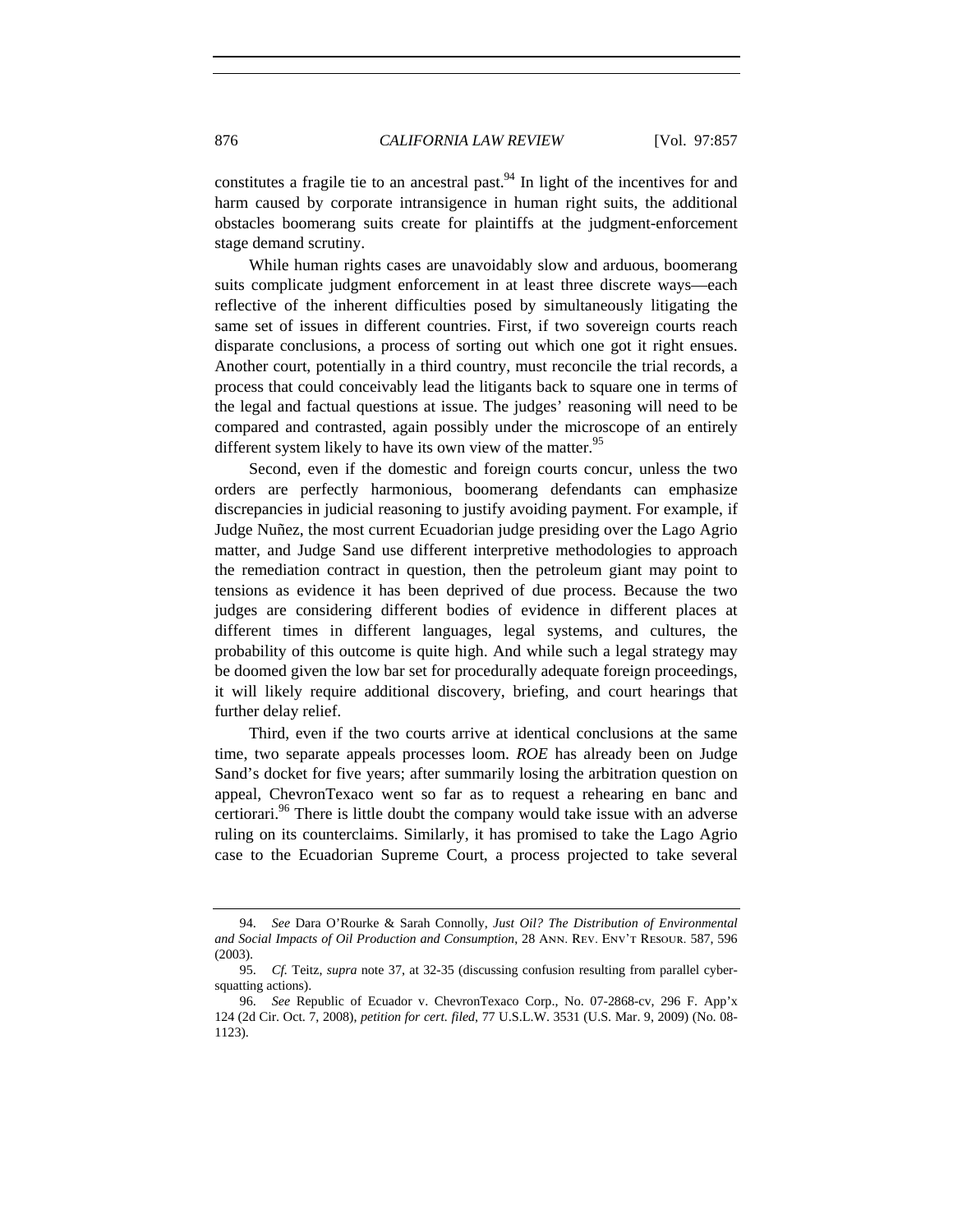2009] *BOOMERANG SUITS* 877

additional years.<sup>97</sup> Reconciling not only the rulings of two different trial courts, but of two different judicial systems with long paper trails is likely to be a task that no judge envies and a process that is inherently weighted towards the corporate defendants. As the complexity of issues increases, so does the possibility of tactical error by the plaintiffs who are outmatched in almost every sense of the word. Similarly, the longer the oil company or other boomerang defendants delay, the more probable governments in politically progressive nations will change their tune for fear of deterring foreign investment in light of the financial crisis pounding the Global South. $98$  Thus, unless they are barred from so doing, boomerang defendants will likely follow the oil company's path, exacerbating the harms of corporate malfeasance.

## *B. The Risk of Inconsistent Results*

Inconsistent results engendered by boomerang suits pose an even greater threat to human rights. If, for example, the Ecuadorian tribunal and the New York court reach identical conclusions—that the remediation contract did not release the oil company from the Lago Agrio claims *or* that it did release the oil company—no conflict arises.

However, Judge Nuñez might hold the remediation release fraudulent and find the oil company liable to third parties; concurrently, Judge Sand might deem the release agreement valid and hold it covers third parties. In this example, the Republic of Ecuador would face an order in one nation requiring it to pay a multibillion-dollar judgment, and another in a different nation absolving it from financial responsibility. Which ruling prevails would, of course, be subject to further litigation, as discussed in the preceding subsection.

Alternatively, and perhaps more damagingly, the first court to reach a judgment might foreclose the results of the second, as will be explained in the next subsection. If Judge Sand ruled on the release issue before Judge Nuñez did, this could render obsolete years of litigation in Lago Agrio: a court already deemed more appropriate and which has considered additional, complex issues that could not be brought in New York.<sup>99</sup>

<sup>97.</sup> *See* Plaintiffs Memorandum of Law in Opposition to Defendants' Motion to Supplement the Record, at 3 n.1, *ROE III*, 499 F. Supp. 2d 452 (No. 04 Civ. 8378 (LBS)) (collecting statements by ChevronTexaco); *see also Amazon Defense Coalition: Chevron Lawyers Explode In Anger After More Oil Found at "Remediated" Sites In Ecuador Trial*, Earth Times, Mar. 15, 2009, *available at* http://www.earthtimes.org/articles/show/amazon-defensecoalitionnbspchevron-lawyers-explode,749573.shtml (quoting oil company statements "telling Ecuador's indigenous leaders to expect a 'lifetime of litigation' if they persist in pressing their claims").

<sup>98.</sup> *See* Alexei Barrionuevo, *Emerging Markets Find They Aren't Insulated From the Tumult*, N.Y. Times, Oct. 7, 2008, at B1; Peter S. Goodman, *A Rising Dollar Lifts U.S. But Adds to Crisis Abroad*, N.Y. Times, Mar. 9, 2009, at A1 (noting Ecuador is on the "list of potential danger zones").

 <sup>99.</sup> The opposite scenario, where Judge Nuñez rules first, would not be as harmful. The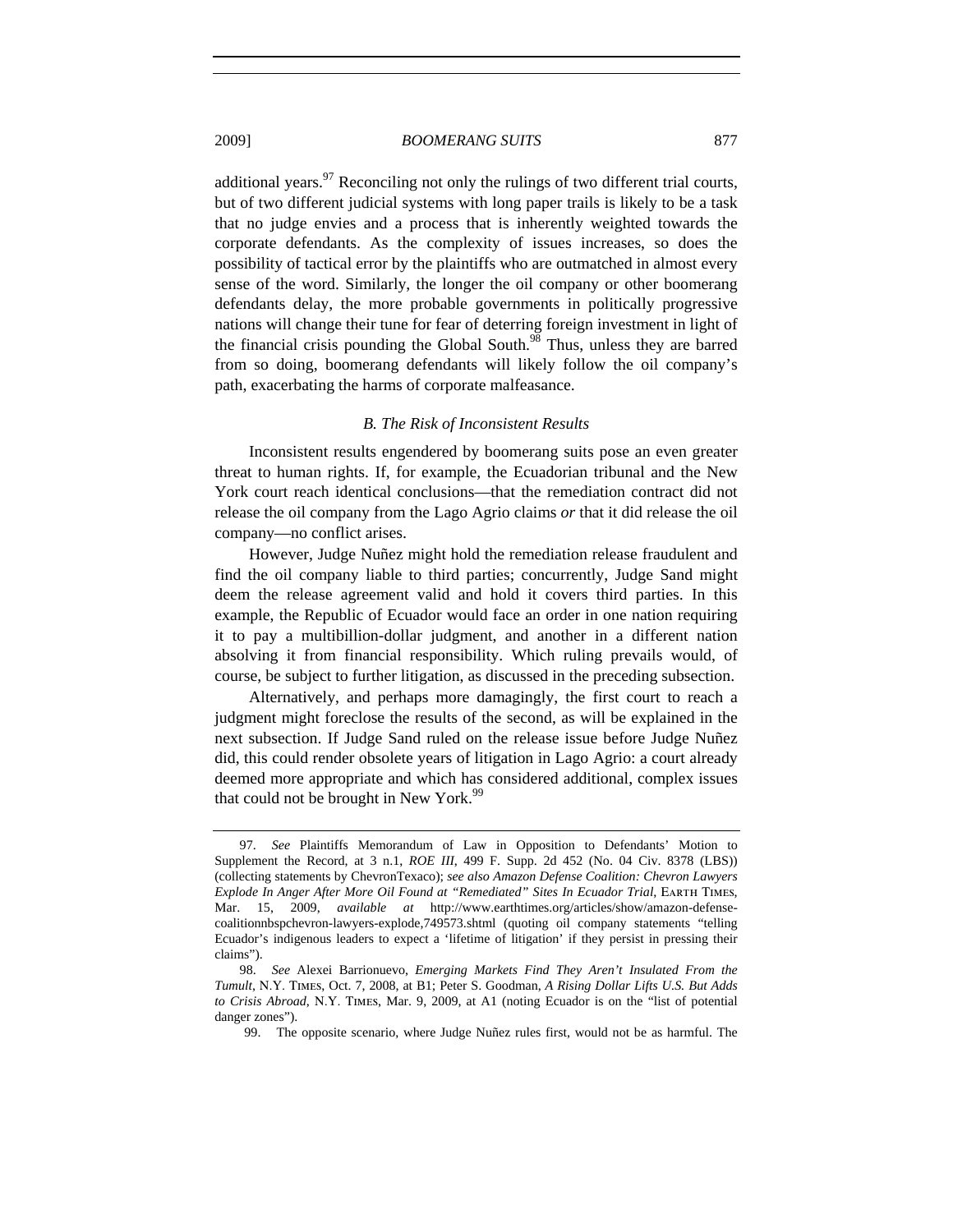While it is hard to state definitively the impact of inconsistent judgments in this or future boomerang suits, a significant risk exists that massive corporate malfeasance will go unremedied. If Judge Sand holds that the remediation contract indemnifies ChevronTexaco with regard to third-party claims while Judge Nuñez finds to the contrary, the government of Ecuador has every incentive for intransigence. President Rafael Correa is sympathetic to the plight of the Lago Agrio plaintiffs.<sup>100</sup> But given the country's dire financial situation, his administration is likely to blame the "imperialistic" U.S. judiciary and refuse to pay on the grounds that ChevronTexaco is morally responsible.<sup>101</sup> The Republic's financial situation is, of course, legally irrelevant, and in and of itself might not be sufficient to support Correa's moral argument. Yet from both an economic and a distributional justice perspective, damages should accrue to the least cost avoider. Undoubtedly, the oil company meets this description given its ability to have prevented the contamination, its profit derived from lax environmental practices, and its comparative strength relative to the Ecuadorian government.<sup>102</sup>

Finally, if the Republic were to pay, it might drive the country to bankruptcy. This outcome seems intuitively unjust given Texaco's admittedly substandard, and possibly deceptive, behavior. According to many reports, the South American government believed that Texaco was using the same technology it employed in the United States for the majority of the time the company operated in the *Oriente*. 103 Furthermore, an Ecuadorian prosecutor recently indicted high-ranking ChevronTexaco officials for fraudulently

main issue in Lago Agrio is not the *Republic's* liability to Chevron so much as the Lago Agrio plaintiffs' standing to bring suit. Thus, the *ROE* trial bears far more directly on the Lago Agrio proceedings than the reverse.

<sup>100.</sup> *See* discussion *supra* note 20.

<sup>101.</sup> The government has already refused to honor the countries' foreign debt obligations on similar grounds. *See* Jeanneth Valdivieso, *Ecuador Minister: Debt Renegotiation Imminent*, Forbes.com, Jan. 9, 2009, http://www.forbes.com/feeds/ap/ 2009/01/09/ap5903339.html. Of course, the Correa administration may refuse to pay even if Judge Nuñez and Judge Sand both find the remediation agreement indemnifies the oil company as to third-party claims. However, in that scenario President Correa would lack a credible basis for his argument, risking injury to the country's standing in the environmental and human rights communities—standing President Correa cannot afford to lose given the international support required for his conversion of the Yasuní National Reserve. *See* Kintto Lucas, *Ecuador: Support Grows for Letting Sleeping Amazon Oil Lie*, Inter Press Service, Aug. 23, 2007, http://www.ipsnews.net/news.asp? idnews=39002. In any event, such an outcome is unlikely given the judicial and constitutional reforms that have transformed Ecuador into a far more plaintiff-friendly location, much to ChevronTexaco's consternation, and the damning Cabrera report, *supra* note 57.

<sup>102.</sup> *But see* Alan O. Sykes, *Transnational Forum Shopping as a Trade and Investment Issue*, 37 J. LEGAL STUD. 339, 372 (2008) (arguing that holding corporations liable may result in loss of foreign direct investment (FDI), diminishing overall societal welfare, and having "little effect on the level of objectionable behavior").

<sup>103.</sup> Kimerling, *Transnational Operations*, *supra* note 20, at 451-55.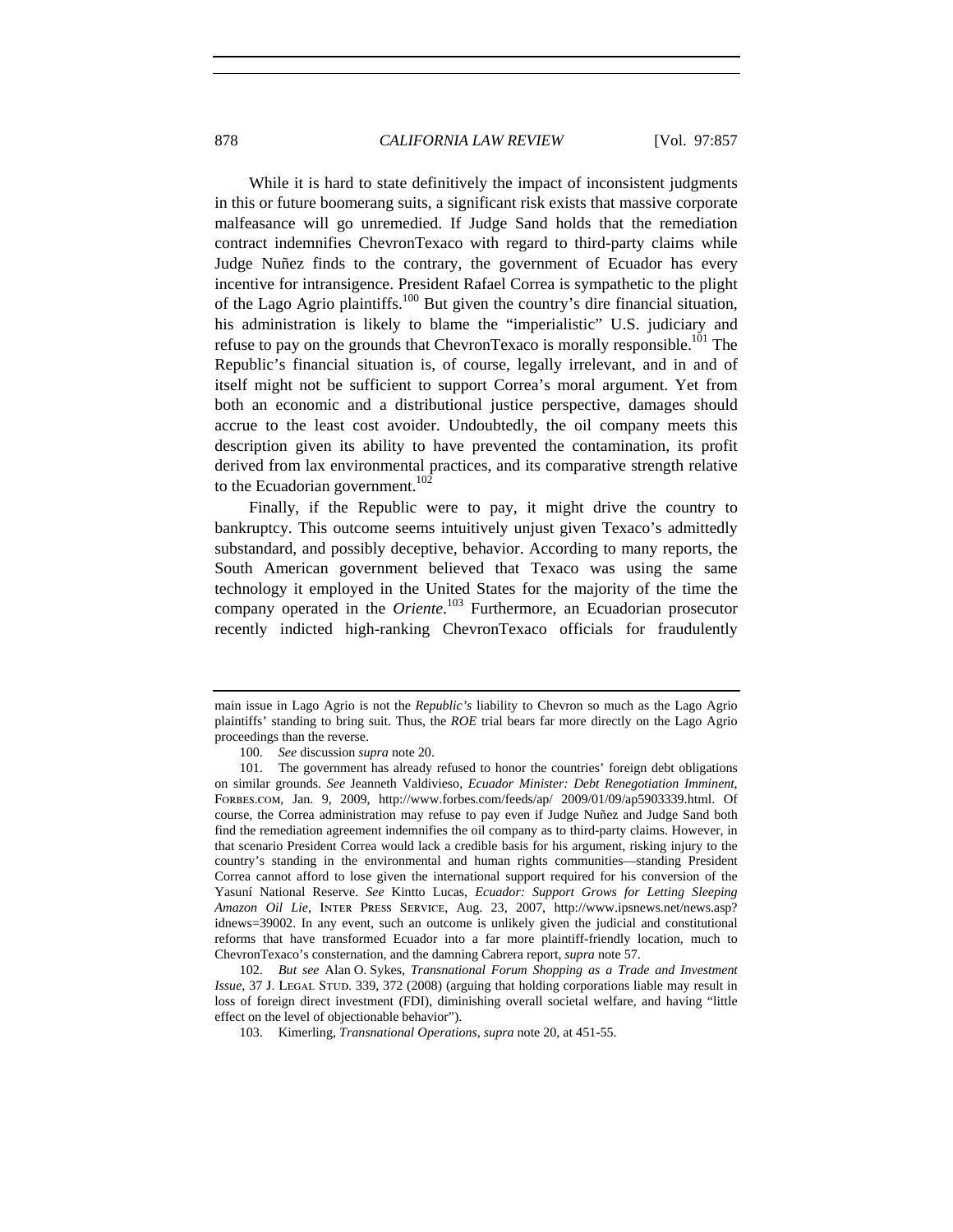certifying the remediation conducted in the Amazon.<sup>104</sup> Thus, inconsistent results would inevitably hurt *either* the government of Ecuador *or* the Lago Agrio plaintiffs, in both cases making it more difficult to hold corporate defendants accountable in the long run, and in both cases preserving incentives for misbehavior by multinational business entities in the Global South.

The increasing proliferation of parallel international proceedings,  $^{105}$ combined with the high stakes of human rights cases, suggests that courts should regulate the risk of inconsistent judgments far more systematically. While a related doctrine—*lis alibi pendens*—takes into account the effect of overlapping foreign litigation, nearly one hundred years after its inception this area remains very much in gestation. The Supreme Court has never spoken on the issue, and courts of appeal are in disarray.<sup>106</sup> Even lower courts that conduct an FNC-type analysis, taking into account the adequacy of the foreign proceedings, neglect the obvious concerns of contradictory judgments.<sup>107</sup> Thus, even it its strongest incarnation, *lis alibi pendens* may only prevent run-ins between multiple courts by happenstance, not by design, and most certainly cannot be relied upon with any degree of certainty as a doctrinal device to stop

<sup>104.</sup> *Amazon Defense Coalition*, *supra* note 69.

<sup>105.</sup> As a general matter, the subject of parallel international proceedings, dubbed *lis alibi pendens*, or international abstention, is beyond the scope of this Comment. I focus only on the specific problem of boomerang suits in which a U.S. court has already made a determination that a foreign forum is better suited for resolving the issue or issues in question. For excellent general treatments of the broader topic see N. Jansen Calamita, *Rethinking Comity: Towards a Coherent Treatment of International Parallel Proceedings*, 27 U. Pa. J. Int'l Econ. L. 601 (2006); Steven R. Swanson, *The Vexatiousness of a Vexation Rule: International Comity and Antisuit Injunctions*, 30 Geo. Wash. J. Int'l L. & Econ. 1 (1996); Teitz, *supra* note 37.

<sup>106.</sup> *See* Calamita, *supra* note 105, at 655-72. Among circuits supporting deference to foreign proceedings—since others mandate exercising parallel jurisdiction until a decision is reached—there are three different schools of thought. The first, labeled "abstentionism," is modeled on the Supreme Court's decision *Colorado River Water Conservation District v. United States*, 424 U.S. 800 (1976), regarding deference to state courts. Calamita, *supra* note 105, at 657. The second group of courts follows the Supreme Court's decision *Landis v. North American Co.*, 299 U.S. 248 (1936), and bases its capitulation to other tribunals on factors such as the "promotion of judicial efficiency, the adequacy of relief available in the alternative forum, considerations of fairness to the parties and possible prejudice, and the temporal sequence of the filing of each action." Calamita, *supra* note 105, at 666. The third group "exercises jurisdictional discretion under principles of adjudicatory comity, [and] 'invok[es] a doctrine akin to forum non conveniens.'" *See id.* at 669 (quoting Diorinou v. Mezitis, 237 F.3d 133, 139 (2d Cir. 2001)).

<sup>107.</sup> *See id.* at 671 n.221, 672-73 n.222-24 (collecting cases) (noting an "early application of [FNC], often cited by the Supreme Court . . . was itself a case involving a *lis alibi pendens* in the Admiralty Court of Canada . . . [in which] a substantial consideration . . . was the existence of the parallel Canadian action and the concern that if the two actions were allowed to proceed 'the Canadian Court of Admiralty [might] determine liability one way, and this court another way'") (citations omitted); *see also* Royal & Sun Alliance Ins. Co. v. Century Int'l Arms, Inc., 466 F.3d 88 (2d. Cir. 2006) (holding that international abstention requires a finding of "exceptional circumstances," taking account the totality of the circumstances, including similarity of parties, similarity of issues, order of actions filed, adequacy of the foreign forum, prejudice and convenience to either party, and connection to the United States).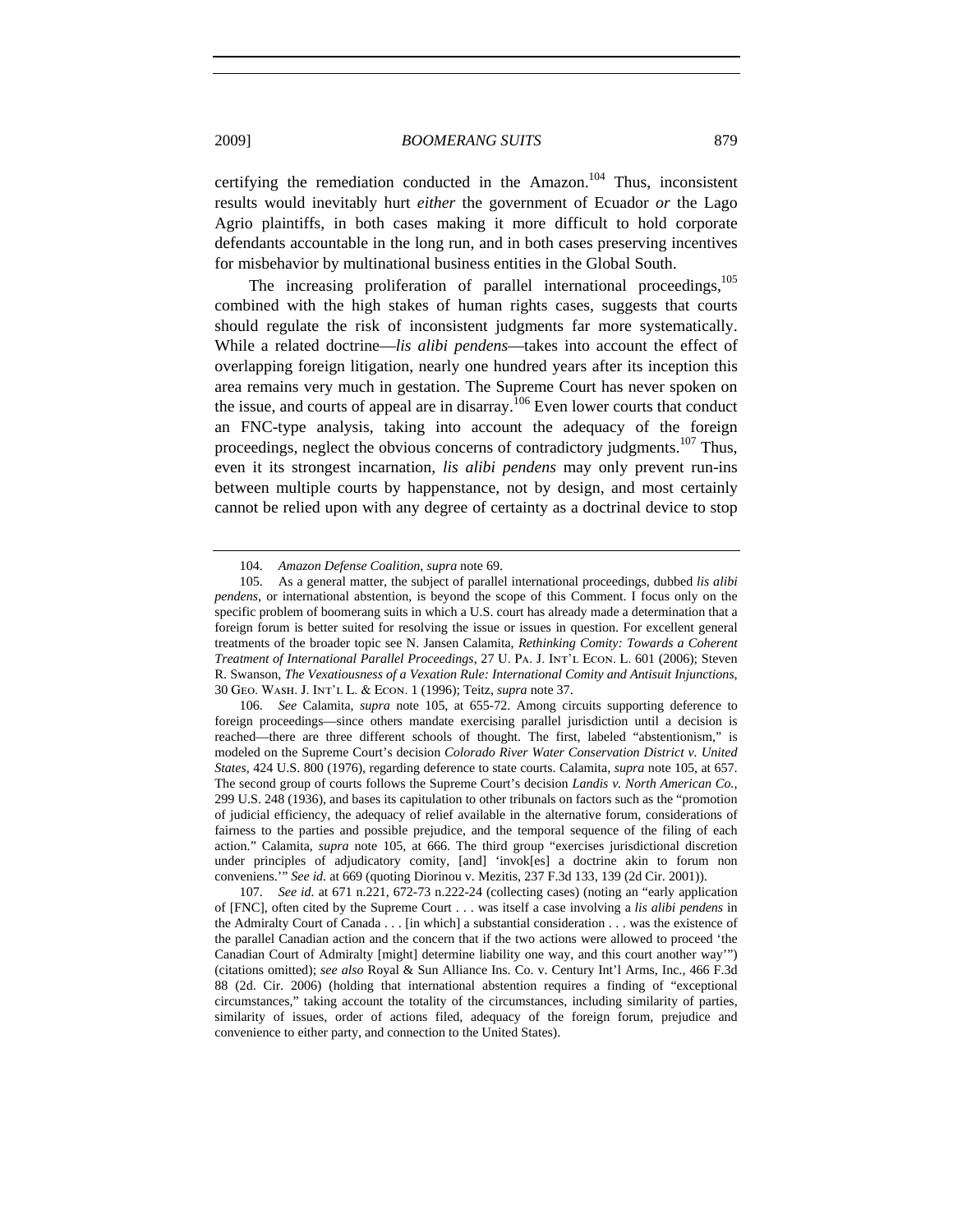boomerang suits.

## *C. Prejudice to Absent Third Parties*

*ROE* also illustrates the risk of boomerang litigation to absent third parties. Under basic principles of civil procedure, individuals, classes, and entities are not bound by the outcomes of suits in which they were not litigants.<sup>108</sup> If Judge Sand ruled that the remediation agreement released ChevronTexaco as to third parties, his mandate would not bind Judge Nuñez, nor prevent the Lago Agrio plaintiffs from enforcing a judgment in the United States.<sup>109</sup>

Nevertheless, ChevronTexaco may be able to argue that there is a substantial identity of interest between the Republic of Ecuador and the Lago Agrio plaintiffs such that they are "in privity" with one another.<sup>110</sup> Indeed, there are already hints of such a strategy. In its recent briefs, the oil company has accused the two of "collusion" for exchanging electronic communications, formerly sharing counsel,<sup>111</sup> and "coincidentally" releasing information to the press on the days ChevronTexaco executives were scheduled for deposition in the Lago Agrio trial.<sup>112</sup> Alternatively, ChevronTexaco may argue that the Lago Agrio plaintiffs are bound by the results of the *ROE* proceedings because *parens patriae* prevents third parties from litigating claims previously asserted by their government, which is presumed to have adequately represented their interests.<sup>113</sup>

<sup>108.</sup> Parklane Hosiery Co. v. Shore, 439 U.S. 322 (1979) (holding that issue preclusion can be applied by nonparties to earlier litigation but not against a person or entity who was "not a party or a privy" in the initial action); *see also* Richards v. Jefferson County, 517 U.S. 793 (1996) ("[A] judgment or decree among parties to a lawsuit resolves issues as among them, but it does not conclude the rights of strangers to those proceedings.") (quoting Martin v. Wilks, 490 U.S. 755, 761-62 (1989)).

<sup>109.</sup> Of course, Judge Sand's ruling may serve as persuasive authority, though it is unlikely that Judge Nuñez would deem a foreign court's interpretation of Ecuadorian law particularly compelling. *See infra* Part III (for a brief discussion of choice of law issues).

<sup>110.</sup> Privity "is a legal conclusion 'designating a person so identified in interest with a party to former litigation that he represents precisely the same right in respect to the subject matter involved.'" United States v. Schimmels, 127 F.3d 875, 881 (9th Cir. 1997) (quoting Sw. Airlines Co. v. Texas Int'l Airlines, Inc. 546 F.2d 84, 94 (5th Cir. 1977)); *see also* James R. Pielemeier, *Due Process Limitations of the Application of Collateral Estoppel Against Nonparties to Prior Litigation*, 63 B.U. L. Rev. 383, 386-89 (1983) (outlining the many categories of legal relationships under the rubric of privity).

<sup>111.</sup> Cristóbal Bonifaz was the lead attorney for the *Aguinda* plaintiffs as well as the Republic of Ecuador in *ROE* but was terminated by both. His legal team has also been sanctioned for proceedings in the Northern District of California, where they presented falsified testimony from other individuals not part of the Lago Agrio class seeking personal injury damages for the health effects of Texaco's pollution in the *Oriente*. *See* Doe v. Texaco, Inc., No. C 06-02820 WHA, 2006 WL 2917581 (N.D. Cal. Oct. 11, 2006).

<sup>112.</sup> Memorandum of Law in Support of Motion of Chevron Corp. & Texaco Petroleum Co. for Summary Judgment upon Their Counterclaims, *supra* note 79, at 3-4, 13.

<sup>113.</sup> *Parens patriae* is defined as "[a] doctrine by which a government has standing to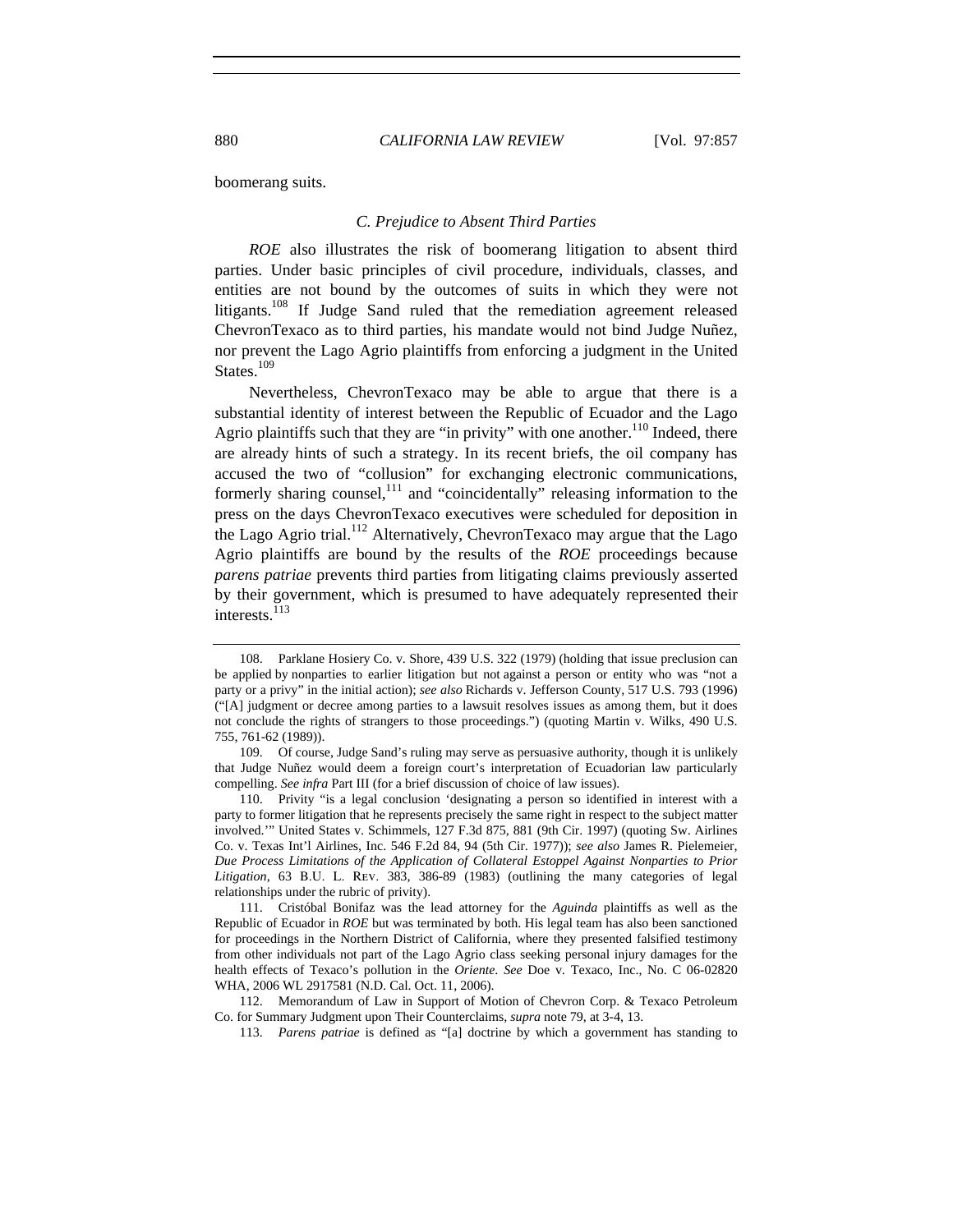Even though both strategies have substantial weaknesses, such as conflicts of interest between the Ecuadorian government and its citizens, $114$  they have enough legitimacy to create problems in enforcing a judgment. For example, if the Republic of Ecuador is deemed in *ROE* to have acted in *parens patriae* capacity, this might implicate the legal standing of the Lago Agrio plaintiffs to bring the Lago Agrio case under a 1999 Ecuadorian statute that also relies on *parens patriae*. 115 If the Lago Agrio court does not give effect to this argument and allows the plaintiffs to proceed, ChevronTexaco could raise the issue at the judgment enforcement stage, claiming that it implicates questions of due process or that a U.S. judgment on the issue deserves a greater degree of deference than a foreign judgment.<sup>116</sup> While hypothetical, the preclusion concern was substantial enough to motivate another group of plaintiffs, suing ChevronTexaco in a separate region of Ecuador on the same underlying facts, to petition to intervene in  $ROE<sup>117</sup>$  This suggests that preclusion is a live issue

prosecute a lawsuit on behalf of a citizen, esp[ecially] on behalf of someone who is under a legal disability to prosecute the suit." Black's Law Dictionary 1144 (8th ed. 2004). *See, e.g.*, City of Tacoma v. Taxpayers of Tacoma, 357 U.S. 320 (1958); Alaska Sport Fishing Ass'n v. Exxon Corp., 34 F.3d 769, 774 (9th Cir. 1994); Badgley v. City of New York*,* 606 F.2d 358, 364 (2d Cir. 1979); City of New York v. Beretta U.S.A. Corp., 315 F. Supp. 2d 256, 256-66 (E.D.N.Y. 2004); United States v. Olin Corp., 606 F. Supp. 1301, 1308 (N.D. Ala. 1985). This doctrine commonly arises in the environmental law context. However, it usually applies where the government seeks to enforce environmental statutes (for example, CERLA) rather than as a defense to a private actor's claims. *See, e.g.*, Alfred L. Snapp & Son v. Puerto Rico, 458 U.S. 592, 602 (1982).

<sup>114.</sup> As the Republic makes plain, it is not taking sides. Rather, it stands caught in the middle "between two warring protagonists who have been in litigation for fifteen years." Plaintiffs' Memorandum of Law in Opposition to Defendants' Motion for Summary Judgment on Their Counterclaims, *supra* note 78, at 4. The Republic has an interest in maintaining an "independent judiciary" and remaining at arms length from the Lago Agrio plaintiffs to preserve this appearance. *See id.* at 8. Furthermore, it would not be in the Lago Agrio plaintiffs' best interest to collaborate fully with the Republic, especially since there may be future lawsuits over PetroEcuador's involvement in the Consortium or the Republic's failure to adequately protect the rights of indigenous groups.

<sup>115.</sup> *See* Memorandum of Law in Support of Motion of Chevron Corp. & Texaco Petroleum Co. for Summary Judgment upon Their Counterclaims, *supra* note 79, at 3. Of course, the argument that the Republic implicitly or accidentally acted in *parens patriae* capacity in *ROE* might face an uphill battle given *Carbide*, where the government of India explicitly took this stance on behalf of its citizens. *See* Baxi, *supra* note 93.

<sup>116.</sup> Arguably, the Ecuadorian and U.S. versions of *parens patriae* differ. *See* Foreign Law Declaration of Genaro Eguiguren and Ernesto Alban at 29-30, Republic of Ecuador v. ChevronTexaco Corp. (*ROE II*), 426 F. Supp. 2d 159 (S.D.N.Y. 2006). The significance of this difference at the judgment enforcement stage is hard to predict.

<sup>117.</sup> Memorandum of Law of Proposed Intervening Plaintiffs Kemperi Baihua, et al., in Support of the Motion of Kemperi Baihua, et al., to Intervene as Plaintiffs Pursuant to Fed. R. Civ. P. 24, at 6, *ROE III*, 499 F. Supp. 2d 452 (No. 04-CV-8378 (LBS)) ("(1) to protect their rights, claims and interests, and vigorously dispute the defendants' allegation that they lacked the right to sue Texaco for remediation and restoration prior to the enactment of Ecuador's 1999 Law of Environmental Management (*Ley de Gesti[ó]n Ambiental*), and the corollary implication that absent that legislation, they would have no rights or claims for remediation or restoration against Texaco or any other oil company that has damaged, destroyed, degraded and/or contaminated their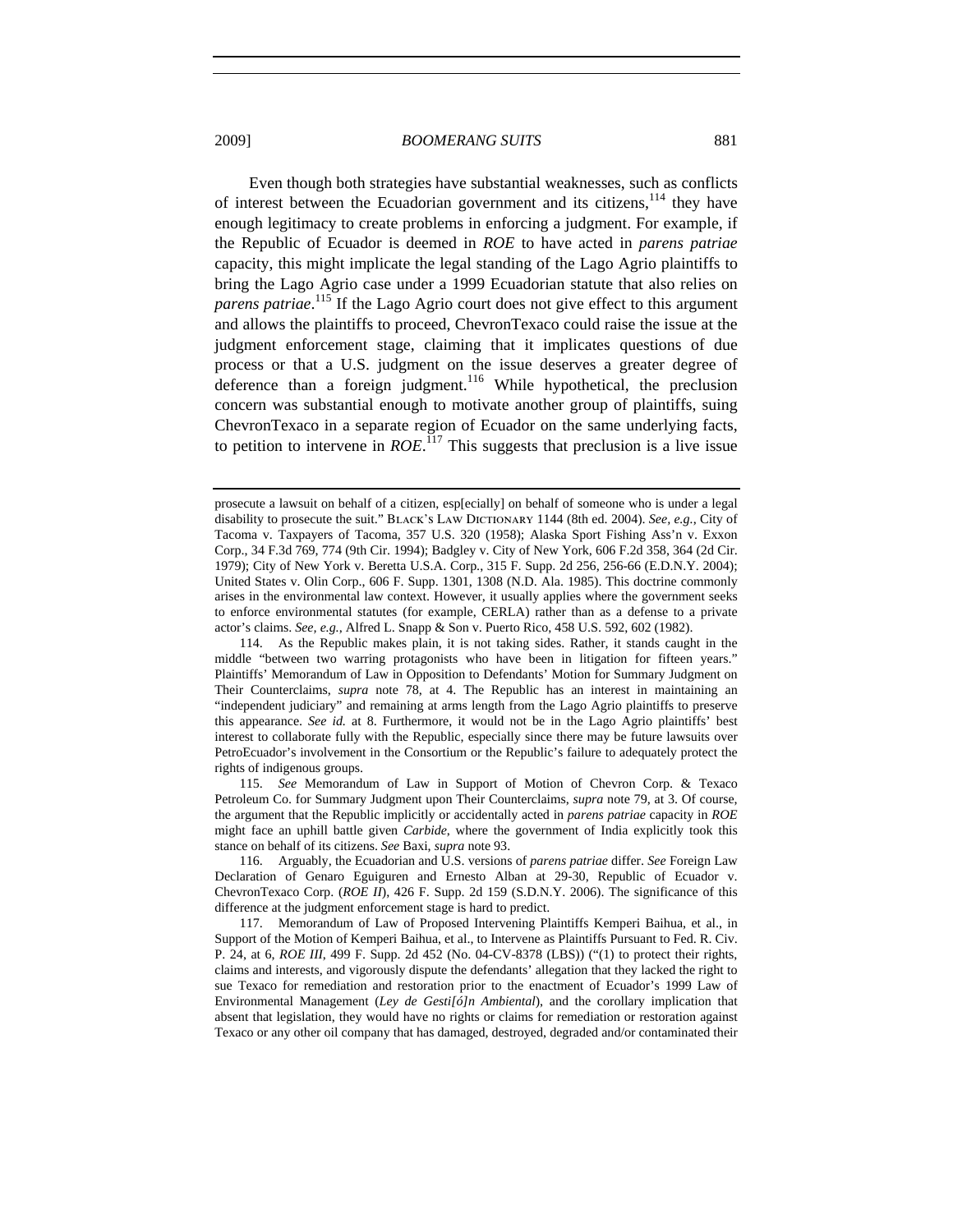and that this boomerang suit implicates the rights of third parties beyond the Lago Agrio plaintiffs.

While the *ROE* fact pattern highlights the specific risk to third parties in Ecuador, there is every reason to believe that similar prejudice problems will occur in the future. First, most events giving rise to human rights and environmental claims involve multiple victims. In their article chronicling boomerang litigation in Latin America, M. Ryan Casey and Barrett Ristroph discuss the "Banana Cases"—a body of over six thousand separate suits stemming from Dole's conduct in the Global South.<sup>118</sup> Similarly, in the Bhopal example previously discussed, over 148 complaints were filed.<sup>119</sup> Even the *Aguinda* case had spinoffs in other U.S. jurisdictions, some of which were dismissed on the grounds of FNC.<sup>120</sup>

Second, scholars project that as suits against multinational corporations for human rights abuses become more common, these entities will, in turn, force host countries to sign release agreements similar to the remediation contract at issue in *ROE*. 121 While some resource-rich countries, such as Venezuela, may be able to resist, in the long run sovereigns may have little choice in these matters given the power of foreign direct investment.<sup>122</sup> Furthermore, corporate bargaining power is enhanced in the context of these joint ventures with foreign governments, around which the majority of corporate malfeasance suit are centered.<sup>123</sup> While it is possible that these "who

118. *See* Ristroph & Casey, *supra* note 8, at 33.

120. *See* Sequihua v. Texaco, Inc., 847 F. Supp. 61, 63 (S.D. Tex. 1994); Doe v. Texaco, Inc., No. C 06-02820 WHA, 2006 WL 2917581 (N.D. Cal. Oc. 11, 2006).

121. *See* Alford, *supra* note 15, at 518, 526 (noting that human rights claims against corporations "almost always are premised on some contractual agreement between the corporation and the sovereign" and predicting that "[t]o the extent that corporations are increasingly subject to third-party claims for human rights violations arising out of or related to a contract with a sovereign . . . corporations will seek to shield themselves from this third-party risk by invoking the arbitration clause in the contract against the sovereign. In short, human rights litigation will lead to 'who pays' arbitration.").

122. *See* Zachary Elkins, Andrew T. Guzman & Beth Simons, *Competing for Capital: The Diffusion of Bilateral Investment Treaties, 1960-90*, Latin Am. & Caribbean L. & Econ. Ass'n (ALACDE) Annual Papers, 26-27 (2006), http://repositories.cdlib.org/cgi/viewcontent.cgi? article=1028&context=bple; *see also* Luke Eric Peterson & Kevin R. Gray, International Institute for Sustainable Development, International Human Rights in Bilateral Investment Treaties and in Investment Treaty Arbitration 16 (2003), *available at* http://www.iisd.org/pdf/2003/investment\_int\_human\_rights\_bits.pdf, ("[A]s all nations - but developing countries in particular - increasingly compete for scarce foreign direct investment, it is sometimes the case that host states will ignore their international human rights obligations . . . foreign direct investment by multinational corporations has exacerbated or contributed to conflict, having inimical effects upon human rights and human security in the host state.").

123. *See* Alford, *supra* note 15, at 518 (documenting, inter alia, cases involving Pfizer's

environment and natural resources; and (2) to assert claims against the defendants that are not currently being litigated either in this Court or in the Lago Agrio action."). The question of intervention will be discussed in greater depth *infra* Part IV.

<sup>119.</sup> Dearborn, *supra* note 25, at 148.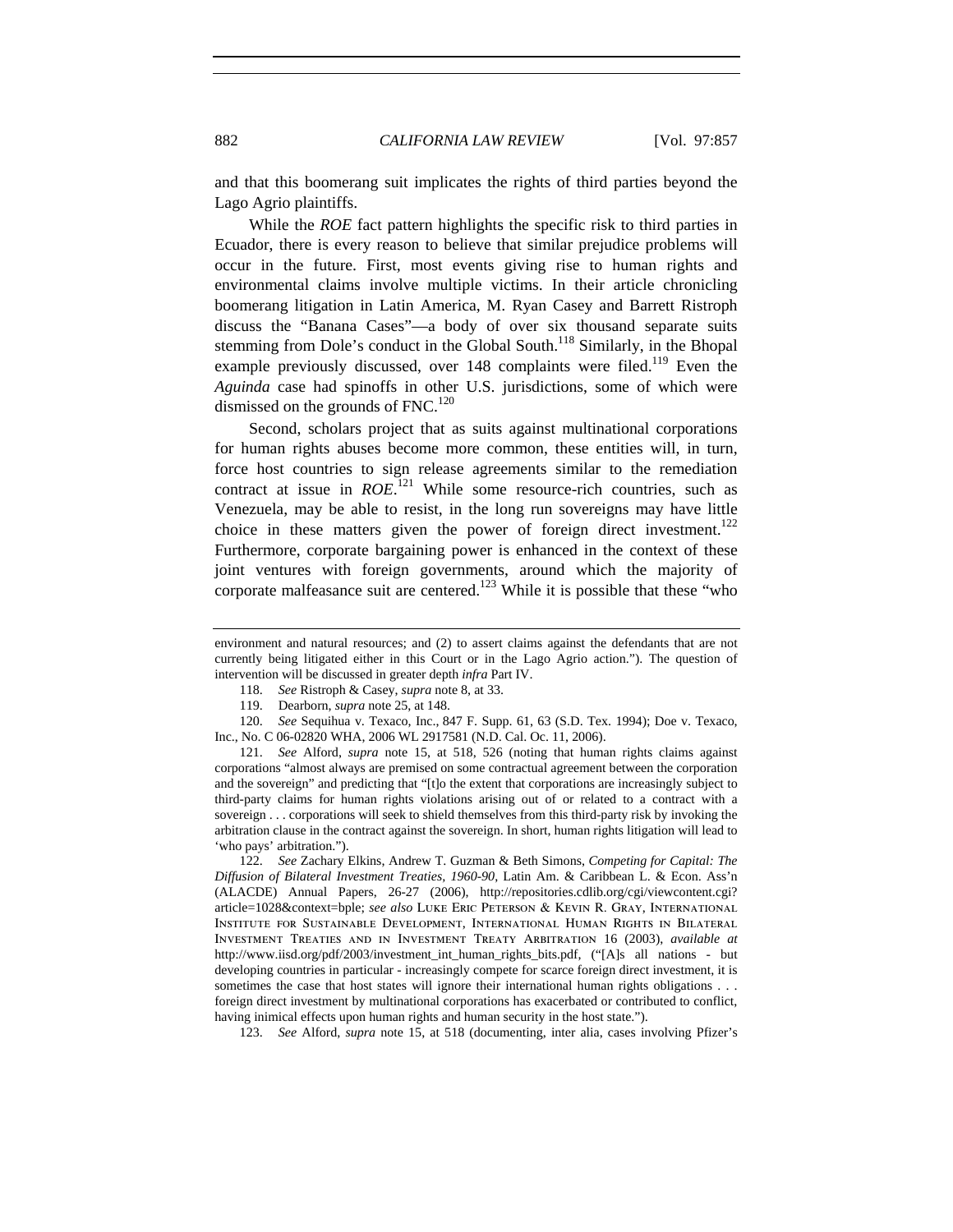pays" contracts—typically requiring arbitration in investor-friendly fora like ICSID and the  $AAA$ —may be drafted to include protections for third parties, $^{124}$ ultimately these venues offer inferior procedural, and sometimes substantive, rights.<sup>125</sup> Thus, human rights suits will likely continue to proliferate against corporations, U.S. courts will continue to dismiss these suits to foreign fora, corporations will continue to invoke agreements with sovereigns, and third parties will be left out of the intermediate phase, complicating their ability to collect judgments.

#### III

## Avoiding Boomerang Litigation: Why *AGUINDA* and *REPUBLIC OF ECUADOR* Support Sua Sponte Consideration of *FORUM NON CONVENIENS*

When *ROE* was initiated in New York, one question on the minds of many—or at least the Lago Agrio plaintiffs<sup>126</sup>—was whether Judge Sand should be hearing the case in the first place.<sup>127</sup> In light of Judge Rakoff's ruling in *Aguinda* and the trial proceeding in Lago Agrio, the Republic expressed considerable consternation and confusion that the counterclaims were being heard:

Plaintiffs surely appreciate that agreements negotiated in Ecuador resolving claims of harm to the Ecuadorian environment . . . should be adjudicated by Ecuadorian courts—for many of the same reasons on which Texaco relied when it urged this Court to dismiss the *Aguinda* action in favor of an Ecuadorian forum. Plaintiffs further find it reasonable that claims and assertions raised by Texaco in Ecuador after it had persuaded this Court to dismiss *Aguinda*—should be decided first by the Ecuadorian court rather than to allow Texaco to

contracts with Nigeria for experimental drug testing, Unocal's joint venture with Burma for an oil pipeline, Titan's agreement with the United States to detain and interrogate detainees at the Abu Ghraib, and ExxonMobil's liability for abuses committed by the Indonesian military contingent charged with guarding gas production facilities in Sumatra). *See also* discussion *supra* note 15.

<sup>124.</sup> Alford, *supra* note 15, at 528-48.

<sup>125.</sup> Peterson & Gray, *supra* note 122, at 18; *cf.* Luke Eric Peterson, International Institute for Sustainable Development, Bilateral Investment Treaties and Development Policy-Making 24-26 (2004) (noting lack of transparency and massive costs of hiring arbiters give corporations a leg up in disputes).

<sup>126.</sup> Interview with Steven Donziger, *supra* note 86.

<sup>127.</sup> I will focus exclusively on ChevronTexaco's counterclaims because they directly overlap with matters under adjudication in Ecuador (that is, the release agreement and the 1999 environmental statute). Nevertheless, it is possible to argue, consistent with the thesis of this Comment, that the arbitration issue should also have been dismissed on FNC grounds if the two issues stem from the "same case and controversy." The reasons supporting a dismissal of the Republic's request for a stay are primarily those discussed in this Part: the original justifications proffered by Judge Rakoff. The dangers of delay, inconsistent results, and prejudice to third parties, however, are less pressing given that the 1965 Napo JOA has no relationship to the facts underlying *Aguinda*.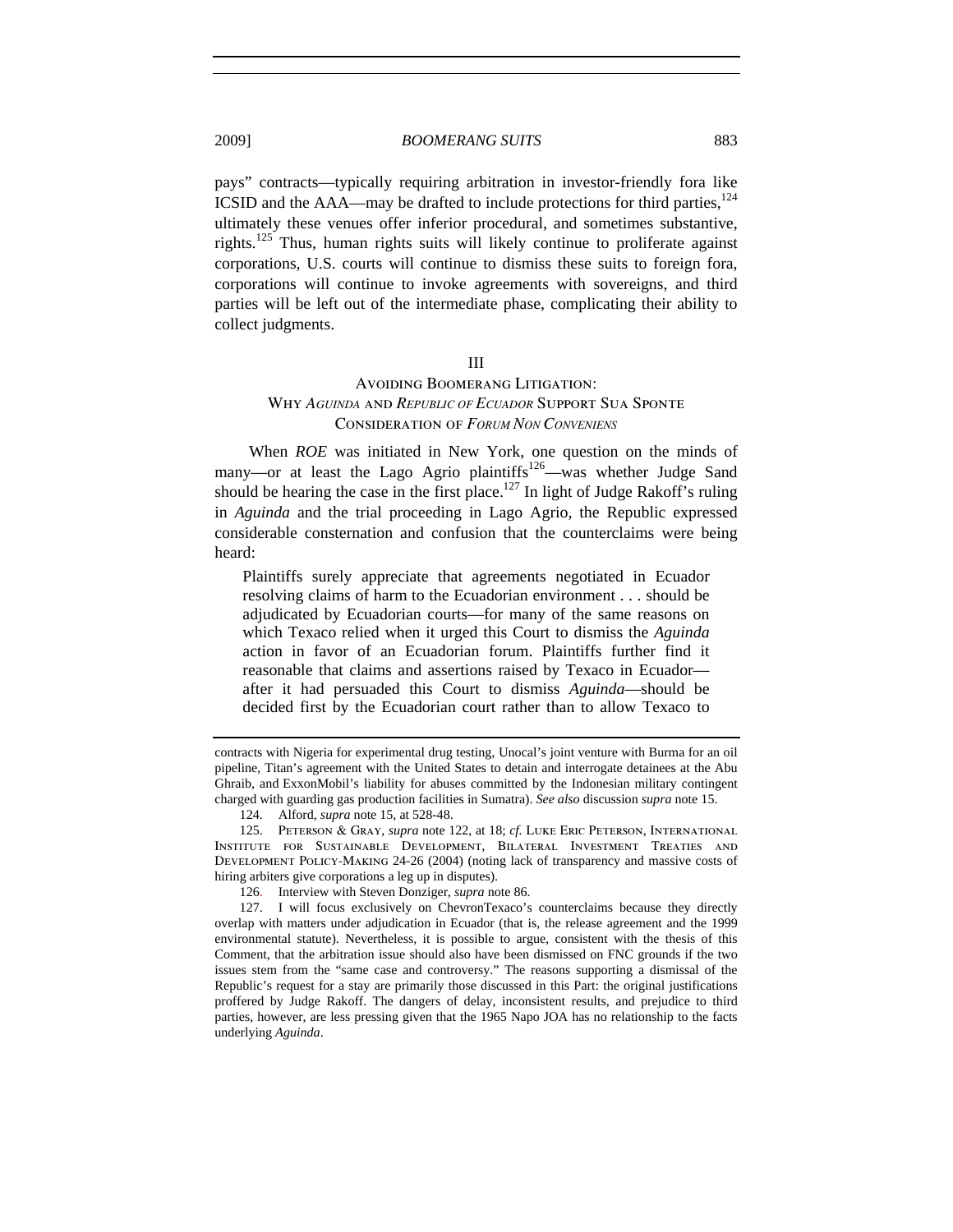bypass the Ecuadorian forum. This would include, for example, Texaco's defense that the *Lago Agrio* plaintiffs are barred by the release contained in the 1995 Settlement. But the reality is that Texaco has bypassed the very Ecuadorian forum it told this Court in *Aguinda* was more than "adequate" to resolve the issue in favor of a forum in the United States. Texaco has asked this court to decide the very issue that it earlier submitted to the Lago Agrio court.<sup>128</sup>

Nevertheless, the Republic neglected to make a formal motion on FNC grounds in the early stages of the proceedings.

It was not until July 2007—after Judge Sand ruled in Ecuador's favor on the arbitration issue and nearly three years since the New York Supreme Court transferred the case—that the Republic filed a full-fledged petition urging dismissal based on FNC.<sup>129</sup> Similarly, in his early rulings, Judge Sand failed to consider whether New York was an appropriate forum for ChevronTexaco's counterclaims given the pendent Lago Agrio trial. Instead, he plunged into a lengthy period of discovery and instructed both parties to brief him on difficult choice of law issues at least some of which would have been rendered moot by an FNC ruling.

This Part argues that Judge Sand had ample room—doctrinally speaking—to consider the issue sua sponte. Further, Texaco's motions and Judge Rakoff's opinion in *Aguinda* counseled heavily in favor of dismissal, as did the need to harmonize precedents within the Southern District of New York.

## *A. Beyond the ABCs of the FNC Doctrine*

Normally, FNC is raised by one of the parties to the litigation (most commonly the defendant). Nevertheless, trial judges may consider the issue of their own accord.<sup>130</sup> Sua sponte dismissals are upheld so long as judges are not

130. *See, e.g.*, Seagal v. Vorderwuhlbecke, 162 F. App'x 746, 748 (9th Cir. 2006) (upholding broad sua sponte dismissal powers and according deference to district court's legal and factual determinations, even when the trial judge did not explicitly discuss some of the FNC

<sup>128.</sup> Republic of Ecuador's and PetroEcuador's Memorandum Opposition Motion to Intervene [hereinafter Ecuador Opposition] at 11, *ROE III*, 499 F. Supp. 2d 452 (S.D.N.Y. 2007) (No. 04 Civ. 8373 (LBS)).

<sup>129.</sup> Plaintiffs' *ROE III* Brief, *supra* note 15, at 13-14 ("There can be no doubt that at this juncture Ecuador is the far more appropriate forum in which to litigate Defendants' counterclaims—all of which center on the construction of 'release' language in two Spanish language contracts entered into in Ecuador in 1995 and 1998 by Plaintiffs and Defendants, the former allegedly (but contestedly) acting in a *parens patriae* capacity under Ecuadorian public law in signing the release (a contract relating to obligations by Texaco to be performed in Ecuador, pertaining to the health and safety of the environment in Ecuador and to its citizens, and pursuant to which Ecuadorian law will be paramount)—all this against the backdrop of the 1999 Ecuadorian environmental legislation, Chevron's ten-year campaign to move the *Aguinda*  litigation to Ecuador for *forum non conveniens* reasons, and the alleged 'collusion' within Ecuador between Ecuadorian government officials and the *Aguinda* plaintiffs.").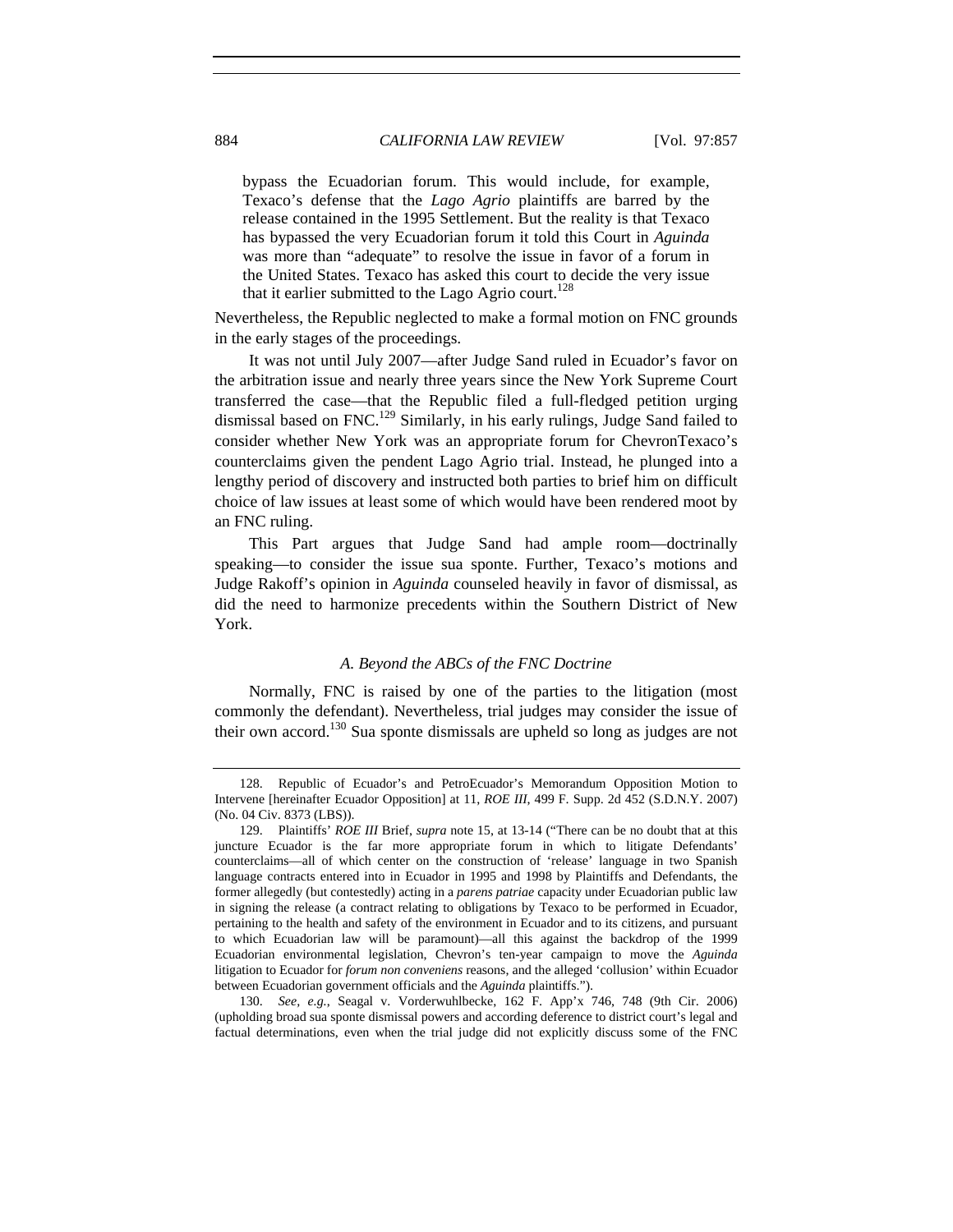motivated *solely* by the desire to decongest their dockets and instead reserve this course of action for "exceptional circumstances."131 *ROE* clearly meets even this stringent test, as will many, if not most, boomerang suits given the policy considerations outlined in Part II, and, in particular, prejudice to third parties who cannot petition themselves. Further, FNC dismissals without a motion by either party are consistent with the principle of judicial economy that animates the doctrine and counsels against "burdensome shifts" of venue after the litigants have invested time and energy litigating issues in another forum.<sup>132</sup>

## *B. Ecuador as a Presumptively Adequate Forum*

The first, and most obvious, "exceptional circumstance" favoring sua sponte application of FNC in *ROE* and other boomerang cases is the existence of arguments advanced by corporate entities like Texaco in prior proceedings on the same set of underlying facts (and in which they prevailed) lauding the adequacy of the designated forum.

To grant an FNC motion, the district court must conclude that an adequate alternative forum exists.<sup>133</sup> The requirement is "ordinarily  $\dots$  satisfied when

"Exceptional circumstances" is the same standard employed for international abstention; thus, a court may prefer to stay proceedings until a foreign court reaches a judgment. Nevertheless, as explained in, *supra* note 107, the abstention doctrine is in disarray.

Some commentators also question whether sua sponte FNC dismissals are appropriate if neither party objects to the location. *See* Derr, *supra* note 25, at 838 (arguing "[f]ederal judges have good, but possibly erroneous, historical and doctrinal reasons to presume (and exercise) their power to dismiss sua sponte for forum non conveniens. . . . Court-access doctrines, designed to ensure a sufficient connection between the dispute and the forum, are duplicated in purpose and effect by the forum non conveniens analysis. Hence, the mandatory presence of jurisdiction and venue requirements undercuts any argument that the need for control over administrative matters requires that judges have the power to raise forum non conveniens sua sponte.") (footnotes omitted).

132. The oil company's own briefs also suggest that Judge Sand should be wary of taking any action that undermines litigation predating the *ROE* proceedings and support the proposition that the Judge could have considered FNC from the outset. *See* Memorandum of Chevron Corp. & Texaco Petroleum Co. in Opposition to Plaintiffs' Motion to Dismiss Defendants' Counterclaims at 9, *ROE III*, 499 F. Supp. 2d 452 (S.D.N.Y. 2007) (No. 04 Civ. 8378 (LBS)) (citing Alnwick v. European Micro Holdings, Inc., 29 F. App'x 781, 783 (2d Cir. 2002); Bank of Crete v. Koskotas, No. 88 Civ. 8412 (KMW), 1991 WL 280714, at \*5 (S.D.N.Y. Dec. 20, 1991)).

133. Wiwa v. Royal Dutch Petroleum Co., 226 F.3d 88, 100-02 (2d Cir. 2000). When FNC is decided by motion, the burden falls on the moving party, normally the defendant, to defeat her opponent's forum choice. *Id.* (noting the deference accorded the plaintiffs' forum choice increases

factors); Corporacion Mexicana de Servicios Maritimos v. M/T Respect, 89 F.3d 650, 656 n.1 (9th Cir. 1996) ("Although Pemex-Refining waived the doctrine of forum non conveniens when it intervened in this action, the district court could still raise the issue *sua sponte*."); Plum Tree, Inc. v. Stockment, 488 F.2d 754, 757 (3d Cir. 1973); Vogt-Nem, Inc. v. M/V Tramper, 263 F. Supp. 2d 1226, 1233-34 (N.D. Cal. 2002).

<sup>131.</sup> *See* Kelly v. Kelly, 911 F. Supp. 70, 71 n.3 (N.D.N.Y. 1996). *But see* Oil Basins Ltd. v. Broken Hill Proprietary Co., 613 F. Supp. 483, 486, 488-89 (S.D.N.Y. 1985) (declining to "order such a drastic remedy *sua sponte*, particularly in light of the ongoing dispute concerning the Australian court's jurisdiction over plaintiff").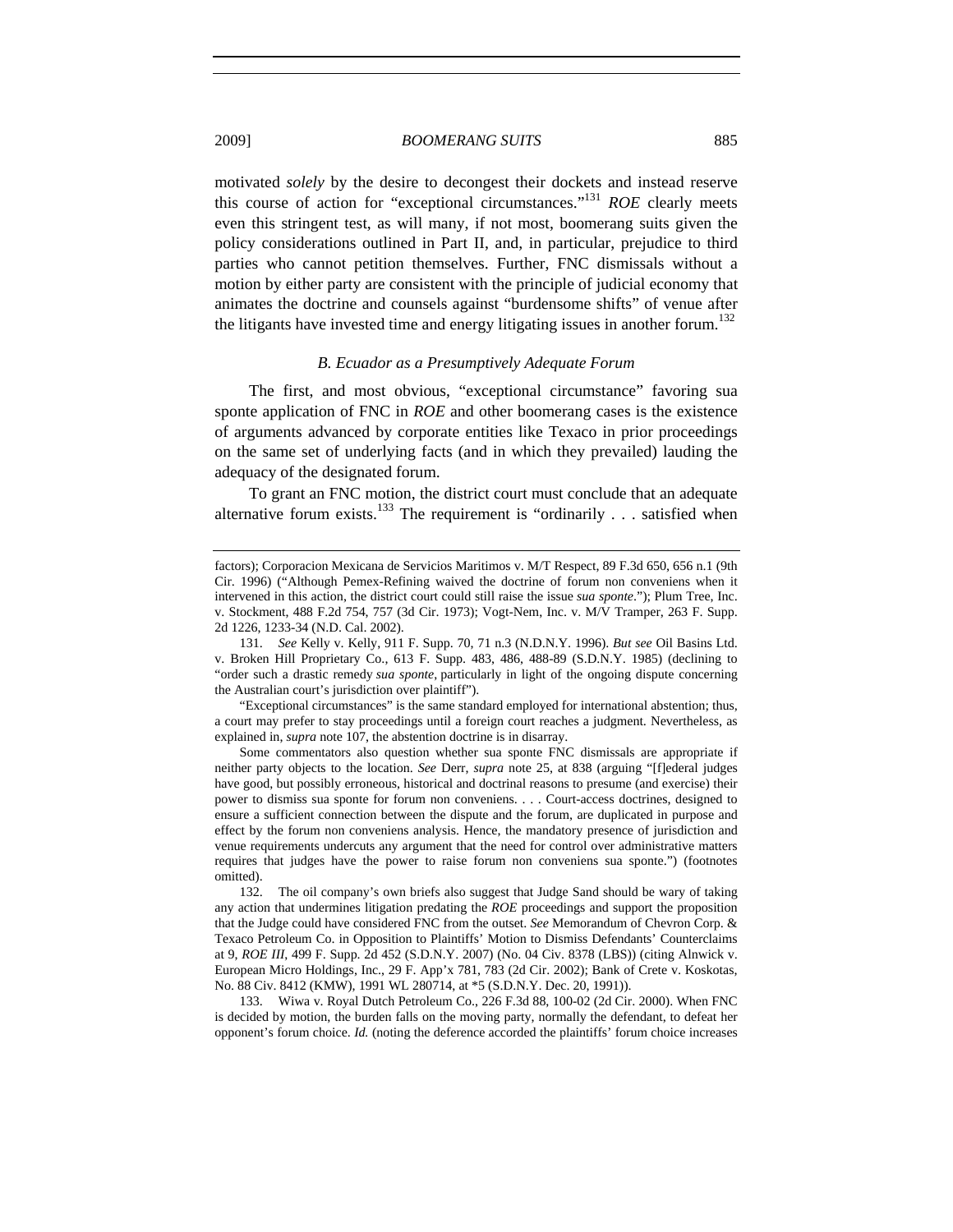the defendant is 'amenable to process' in the other jurisdiction $134$  or when the defendant consents to jurisdiction.<sup>135</sup> In *Aguinda*, Texaco "unambiguously agreed in writing to being sued . . . in Ecuador, to accept service of process . . . and to waive for [sixty] days after the date of [the] dismissal any statute of limitations-based defenses" that might have matured since the complaint had been filed.136 In *ROE*, it is clear from the Republic's briefs that the Ecuadorian government would have assented to similar, if not more stringent, stipulations.137 Further, according to Texaco's evidence in *Aguinda* it would be possible under existing joinder mechanisms to attach the company's counterclaims against the Ecuadorian government to the Lago Agrio proceedings.<sup>138</sup> While these stipulations do not necessarily suggest that ChevronTexaco would consent to Ecuadorian adjudication of an entirely separate matter, such as the validity of the 1965 Napo JOA, they do strongly imply consent to jurisdiction over the same underlying set of facts, including the release agreement negotiated while *Aguinda* was pending. As such, Judge Sand would have been well within his discretion to assume consent to Ecuadorian jurisdiction over portions of the counterclaims that overlapped with

136. Aguinda v. Texaco, Inc., 142 F. Supp. 2d 534, 539 (S.D.N.Y. 2001), *aff'd*, 303 F.3d 470 (2d Cir. 2002).

along a sliding scale with the strength of her ties to the United States). When a boomerang suit is decided sua sponte, the question of deference to the plaintiff's forum preference might be informed by the *Wiwa* sliding scale, *supra*, and by the interests of absent third parties, discussed *supra* Part II and *infra* Part IV. No recorded federal case appears to deal with the question of FNC motions made by a plaintiff. This fact likely explains the Republic's reluctance to make a formal motion on these grounds earlier in the proceedings.

<sup>134.</sup> Piper Aircraft Co. v. Reyno, 454 U.S. 235, 254 n.22 (1981) (quoting Gulf Oil Corp. v. Gilbert, 330 U.S. 501, 506-07 (1947)); *see also* Blanco v. Banco Industrial de Venezuela, S.A., 997 F.2d 974, 981 (2d Cir. 1993).

<sup>135.</sup> *DiRienzo*, 232 F.3d at 57; *see also* Jota v. Texaco, Inc., 157 F. 3d 153, 159 (2d Cir. 1998).

<sup>137.</sup> *See* Ecuador Opposition, *supra* note 128. Perhaps more relevant than service of process is whether the Republic would be vulnerable to suit in its own courts. As in the United States, the government is protected by sovereign immunity. However, this privilege can be waived, and often only extends to certain types of judicial proceedings. The Republic of Ecuador routinely consents to suits over everyday matters, such as contracts, in special tribunals, known as District Courts of Administrative Proceedings.

*See* Ernesto Velázquez Baquerizo, *La Justicia Administrativa en la Reforma Constitucional*, Revista Jurídica, Sept. 28, 1993, at 173-74, *available at* http://www.revistajuridicaonline.com/images/stories/revistas/1993/08/08\_La\_Justicia\_Administrat iva\_En\_Reforma\_Const.pdf. If ChevronTexaco wanted to dispute the validity of the release agreement, it could file in these venues, or, if the Government was deemed to act in its protectorate capacity under the judicial doctrine of *parens patriae*, it could be sued in other civil courts. *But see supra* note 64.

<sup>138.</sup> *See Aguinda*, 142 F. Supp. 2d at 551 (noting that, according to Texaco's affidavits, the government of Ecuador and PetroEcuador "could be joined in any similar suit brought in Ecuador" and that "Petro[E]cuador was in fact so impleaded in one of the similar suits brought against TexPet in Ecuador").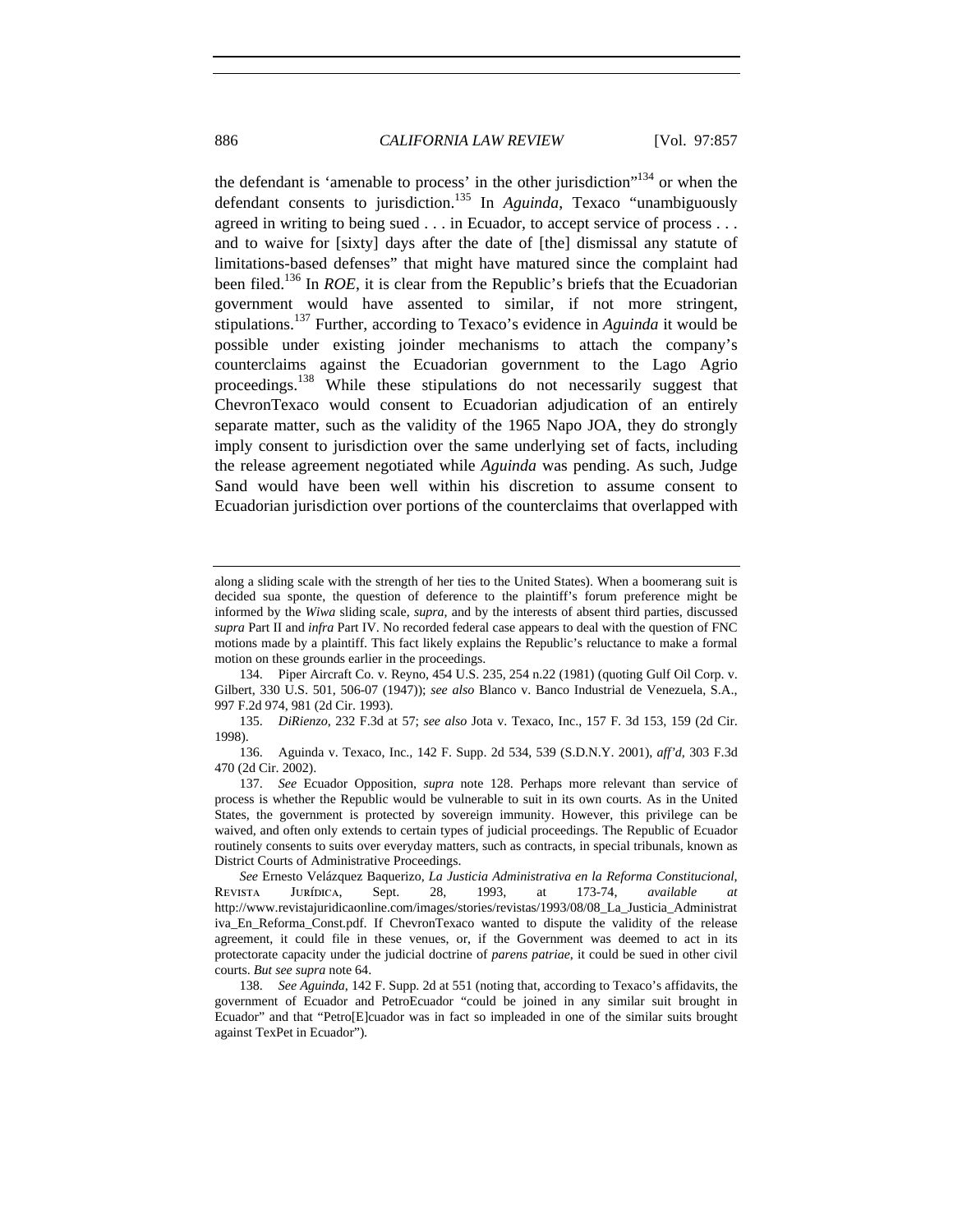issues in front of the Lago Agrio court.<sup>139</sup> To protect against unforeseen procedural impediments, Judge Sand could qualify his dismissal with the assurance that should the Ecuadorian tribunal deem itself incompetent to hear the counterclaims (or portions thereof), he would resume jurisdiction over them. $140$ 

A second inquiry regarding the adequacy of an alternative forum is whether it will be able to administer justice impartially and without being subject to undue or corrupt influences. $141$  Judge Rakoff entertained the possibility, sua sponte, that Ecuador would not be able to fairly adjudicate the continuation of *Aguinda* when a coup attempt occurred in January  $2000$ .<sup>142</sup> After extensive briefing from both parties, searching for other cases labeling the nation's judiciary procedurally or substantively defective in light of the recent events,<sup>143</sup> and conducting an independent examination of the country's human rights record,<sup>144</sup> he concluded that Ecuador was still an adequate alternative forum. "The courts of the United States are properly reluctant to assume that the courts of a sister democracy are unable to dispense justice," he wrote, and "something more than bald assertion is required to overcome this presumption."<sup>145</sup>

141. Piper Aircraft Co. v. Reyno*,* 454 U.S. 235, 255 n.22 (1981) (quoting Gulf Oil Corp. v. Gilbert, 330 U.S. 501, 506-07 (1947)) (noting there are "rare circumstances" under which "the remedy offered by the other forum is clearly unsatisfactory" that warrant denial of an FNC motion).

142. *Aguinda*, 142 F. Supp. 2d at 544 (noting the court considered, sua sponte, "submissions . . . not only from the parties but also from the U.S. Department of State and the Government of Ecuador").

143. *See, e.g.*, Delgado v. Shell Oil Co., 890 F. Supp. 1324, 1359-60 (S.D. Tex. 1995), *aff'd*, 231 F.3d 165 (5th Cir. 2000).

144. *Aguinda*, 142 F. Supp. 2d at 545 (noting human rights violation "largely involve[d] confrontations between the police and political protestors" and thus were irrelevant to the question of whether the plaintiffs' claims could fairly be tried abroad).

145. *Id.* at 544; *see also* El-Fadl v. Central Bank of Jordan, 75 F.3d 668, 678 (D.C. Cir. 1996). Scholars have subsequently questioned much of Judge Rakoff's reasoning. Professor Judith Kimerling, who works with several indigenous communities affected by the contamination, wrote a seminal article taking the judge to task for relying entirely on Texaco affidavits to establish the absence of corruption in the Ecuadorian judiciary while ignoring more credible documents to the contrary from the State Department, the United Nations, the Inter American Court, and Americas Watch. Kimerling, *Indigenous Peoples*, *supra* note 22, at 546-50, 548 n.372 (collecting sources detailing corruption). Responsible factors for corruption include "poor salaries, low prestige, and the growing politicization of the courts." Kimerling, *Rights, Responsibilities*, *supra* note 11, at 304.

<sup>139.</sup> While such stipulations might give a district court the ability to infer consent, they do not compel a judge reach such a conclusion. The desirability of more aggressive pre-dismissal waivers is developed *infra*.

<sup>140.</sup> *See Aguinda*, 142 F. Supp. 2d at 547. *But see Aguinda*, 303 F.3d at 477 (quoting Bank of Credit & Commerce Int'l v. State Bank of Pak., 273 F.3d 241, 248 (2d Cir. 2001) to "suggest[] that the degree of protection that must be afforded by a conditional dismissal on *forum non conveniens* grounds will vary depending on how certain the court is that, under unsettled foreign law, the foreign forum will be available").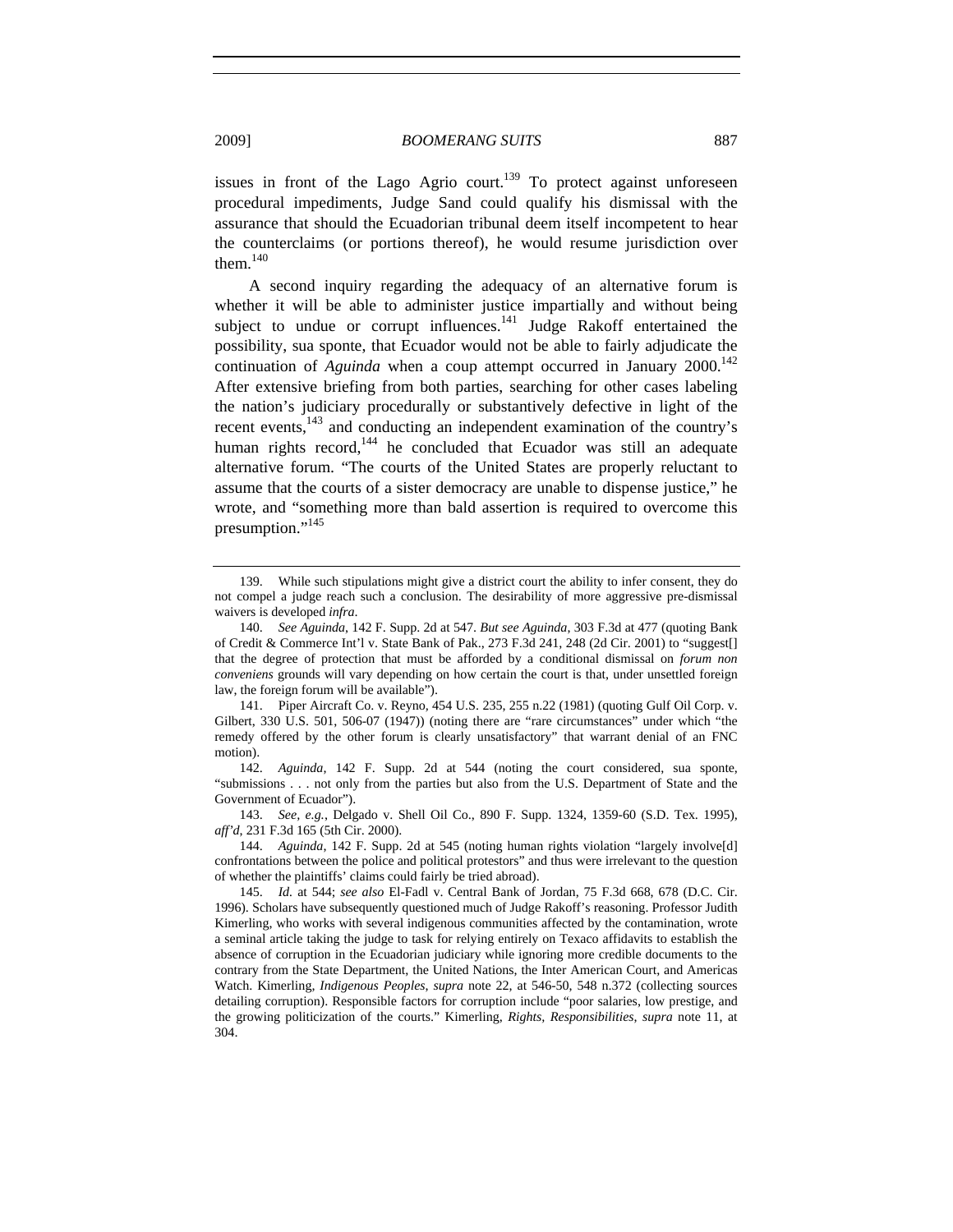While a district court is required to determine a forum's adequacy "at the moment of deciding [an FNC] motion,"<sup>146</sup> a prior ruling on the issue—such as Judge Rakoff's in *Aguinda*—should be given a great deal of weight, especially when the dismissal is originally sought by a party now claiming the forum's inadequacy. Absent a serious change of circumstances, allowing ChevronTexaco or other boomerang defendants to advance contradictory claims undermines the integrity of the judicial process, which seeks to produce coherent and consistent results. Courts routinely reject similar strategies in other contexts. Estoppel, for example, is an equitable doctrine intended to prevent litigants from playing "fast and loose" and "gaining unfair advantage[s] through the deliberate adoption of inconsistent positions in successive suits."<sup>147</sup>

Contradictory arguments by boomerang defendants are particularly objectionable when the corporate entities in question have repeatedly taken the same position across a wide spectrum of cases. ChevronTexaco, for instance, advocated removal on an FNC basis in cases involving its extraction rights in Ecuador, even when the country was under the power of a military dictatorship that "retained the right to veto or intervene in any judicial matter . . . of national concern."<sup>148</sup> To put it bluntly, Texaco was aware of the advantages of litigating in a country in which the oil industry was widely perceived as a boon to the economy, had significant political support from elites, and was responsible for a great deal of fiscal policy as well as national development plans, including contracts related to petroleum concessions.<sup>149</sup>

Judge Sand and other district courts ought not reward corporate gambles that failed to reap the expected benefits. If the Lago Agrio court were corrupt, it would likely favor the defendants, not the plaintiffs.<sup>150</sup> While political winds may have shifted with the election of President Correa in November 2006,<sup>151</sup>

<sup>146.</sup> I.T. Consultants, Inc. v. The Islamic Rep. of Pakistan, No. 01-0241, 2003 U.S. Dist. LEXIS 23500, at \*25-26 (D.D.C. Feb. 12, 2003).

<sup>147.</sup> Wight v. BankAmerica Corp., 219 F.3d 79, 89 (2d Cir. 2000) (citation omitted).

<sup>148.</sup> Plaintiff's *ROE III* Brief, *supra* note 15, at 16 n.14 (quoting Phoenix Canada Oil Co. v. Texaco, Inc., 78 F.R.D. 445, 455 (D. Del. 1978)).

<sup>149.</sup> *See* Kimerling, *Indigenous Peoples*, *supra* note 22, at 415-16, 422, 425.

<sup>150.</sup> *See id.* at 559-60 (providing chilling examples of environmental activists who were intimidated and subsequently killed to debunk Judge Rakoff's conclusion that no evidence of any impropriety on behalf of the petroleum company existed in any judicial proceeding in Ecuador). *Cf.* Amazon Defense Coalition, Chronology of Intimidation Against Coalition Legal Team (2006), *available at* http://www.texacotoxico.org/eng/node/81 (detailing kidnapping attempts, burglaries, and harassment of the Lago Agrio plaintiffs' attorneys); Amnesty International, Ecuador: Further Information on Fear for Safety (2006), *available at* http://www.amnesty.org/en/library/asset/AMR28/009/2006/en/dom-AMR280092006en.pdf (same).

<sup>151.</sup> ChevronTexaco has made much of President Correa's bias in favor of the Lago Agrio plaintiffs and the sweeping judicial and constitutional reforms the president has implemented. *See*  discussion *supra* note 20. For the purposes of this Comment, I assume that if the bias is as severe as ChevronTexaco alleges, it can raise this point at the judgment enforcement stage.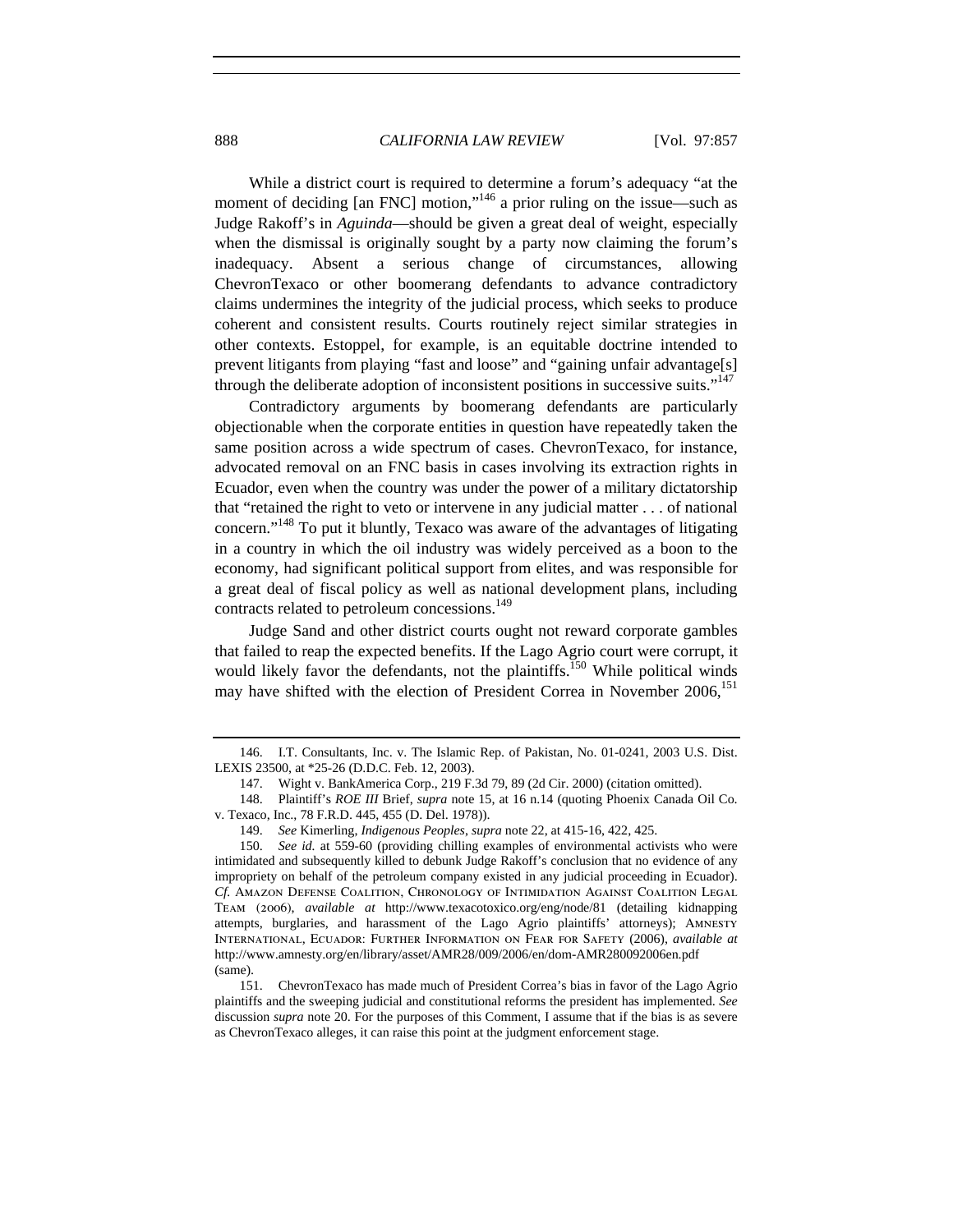his assumption of power seems unlikely to render Ecuador an inadequate alternative forum, especially given that U.S. courts have universally deemed it satisfactory since the country became a democracy in 1979.<sup>152</sup>

Finally, there is good reason to believe that an Ecuadorian forum and other fora to which U.S. courts have dismissed suits based on FNC would not only be adequate, but better suited to resolving related matters. One of Judge Rakoff's principal reasons for dismissing the original *Aguinda* proceedings was that relevant parties—specifically the Republic of Ecuador and PetroEcuador could not be joined as co-defendants.<sup>153</sup> According to Judge Rakoff, it would have been difficult, if not impossible, to craft an equitable remedy to the contamination without the involvement of the Republic of Ecuador and PetroEcuador, which own and control the areas left behind by Texaco.<sup>154</sup> In *ROE*, there is no need for injunctive relief given that the counterclaims concern only interpretation of the government's release accords. Nevertheless, there are substantial advantages to joining other parties such as the Lago Agrio plaintiffs. For example, other parties could provide evidence that Texaco fraudulently negotiated the remediation contract by hiding over two hundred toxic waste pits, an argument the Republic was not able to pursue given *ROE*'s tight discovery schedule, but that has been well-developed in front of Judge Nuñez.<sup>155</sup> If true, this argument would invalidate the entire remediation contract, freeing the Republic from the indemnification sought by ChevronTexaco and allowing the oil company to be held responsible for full extent of pollution caused by its operations in the *Oriente*.

Furthermore, even overlooking the release agreement negotiations, the bulk of the evidence a court would need to assess the contract's execution is also there. One of the Lago Agrio plaintiffs' main arguments—also adopted by the Republic in *ROE*, though abandoned for lack of time—is that the oil company did not adhere to the environmental cleanup standards listed in the remediation contract, an argument that would similarly void the agreement.<sup>156</sup>

<sup>152.</sup> Aguinda v. Texaco, Inc., 142 F. Supp. 2d 534, 545 (S.D.N.Y. 2001), *aff'd*, 303 F.3d 470 (2d Cir. 2002); Blumberg, *supra* note 25, at 507-08 ("Even in the cases involving international human rights where the deficiencies are particularly harmful, no court has concluded that they have deprived plaintiff of an adequate alternative forum or resulted in a denial of justice."); *see also* Banco Latino v. Gomez Lopez, 17 F. Supp. 2d 1327, 1332 (S.D. Fla. 1998) (parallel proceeding in Venezuela "lends further support to the adequacy of the Venezuelan forum").

<sup>153.</sup> *Aguinda*, 142 F. Supp. 2d*.* at 551 (noting that "neither the Government of Ecuador nor PetroEcuador, the state-run oil company that owns the Consortium and had primary control of it through much of the relevant time period, are parties to the instant suits, whereas they could be joined in any similar suit brought in Ecuador"). *But see* discussion *supra* note 64 (questioning the conclusion that the Republic of Ecuador and PetroEcuador could not be joined).

<sup>154.</sup> *Id.* at 542.

<sup>155.</sup> *See* Plaintiffs' *ROE III* Brief, *supra* note 15, at 10 n.8; Lago Agrio Legal Team, *supra* note 2, at 7.

<sup>156.</sup> Lago Agrio Legal Team, *supra* note 2, at 7-10.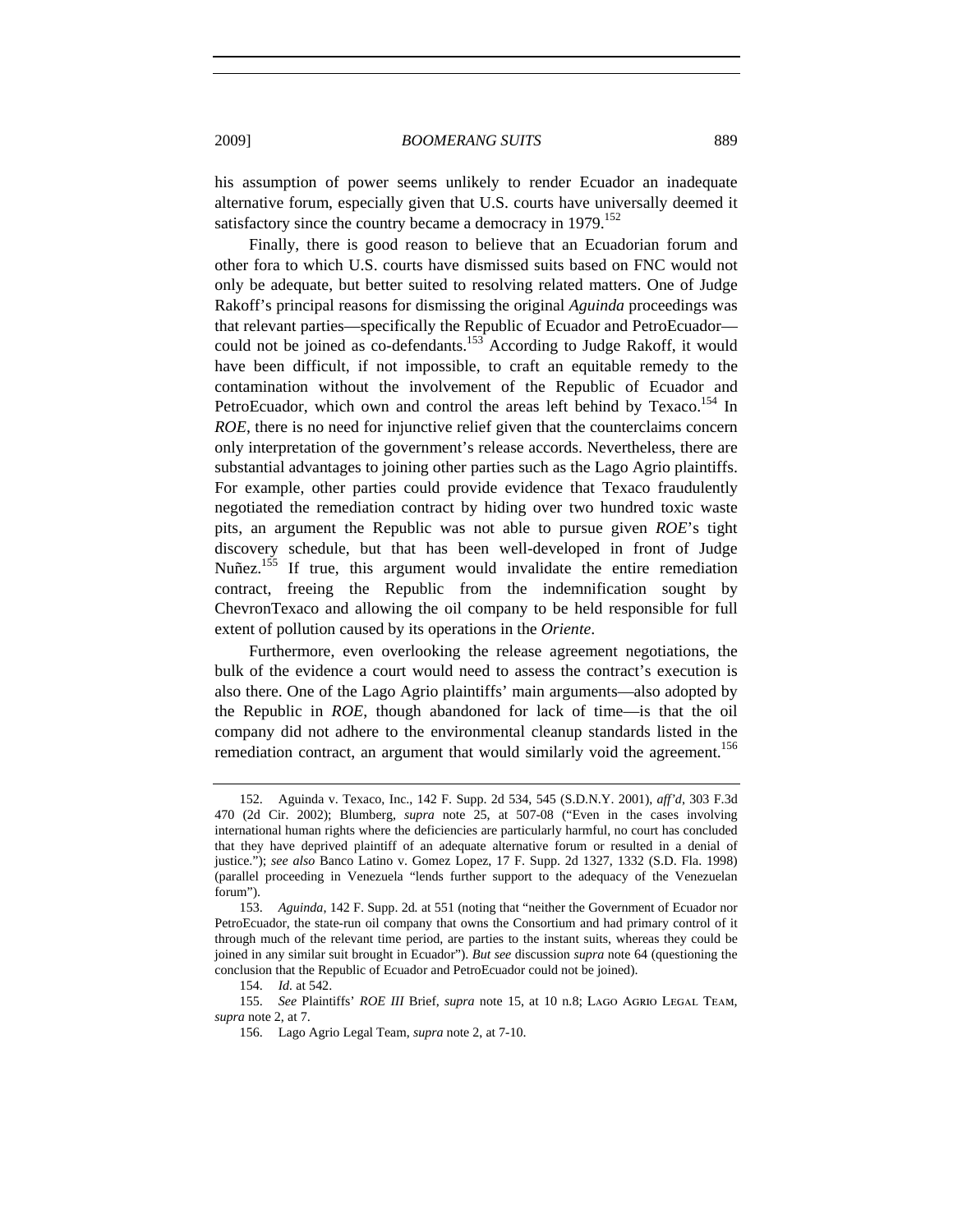According to the Lago Agrio plaintiffs, the Ecuadorian subcontractors responsible for executing the remediation agreement failed miserably; instead of lowering radioactivity and total petroleum hydrocarbons (TPHs) to safe levels, the companies neglected to treat at least ninety-two specified sites and presented false lab results of toxin levels in the remainder.<sup>157</sup> To investigate this allegation, a judicially-appointed expert in Lago Agrio conducted a battery of on-site soil and water samples.<sup>158</sup> Such tests simply could not be performed from the United States. It would also be difficult and extremely expensive to investigate allegations of TexPet bribes to Ecuadorian officials to "certify" the contract was adequately performed since the payments allegedly occurred in Quito and Amazonian municipalities. Joining the Lago Agrio plaintiffs in *ROE* would allow the contract to be appraised in context, leading to a more accurate assessment of its validity and of ChevronTexaco's concomitant liability. Unfortunately, joinder would be a logistically difficult feat given the size of the class, language barriers, and the sheer volume of information it would add to the proceedings.159 From a practical standpoint, it makes far more sense for the Lago Agrio court to handle the matter, as will be discussed more fully in the next subsection.

Similar joinder scenarios are likely to exist in other boomerang suits, given the substantive scope of most human rights cases and the geographically broad effect of corporate malfeasance in the Global South. The triangular nature of most disputes—corporate defendants, foreign sovereigns, and affected private citizens—will, as discussed in Part II, likely spur rounds of "who pays" litigation. Assuming contracts are negotiated and performed in similarly suspicious manners, the importance of including third parties with access to this information and a stake in the outcome as a means for assessing forum adequacy cannot be overstated.

## *C. Prior Interest Balancing as Presumptively Correct*

Assuming the alternative forum is deemed adequate, the next step in an FNC analysis requires gauging the balance of private and public interests in favor of the original forum choice.<sup>160</sup> Normally the plaintiff's—but in this case

<sup>157.</sup> *Id.* at 10-13.

<sup>158.</sup> *See* Cabrera, *supra* note 57, at 7-27.

<sup>159.</sup> In fact, Judge Sand rejected a motion to intervene on behalf of the Huaorani and Kichwa, two of the indigenous groups living in contaminated areas, possibly on the grounds that such an intervention would be untenable for logistical reasons. No ruling detailing the judge's reasoning on this issue is publically available; Judge Sand denied the would-be intervenors' motion on November 13, 2006 after oral arguments. *Cf. supra* note 62 (discussing logistical difficulties in *Aguinda*).

<sup>160.</sup> *See* Piper Aircraft Co. v. Reyno*,* 454 U.S. 235, 255-57 (1981); Gulf Oil Corp. v. Gilbert, 330 U.S. 501, 508-10 (1947); DiRienzo v. Philip Servs. Corp., 232 F.3d 49, 56 (2d Cir. 2000), *vacated*, 294 F.3d 21, 56-57 (2d Cir. 2002).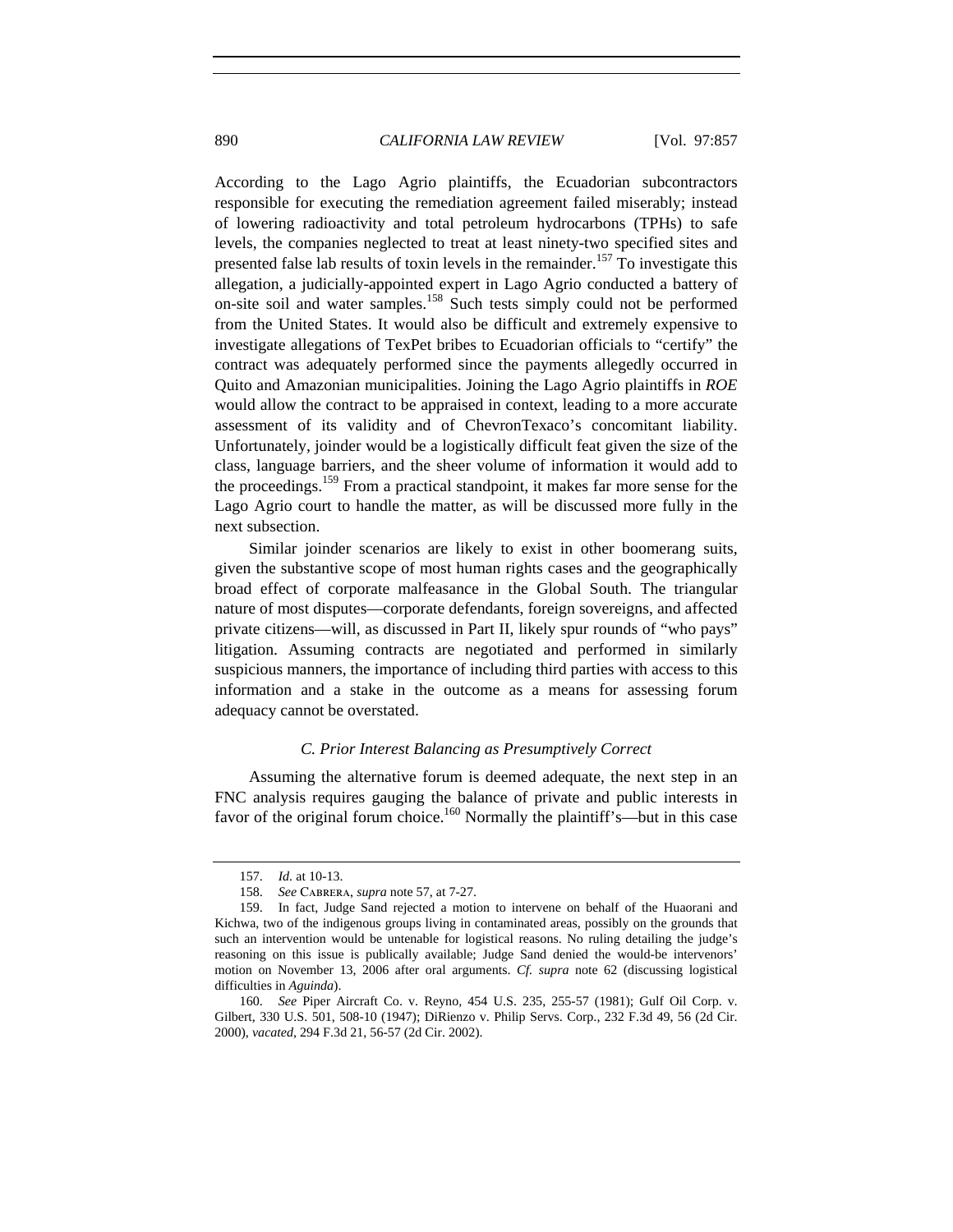the defendant's—preference is accorded a significant degree of deference. For the motion to be granted, the balance of factors must weigh strongly against the "chosen forum" such that "trial [there] would establish . . . oppressiveness and vexation to a [movant] . . . out of proportion to [a non-movant's] convenience."161 In striking this balance, courts examine considerations laid out in the Supreme Court's canonical decision *Gulf Oil Corp. v. Gilbert*, "as well as other relevant factors special to the case."162 Points relating to private interests include "the relative ease of access to sources of proof, the cost of obtaining the attendance of willing witnesses, the availability of compulsory process for obtaining attendance of unwilling witnesses, the possibility of viewing the relevant premises, and other such practical concerns."<sup>163</sup>

Judge Rakoff's determination that these factors weighed heavily in favor of the defendants also should have been accorded deference and prompted Judge Sand to consider FNC at the outset without a request by either party.<sup>164</sup> Judge Rakoff concluded that the lack of evidence linking Texaco executives in the United States to decisions relating to contamination in Ecuador weighed in favor of dismissal.<sup>165</sup> Furthermore, an Ecuadorian judge would be able to view toxic waste sites and assess the damages there "in ways no New York jury could hope to approximate."<sup>166</sup> Finally, the populations affected by the pollution reside in the Amazon, and it would be difficult, if not impossible, to transport many of these witnesses or records of their personal injuries and property to the United States.<sup>167</sup>

Just as in *Aguinda*, the majority of evidence in *ROE* resides in Latin

164. *Id.*

167. *See id.*

<sup>161.</sup> Kimerling, *Indigenous Peoples*, *supra* note 22, at 528 (quoting *Piper Aircraft*, 454 U.S. at 241) (punctuation omitted). *But see* Wiwa v. Royal Dutch Petroleum Co., 226 F.3d 88, 100-02 (2d Cir. 2000) (foreign plaintiffs have diminished interest in a U.S. hearing). Foreign plaintiffs in boomerang suits may have little interest in remaining in the United States, as evidenced by the Republic of Ecuador's initial protestations. Thus, in many instances, the *Wiwa* scale actually tilts toward dismissal. For cases where the foreign plaintiffs wish to remain in the United States, but doing so would pose a risk to third parties pursuing law suits abroad, an FNC analysis becomes more complicated. *See infra* Part IV.

<sup>162.</sup> *See Aguinda*, 142 F. Supp. 2d at 547 (citing *Gilbert*, 330 U.S. at 508-09).

<sup>163.</sup> *Id.* at 548.

<sup>165.</sup> *Id.* ("The record . . . clearly establishes that all of the Consortium's key activities, including the decisions and practices here at issue, were managed, directed, and conducted by Consortium employees in Ecuador . . . By contrast, no one from Texaco or, indeed, anyone else operating in the United States, made any material decisions as to the Consortium's activities and practices that are at issue here."). *But see* Kimerling, *Indigenous Peoples*, *supra* note 22, at 577-78 ("The litigation record developed by the plaintiffs is lean but not empty. It shows considerable attention by Texaco to financial details, including clear procedures requiring multiple approvals in the United States for Texaco Petroleum's annual budget, off-budget expenditures and contracts with subcontractors, and use of expatriate personnel—U.S. nationals—in Texaco Petroleum's Ecuador office to supervise accounting.") (footnotes omitted).

<sup>166.</sup> *Aguinda*, 142 F. Supp. 2d at 548.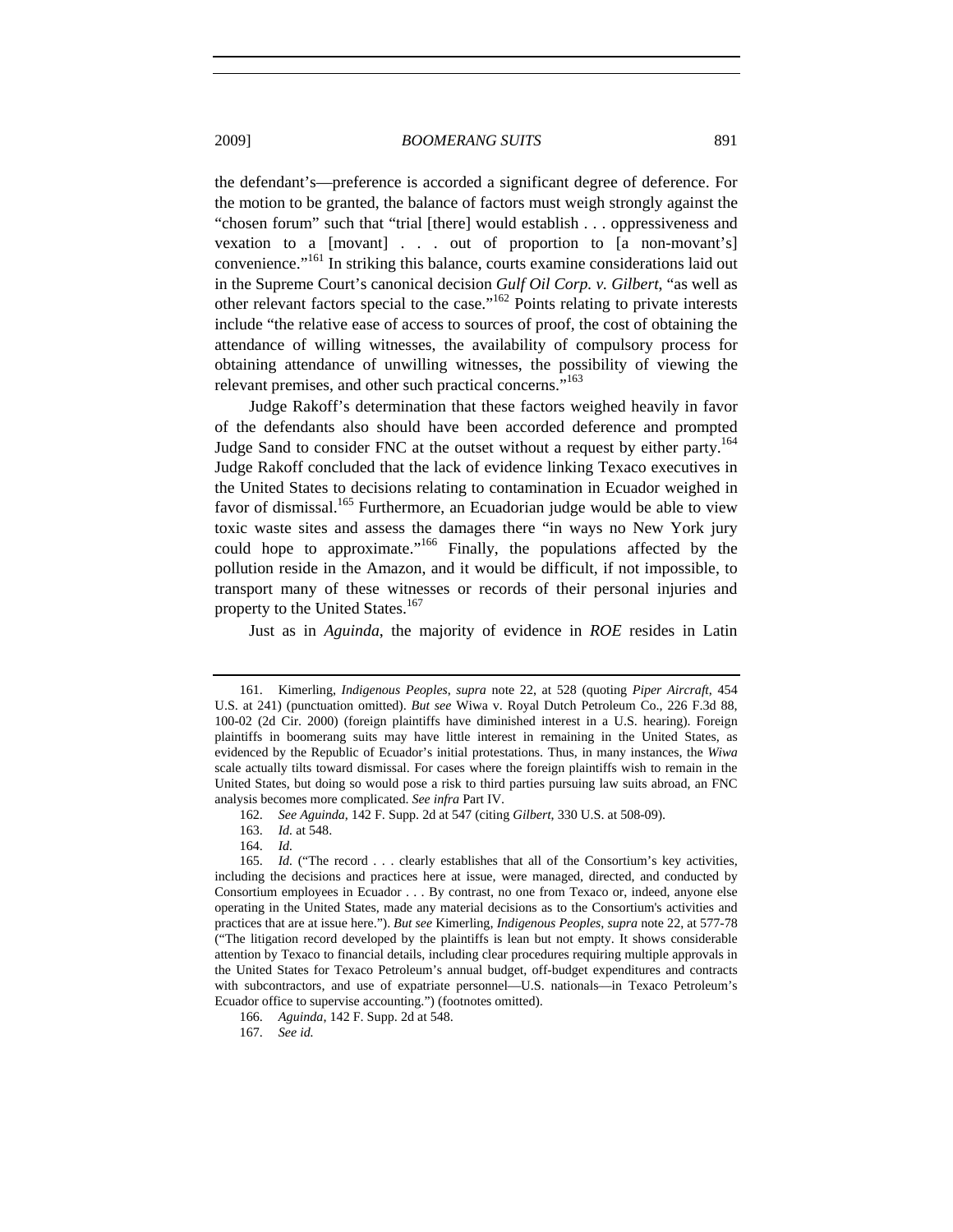America. Most of the fact witnesses and legal experts who testified as to the validity of the 1965 Napo JOA came from Ecuador or other South American countries, and it stands to reason that even more foreign witnesses would have to testify regarding the release agreement. The negotiations over Texaco's exit strategy, while masterminded by the company's California-based General Counsel Reis Veiga, principally involved the Republic, PetroEcuador, and the Ecuadorian Ministry of Energy and Mines.<sup>168</sup> Key players also included Dr. Rodrigo Pérez, Texaco's legal agent in Quito;<sup>169</sup> Giovanni Rosania, Ecuador's Deputy Secretary for the Environment and a former employee of the Texaco-PetroEcuador consortium; and Patricio Maldonado, a member of PetroEcuador's environmental division and a former worker for TexPet.<sup>170</sup> Other participants included political officials of several affected municipalities, including Lago Agrio, Shushufindi, Joya de los Sachas, Francisco de Orellana, and Sucumbios, as well as two Kichwa federations.<sup>171</sup> Furthermore, while Woodward Clyde International and Smith Environmental Technologies, the companies responsible for drafting the cleanup plan, were North American, the work on the ground was conducted by Ecuadorian subcontractors based out of Coca, a town near Lago Agrio. $172$ 

Finally, certain decisions were made in the United States regarding the particular sites designated for cleanup and related engineering and design work. This suggests that, as in the original *Aguinda* proceedings, Judge Sand should at the very least grant a period of limited discovery to extract relevant information from involved parties. If the documents and witness testimony uncovered establish a link to the United States, the judge could then issue an order requiring the parties make stipulations as to the admissibility of such evidence in Ecuadorian court.<sup>173</sup>

After debating private interest factors for and against the original forum choice, courts weigh the public interest in adjudicating the dispute there. Relevant considerations include "local interest in the controversy, [docket] congestion, avoidance of unnecessary problems in application of foreign law, and avoidance of imposing jury duty on residents of a jurisdiction having little relationship to the controversy."<sup>174</sup> In suits involving related proceedings in

<sup>168.</sup> *See* Kimerling, *Indigenous Peoples*, *supra* note 22, at 493.

<sup>169.</sup> Lago Agrio Legal Team, *supra* note 2, at 4 n.6.

<sup>170.</sup> Kimerling, *Indigenous Peoples*, *supra* note 22, at 497-98, 528.

<sup>171.</sup> *See id.* at 508-13 (discussing the controversy regarding the involvement of both groups and the disappearance of monies supposedly earmarked for community projects aimed at improving education, public works, and environmental remediation).

<sup>172.</sup> *Id.* at 498 (discussing the company Corposega S.A. in relation to irregularities and misuses of funds intended for the remediation).

<sup>173.</sup> Ecuador, unlike the United States, does not have well-developed standards for screening evidence for accuracy and relevance. E-mail from Steven R. Donziger, Consultant, Amazon Def. Coal., to author (May 24, 2009) (on file with the author).

<sup>174.</sup> Aguinda v. Texaco, Inc., 142 F. Supp. 2d 534, 551 (S.D.N.Y. 2001), *aff'd*, 303 F.3d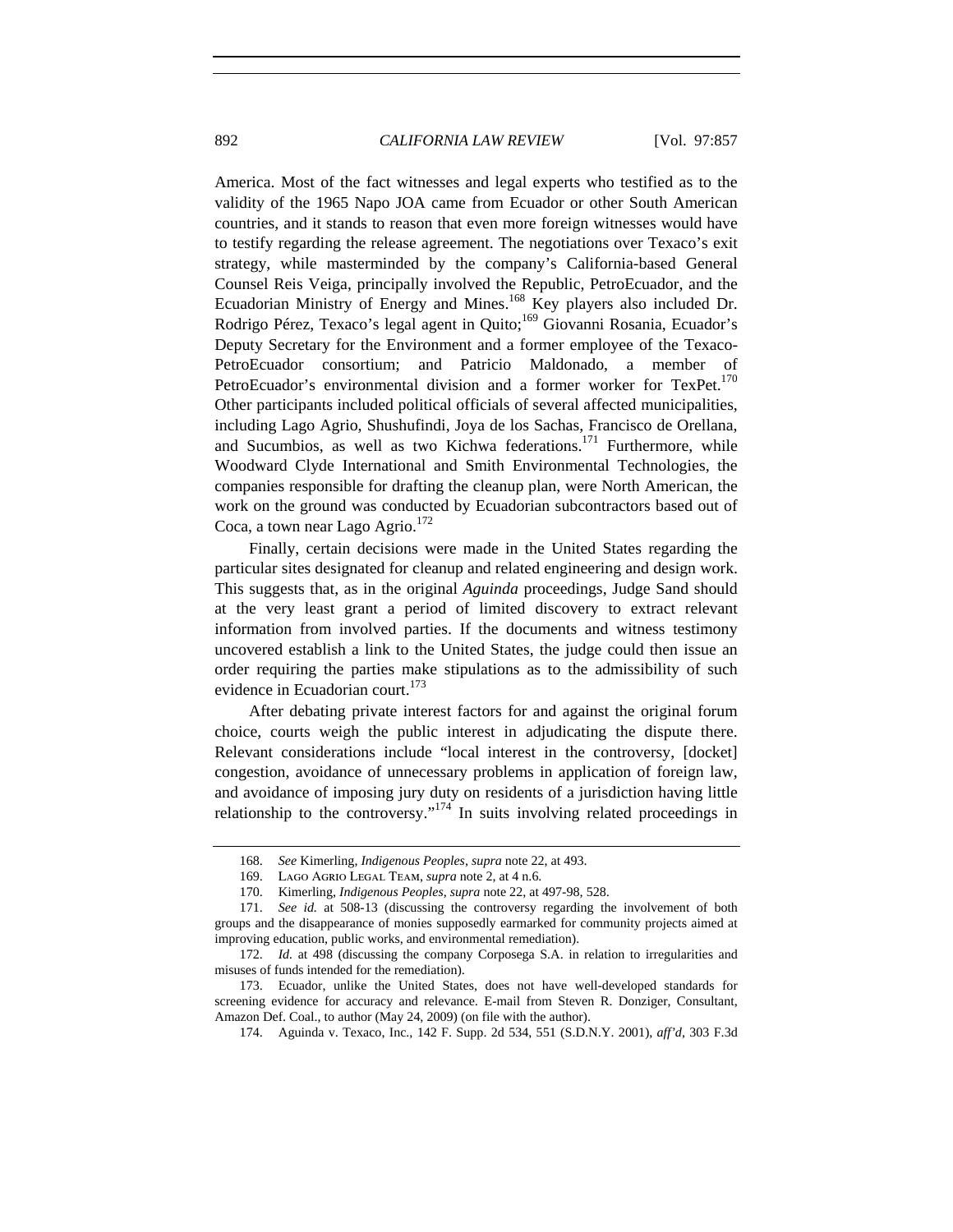other countries, courts can consider the costs of to uprooting or interfering with other litigation.<sup>175</sup>

In *Aguinda*, Judge Rakoff concluded that each of these factors favored dismissal. First, he concluded that the United States' interest in the matter was minimal because Ecuador had made a conscious, cost-benefit decision to extract oil during the boom of the  $1970s$ .<sup>176</sup> Second, because the South American nation was substantially "less litigious" than New York, the suit there would undoubtedly proceed more rapidly.<sup>177</sup> Third, and perhaps most importantly, choice of law considerations favored an Ecuadorian forum since the country's interest in the case supported the application of its statutes and Constitution, and its tribunals possessed greater familiarity with these authorities than U.S. courts. $178$ 

Although each of these points can be contested, $1^{79}$  taking Judge Rakoff's reasoning at face value suggests that it applies equally to *ROE*. First, the United States undoubtedly has an interest in preventing corporate misbehavior abroad generally<sup>180</sup> and in ensuring compliance with the terms of foreign contracts, more specifically. However, for the United States to hear a case involving a debate over the meaning of *parens patriae* in Ecuador when the Republic itself is a party might be seen as meddlesome and even imperialistic. Additionally, Ecuador's stake in holding the oil giant to its environmental commitments and conducting a fraud investigation is undoubtedly stronger than any U.S. interest.

180. *Id.* at 608 (listing two reasons given by Judge Broderick in favor of U.S. intervention: "relieving developing nations like Ecuador 'of the need to offend [foreign] investors by imposing .

. . controls which, however desirable, might be resisted by the investors;' and deterring harmful pollution and conduct by investors that violates applicable legal norms") (footnotes omitted); *see also* Memorandum of Chevron Corp. & Texaco Petroleum Co. in Opposition to Plaintiffs' Motion to Dismiss Defendants' Counterclaims, *supra* note 132, at 12 (arguing there is a U.S. "interest in deciding the counterclaims . . . [because] Chevron and TexPet are United States corporations" and because the remediation contract has "important implications for the ability of United States corporations to do business abroad and to discharge their responsibilities when their operations in a foreign nation come to a close.").

<sup>470 (2</sup>d Cir. 2002) (citing Gulf Oil Corp. v. Gilbert, 330 U.S. 501, 508-09 (1947)).

<sup>175.</sup> *See* M & I Eastpoint Tech., Inc. v. Mid-Med Bank, No. Civ.99-411-JD, 2000 WL 1466150, at \*10 (D.N.H. Jan. 28, 2000) ("[D]ismissal of this case in favor of the case pending in Malta, where [the plaintiff] is already a party and could bring its claims as counterclaims, would not add to the docket in Malta. In contrast, if Eastpoint's suit is maintained here, both this court and the Malta court will hear and decide essentially the same case based on the same evidence and the same witnesses, although the Malta court may have better access to both evidence and witnesses. Duplicate parallel litigation would mean a duplication of effort by the courts and the related additional burdens and costs incurred by the parties and their counsel. Interests of both the parties' convenience and judicial economy favor dismissing the suit in this court in favor of the proceeding in Malta.").

<sup>176.</sup> *See Aguinda*, 142 F. Supp. 2d at 551.

<sup>177.</sup> *Id.* at 552.

<sup>178.</sup> *Id.*

<sup>179.</sup> *See* Kimerling, *Indigenous Peoples*, *supra* note 22, at 606-13 (arguing that none of the factors was fully considered by the court).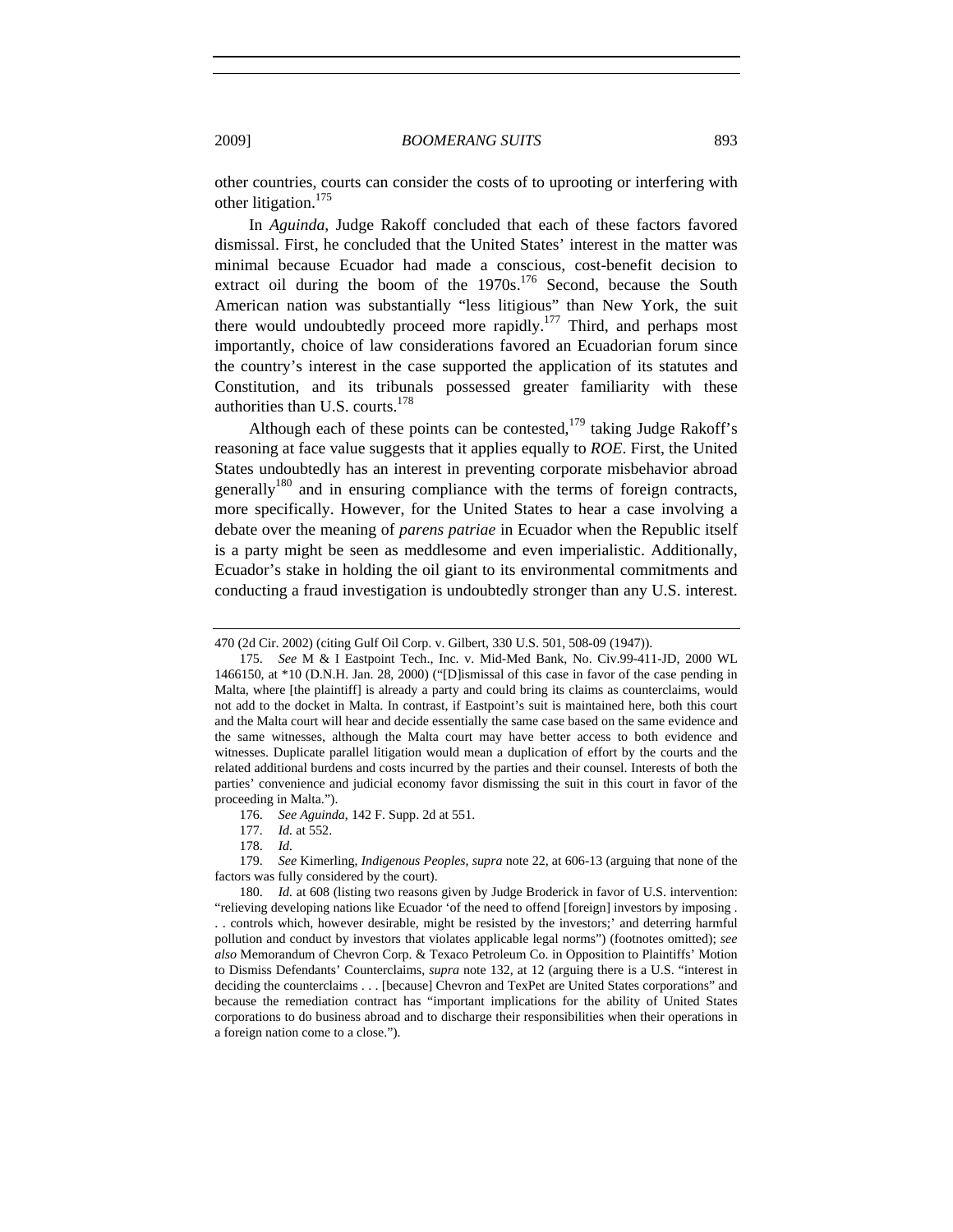Indeed, the oil company's operations directly affected large segments of the Amazonian populace, whereas at most they have an indirect impact on North Americans. Finally, because Lago Agrio trial is already underway, U.S. interests must also be balanced with principles of comity.

Second, while Judge Rakoff's reasoning in *Aguinda* regarding the speediness of the litigation was questionable, most notably because it failed to consider the impact of restarting a decade's worth of work,<sup>181</sup> it applies soundly to *ROE*. Although the case in Ecuador has been in process for over six years, the primary cause of its slow advancement has been the plaintiff's own request to conduct a battery of scientific tests to prove the remediation inadequate.<sup>182</sup> These tests, which recently culminated in the *Peritaje Global*, or Global Damage Assessment,  $183$  have spawned an entire industry around the case, which has brought toxicologists, engineers, and other technicians to the area.<sup>184</sup> As a result, the court has developed an intimate familiarity with each of the affected communities, as well as the legal arguments and science at issue. This expertise would be difficult to replicate within a reasonable amount of time in the proceedings before Judge Sand, as illustrated by the lead Lago Agrio attorney's decision to pursue an advanced degree in environmental law to understand the technical aspects of the case.<sup>185</sup> Of course, Judge Sand might find the majority of the Lago Agrio plaintiffs' evidence irrelevant to the question of contract interpretation. Given the fraud argument explained in the preceding subsection, however, it suggests the most capable court of interpreting the contract is one located near the events in question.

Finally, and perhaps most crucially, choice of law considerations mentioned by Judge Rakoff apply to *ROE*. 186 In *ROE* the governing laws are those of contract formation. Judge Sand originally ruled that New York law

184. *See id.*

<sup>181.</sup> Kimerling, *Indigenous Peoples*, *supra* note 22, at 603-13.

<sup>182.</sup> The Lago Agrio trial has probably amassed more scientific data than any environmental case to date, and possibly more than any previous proceeding in the world. Over eighty thousand tests have been conducted. Interview with Steven Donziger, *supra* note 86.

<sup>183.</sup> In Ecuador, trials are not broken up into separate liability and damages phases. The Peritaje Global—assessing whether or not the remediated areas are free from environmental toxins—occurs at the end, but does not preclude a court from ruling that the Lago Agrio plaintiffs' legal standing was foreclosed by the remediation contract, or that ChevronTexaco was not liable for the actions of its Ecuadorian subsidiary, TexPet, or that the Republic of Ecuador and PetroEcuador were jointly and severally liable. This might strike U.S. practitioners as remarkably inefficient given that thousands of scientific tests and over two hundred thousand pages of documentation chronicling the health and environmental effects ultimately may have no legal relevance.

<sup>185.</sup> E-mail from Steven R. Donziger, Consultant, Amazon Def. Coal., to author (May 24, 2009) (on file with author).

<sup>186.</sup> *But see* Kimerling, *Indigenous Peoples*, *supra* note 22, at 609-10 (arguing Judge Rakoff did not sufficiently consider the extent complicated U.S. environmental laws would need to be applied by the Lago Agrio court to evaluate Texaco's arguments).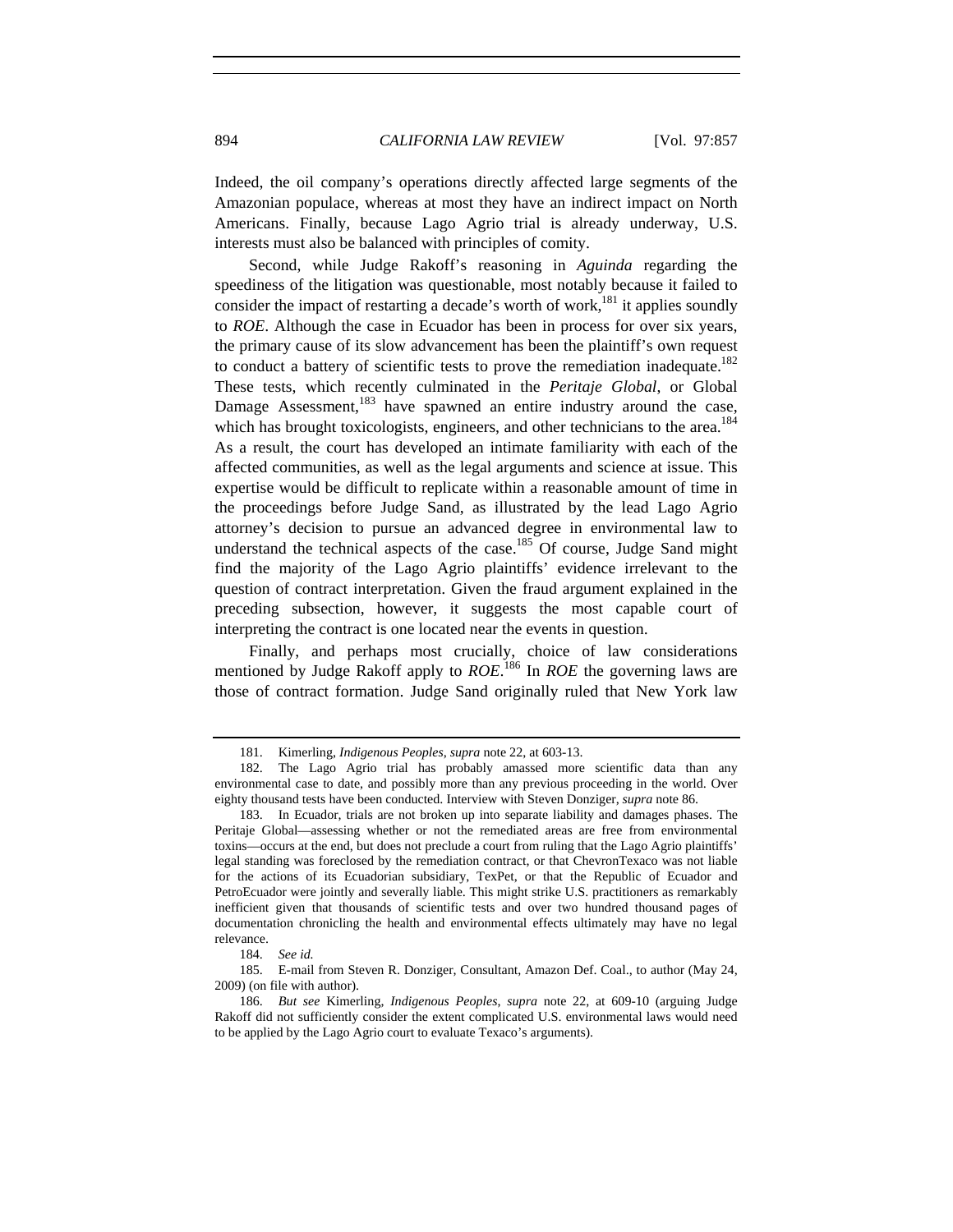applied and obviously intended to circumvent an extended inquiry into Ecuadorian contract law.<sup>187</sup> Yet, after concluding that where U.S. law was unclear or unsettled, Ecuadorian codes would fill in the gaps, he was obligated to make a substantial investigation into foreign governing paradigms, at least for the 1965 Napo JOA.<sup>188</sup> In the end, the court heard a parade of expert witnesses testify over a four-day period about various details of Ecuadorian  $law.<sup>189</sup>$ 

There is every indication that the same analysis applies to the remediation agreement at issue in Texaco's counterclaims. First, as the court has already found, and as the defendants have conceded,  $190$  general principles of Ecuadorian jurisprudence shaped "the background against which [any] contractual intent [would have been] formed."<sup>191</sup> Second, since the remediation contract was putatively negotiated in the government's sovereign capacity, it is also likely to be governed by the doctrine of *parens patriae*, which according to the Republic's experts differs from its North American counterpart.<sup>192</sup> Finally, the counterclaims draw on both the Ecuadorian Constitution as well as the country's 1999 Law of Environmental Management.<sup>193</sup> Thus, Ecuadorian law would likely take center stage, and it would make the most sense for a tribunal with experience applying its own laws to do so to an already-familiar fact pattern.

Undoubtedly, similar evidentiary and choice of law questions will arise in other boomerang suits involving human rights abuses perpetrated, if not orchestrated, abroad. Aside from reasons of docket congestion, these are

188. *See ROE III*, 499 F. Supp. 2d at 460-68 (exploring whether Ecuador's laws encompass the estoppel concept for PetroEcuador).

190. Chevron Corp.'s & Texaco Petroleum Co.'s Supplemental Reply Brief on Ecuador Law and Choice of Law at 2, *ROE III*, 499 F. Supp. 2d 452 (No. 04 Civ. 8378 (LBS)) (arguing that the South American nation's law is important as "background fact or 'datum'"); Supplemental Summary Judgment Memorandum of Chevron Corp. & Texaco Petroleum Co. at 20 n.10, *ROE III*, 499 F. Supp. 2d 452 (No. 04 Civ. 8378 (LBS)) (stating that New York's relevant choice of law proviso concerning questions outside of the agreement and the relationship of the parties explicitly calls for the use of Ecuadorian law as a gap filler).

191. *ROE II*, 426 F. Supp. 2d at 163.

192*. See* Foreign Law Declaration of Genaro Eguiguren and Ernesto Alban at 29-30, Republic of Ecuador v. ChevronTexaco Corp. (*ROE II*), 426 F. Supp. 2d 159 (S.D.N.Y. 2006).

193. Kimerling, *Transnational Operations*, *supra* note 20, at 494; *see also* Memorandum of Law in Support of Plaintiffs' Motion for Summary Judgment and Plaintiffs' Stay of Arbitration Proceedings at 63-66, *ROE III*, 499 F. Supp. 2d 452 (No. 04 Civ. 8378 (LBS)); Plaintiffs' Memorandum of Law in Opposition to Defendants' Motion for Summary Judgment On Their Counterclaims at 15-16, *supra* note 78; Memorandum of Law in Support of Motion of Chevron Corp. & Texaco Petroleum Co. for Summary Judgment upon Their Counterclaims, *supra* note 79, at 23, 29-33.

<sup>187.</sup> *ROE II*, 426 F. Supp. 2d 159, 159 (S.D.N.Y. 2006).

<sup>189.</sup> *Id.* (concluding that failure to follow government contract formalities particular to Ecuador, such as obtaining a report from the Armed Forces and the President's signature, rendered the agreement void and that the *actos propios* doctrine—the Ecuadorian equivalent of estoppel was inapposite, having come into being twenty years after the JOA).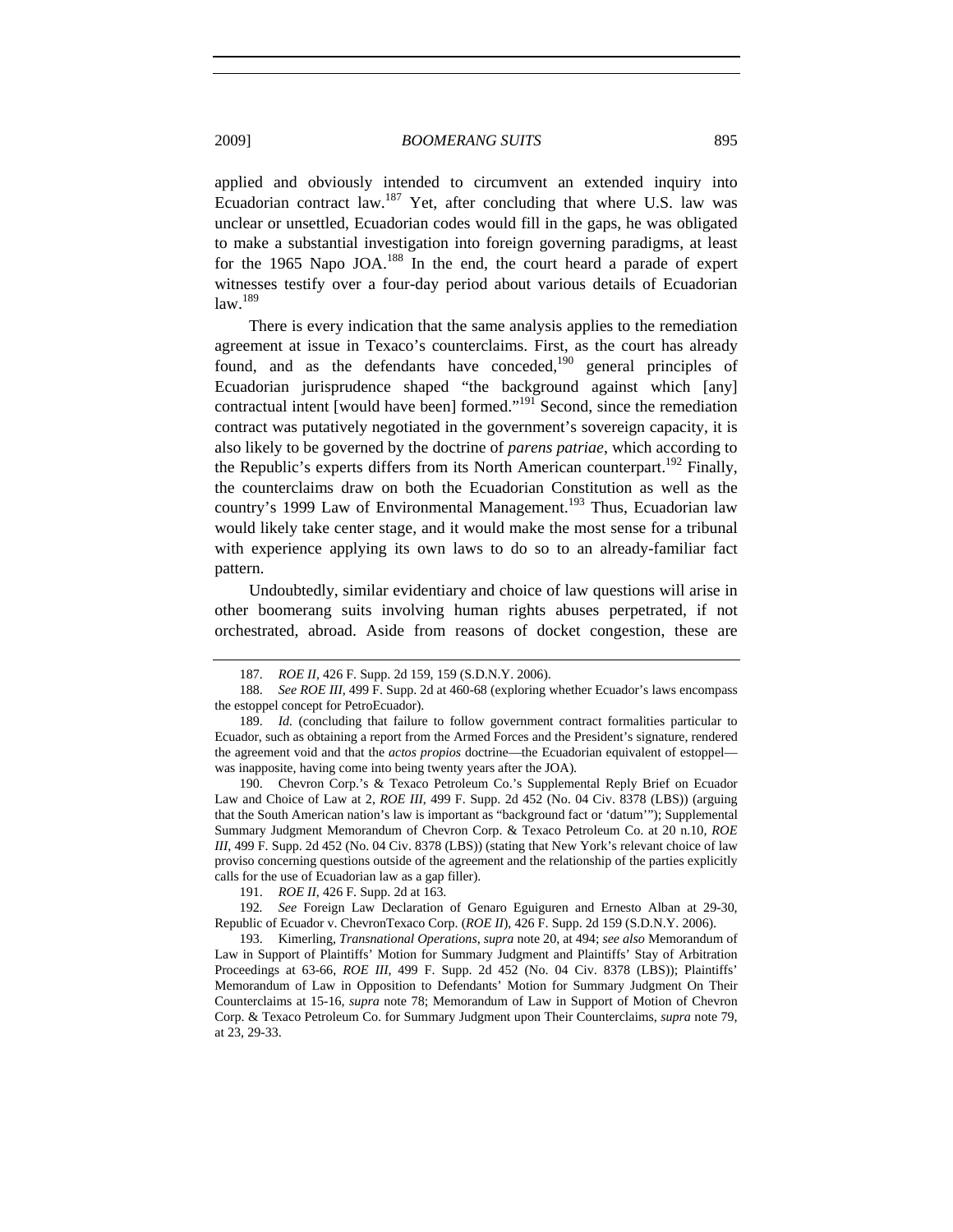precisely the type of arguments likely to convince district courts to dismiss matters on an FNC basis in the first place. While "who pays" disputes complicate the picture by revolving around questions of contract interpretation, to the extent they involve issues of contract negotiation, execution, or performance, prior FNC dismissals ought to be honored.

#### IV

## The Potential of *FORUM NON CONVENIENS* Stipulations: Stopping Boomerang Litigation Before It Starts

From an examination of both classic FNC factors and the policy justifications in Part II, it is clear that Judge Sand had the theoretical basis and the doctrinal ability to dismiss *ROE* on his own initiative. His failure to do so represents years of additional litigation, millions of dollars, and possible contradictory judgments. More importantly, the pollution at issue constitutes a grave health risk to the Lago Agrio plaintiffs—absent third parties who could not file an FNC motion on their own behalf. As such, *ROE* and comparable boomerang suits easily meet the exceptional circumstances threshold, a conclusion that finds support in the underdeveloped doctrine of *lis alibi pendens* as well as principles of comity.<sup>194</sup>

Further, a prior determination on the same underlying set of facts that another forum is adequate and that public and private interest factors weigh in favor of dismissal merits substantial deference. Indeed, precedent is tantamount to a presumption in favor of dismissal, unless the boomerang defendant can prove a substantial change in circumstances or illustrate why the matter sought to be adjudicated in the United States could not be dealt with abroad (for example, due to lack of joinder mechanisms). In most human rights suits, any equitable solution crafted by a foreign court will necessarily involve complicated logistics that become blurred with the intervention of a U.S. judge. Thus, when confronted with boomerang litigation, district courts should not hesitate to reach for the FNC arrow in their dismissal quivers.

Nevertheless, sua sponte application of FNC is a decidedly second-best remedy. First, it is discretionary rather than compulsory, and therefore accords room to refrain from raising the argument or to conclude no harm has been wrought. This problem is compounded because sua sponte motions are perceived as drastic and unusual, a consideration likely to give any district court pause. Second, because such applications rely on underlying principles of estoppel, defendants have great leeway that sophisticated corporate counsel can expand given FNC's malleable nature. Finally, because it is ex post, sua sponte

<sup>194.</sup> In fact, Canada and England both employ FNC to "determine where a case should best be heard where parallel actions are pending in different countries." Calamita, *supra* note 105, at 670.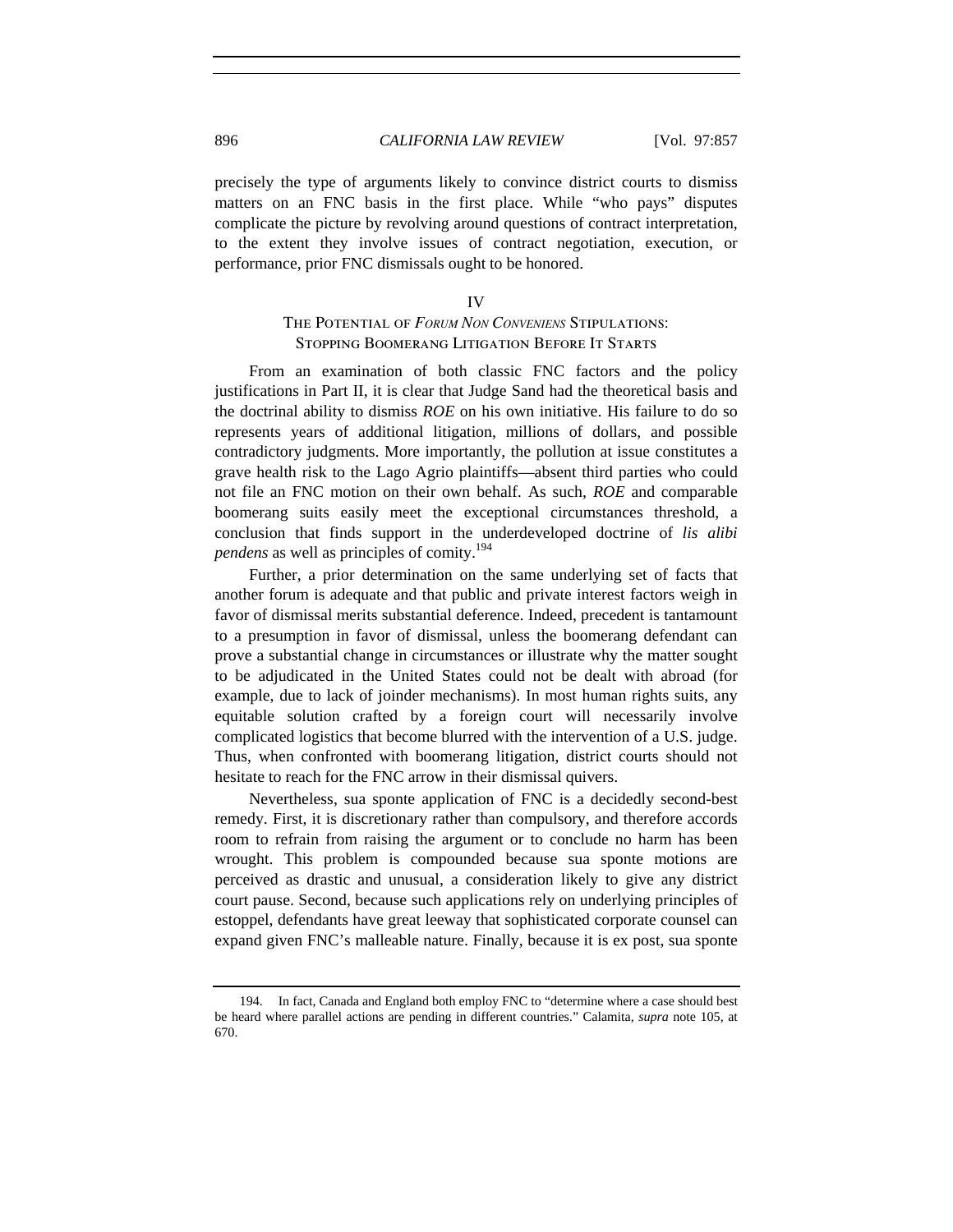application of FNC is unlikely to substantially alter incentives for good corporate behavior.

This Part suggests a manner of dealing with the problem before it arises: the aggressive use of dismissal stipulations. In many circuits, stipulations are boilerplate; while occasionally tailored to the specific needs of the litigants, most require (at minimum) submitting to jurisdiction of a foreign country and waiving statute of limitations and other defenses. And because FNC has statutory roots in some states, $195$  ideally legislatures could codify the proposed stipulations as a precondition for dismissal. In the following subsections I unpack the basics of crafting stipulations to encompass boomerang claims, addressing concerns of due process and the rights of other plaintiffs along the way.

## *A. Drafting Dismissal Stipulations: Basic Rules for the Road*

Drafting dismissal stipulations is relatively straightforward, particularly because appeals courts rarely find them improper.<sup>196</sup> Overturned limitations generally treat the parties disparately—for example mandating that a defendant submit to U.S.-style discovery abroad while allowing the plaintiffs to abide by the host forum's rules—or trammel another state's sovereignty or judicial process. 197 Yet *Carbide*, the path-making Second Circuit case restricting FNC stipulations, also sparked progressive judicial reforms in India and prompted a settlement for victims of the Bhopal disaster.<sup>198</sup> *Carbide*'s legacy suggests that in order to promote corporate accountability and empower foreign judiciaries, district courts should err on the side of aggressive requirements, even if some are ultimately overturned on appeal.

Furthermore, the touchstone of *Carbide* was that U.S. courts could impose conditions *precedent* on defendants, so long as they did not impose conditions *subsequent* on an overseas forum. Indeed, the opinion brutally mocked the defendant corporation's pleas for protection against the audacious foreign judiciary that might dare to hold it accountable.199 The *Carbide* court's concern

. . . Nor could we, even if we attempted to retain some sort of supervisory jurisdiction, impose our due process requirements upon Indian courts, which are governed by their laws, not ours. . . . Any denial by the Indian courts of due process can be raised by UCC as a defense to the plaintiffs' later

<sup>195.</sup> *See, e.g.*, Tex. Civ. Prac. & Rem. Code Ann. § 71.051(b) (Vernon 2005).

<sup>196.</sup> *See* Thomas, *supra* note 27, § 4[a]-[h]. *But see id.* at § 5.

<sup>197.</sup> *Id.*; *In re* Union Carbide Corp. Gas Plant Disaster, 809 F.2d 195 (2d. Cir. 1987), *cert. denied sub nom.*, Executive Comm. Members v. Union of India, 484 U.S. 871 (1987).

<sup>198.</sup> *See* Dearborn, *supra* note 25, at 227. *But see* Jurianto, *supra* note 8, at 329 n.213.

<sup>199.</sup> *See* 809 F.2d at 204-05 (The defendant "argues that we should protect it against such denial of due process by authorizing Judge Keenan to retain the authority . . . to monitor the Indian court proceedings and be available on call to rectify in some undefined way any abuses of UCC's right to due process as they might occur in India. UCC's proposed remedy is not only impractical but evidences an abysmal ignorance of basic jurisdictional principles, so much so that it borders on the frivolous. The district court's jurisdiction is limited to proceedings before it in this country.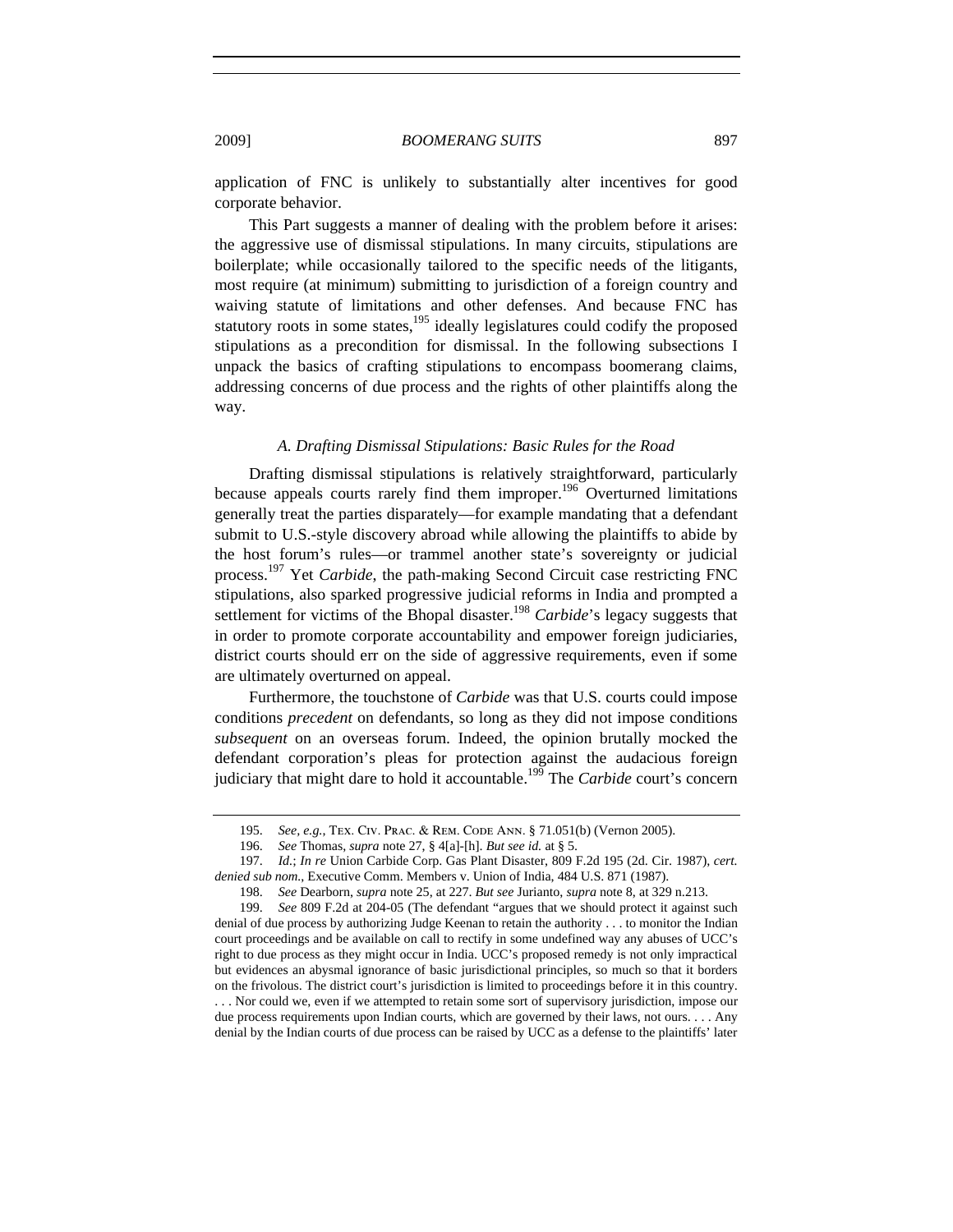arose over the enforcement clause of the trial judge's order, which required the Indian judgment "comport with the minimal requirements of due process" (left undefined).<sup>200</sup> Presumably, had the district court clarified its reference to the New York Foreign Country Money Judgments Law, rather than leave room for a lesser standard of justice, its order would have been upheld.<sup>201</sup> Thus, as long as stipulations do not force the defendant to abide by an inferior set of rules, or paternalistically monitor the proceedings of the foreign forum, they will generally be permitted.

Given ample maneuvering room to impose aggressive stipulations on defendants petitioning for FNC dismissal, how might district courts frame orders at a mechanical level to prevent boomerang suits? In *ROE*, the problematic issues were actually counterclaims raised against a nonparty to the original action that were being heard simultaneously in Ecuador.<sup>202</sup> Specifically, ChevronTexaco argued that both a 1999 environmental statute and the remediation contract, ostensibly negotiated by the Republic of Ecuador in *parens patriae* capacity, foreclosed the standing of private litigants—the Lago Agrio plaintiffs—to sue for monetary and injunctive relief. Notably, ChevronTexaco did not advance these arguments in the original *Aguinda* proceedings because neither the remediation contract nor the legislation at issue existed at that time. Furthermore, *Aguinda* never reached the merits in the United States. Thus, stipulations that merely required corporations to waive the right to contest elements of the original complaint or that prohibited defendants from counterclaiming against the initial plaintiffs in any forum other than the one designated by the FNC dismissal would have been inadequate to prevent this boomerang suit from occurring.

Similarly, one might anticipate other boomerang defendants raising issues not pending in a foreign court but that, if decided in their favor, could effectively undercut the plaintiffs' case there. Suppose, for example, that Judge Nuñez were not presented with either argument above, perhaps because the defendants simply did not raise them, or, perhaps more diabolically, because defendants anticipated raising them in the United States or in front of a private international arbitration body pursuant to a contract or bilateral investment treaty requiring the foreign government to indemnify multinational businesses from third-party suits, arbitrate any government claims, and waive sovereign immunity. Such scenarios are not implausible. Indeed, given empirical data collected on joint ventures, contracts along these lines may be the rule rather

attempt to enforce a resulting judgment against UCC in this country.").

<sup>200.</sup> *Id.* at 198.

<sup>201.</sup> *See id.* at 205.

<sup>202.</sup> If the Republic and PetroEcuador had been joined as codefendants in *Aguinda*, the arguments would have been crossclaims.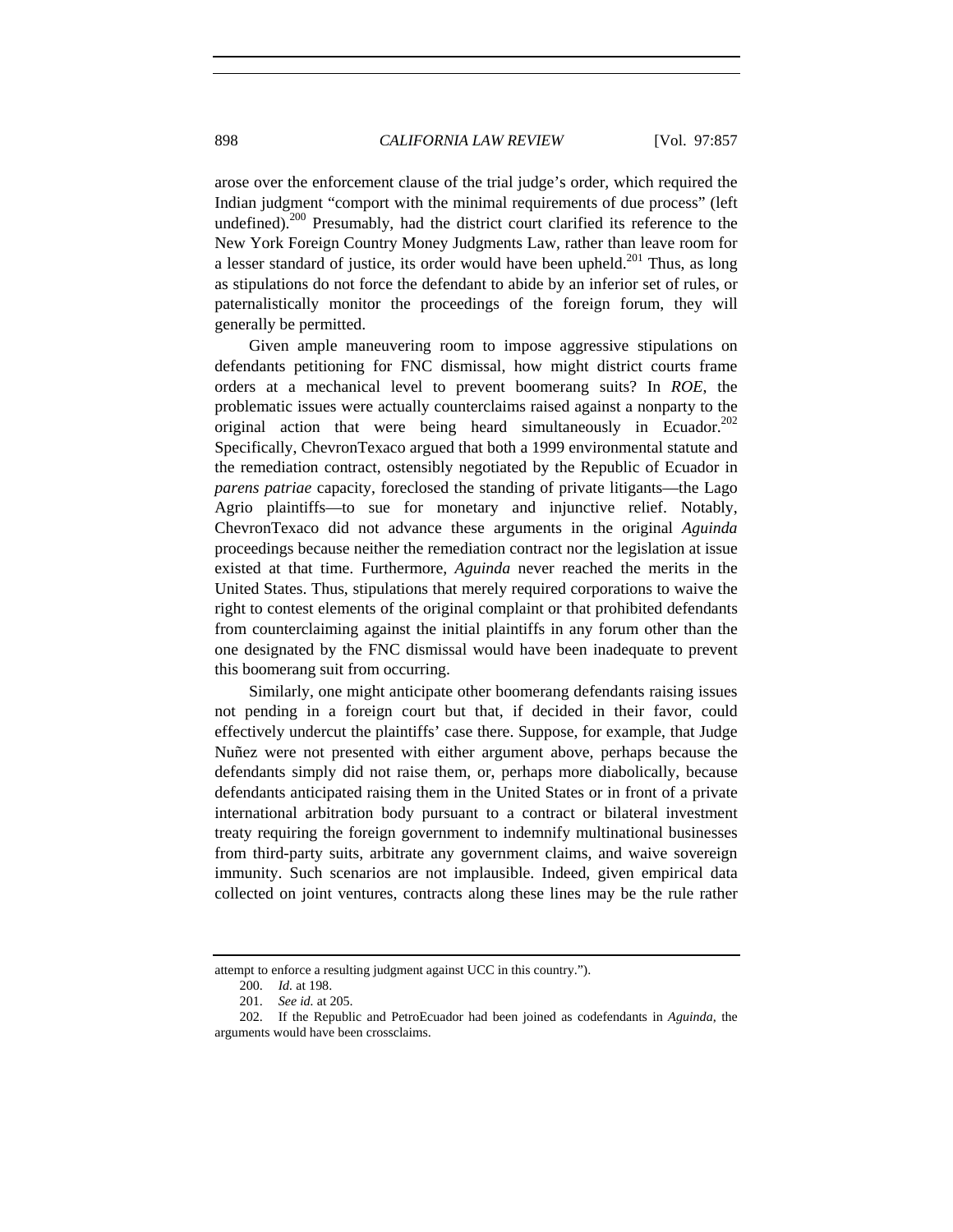than the exception.<sup>203</sup> Accordingly, stipulations that only bar defendants from raising issues pending in another forum might not prevent boomerang suits.

What standard, then, might govern both actual and potential issues relevant to the litigation but not unduly prejudice corporations (in turn discouraging foreign direct investment) or other potential plaintiffs? In answering this question, courts should consider turning to the touchstones of FNC doctrine and federal joinder rules. Here, Judge Rakoff's opinion proves elucidative: when witnesses, material evidence, and applicable law are found in the same foreign jurisdiction, it makes sense for courts with expertise and access to be calling the shots. And, as a logical outgrowth, courts with accumulated knowledge of the law and facts at issue can most efficiently handle any claims, counterclaims, or crossclaims stemming from the "same case or controversy" by bringing relevant parties and issues into the fold.

Using this "same case or controversy" standard as a condition precedent to FNC dismissal has several advantages. First, courts have a well-developed body of jurisprudence to apply it. Second, the standard encourages entertaining the "broadest possible scope of action consistent with fairness to the parties; joinder of claims, parties and remedies is strongly encouraged."<sup>204</sup> Indeed, it encompasses both compulsory and permissive counterclaims and crossclaims and puts defendants on notice that FNC is not a forum-shopping exercise. Third, and finally, the standard provides for uniformity of results, comparable to U.S. venue statutes that deal with adjudication of mass torts, such as airplane crashes, linking together as many claims as possible.

Such a standard clearly would allow FNC dismissal of the counterclaims at issue in *ROE*, which bore directly on the Lago Agrio plaintiffs' ability to receive an effective remedy. The counterclaims would likely also pass the more stringent "same nucleus of operative fact" test given ChevronTexaco's lengthy relationship with the government of Ecuador, from directing and operating the petroleum concession, to training PetroEcuador in extraction and reinjection techniques, to overseeing the "cleanup" performed by Ecuadorian subcontractors. Similarly, the "same case or controversy" test would likely encompass the vast majority of other boomerang cases, as a result of the broad net it casts. Indeed, the primary concern is that the standard may sweep up more than it should, depriving defendants of due process and hurting the rights of bystander victims. The following subsections address these concerns.

<sup>203.</sup> *See* Alford, *supra* note 15, at 518, 526.

<sup>204.</sup> *See* United Mine Workers v. Gibbs, 383 U.S. 715, 724 (1966) (providing this narrower standard for compulsory joinder). Joinder under Article III's "case and controversy" requirement allows joinder of any claims that the current rules permit. *See* William A. Fletcher, *"Common Nucleus of Operative Fact" and Defensive Set-Off: Beyond the* Gibbs *Test*, 74 INDIANA L.J. 171, 176-79 (1998).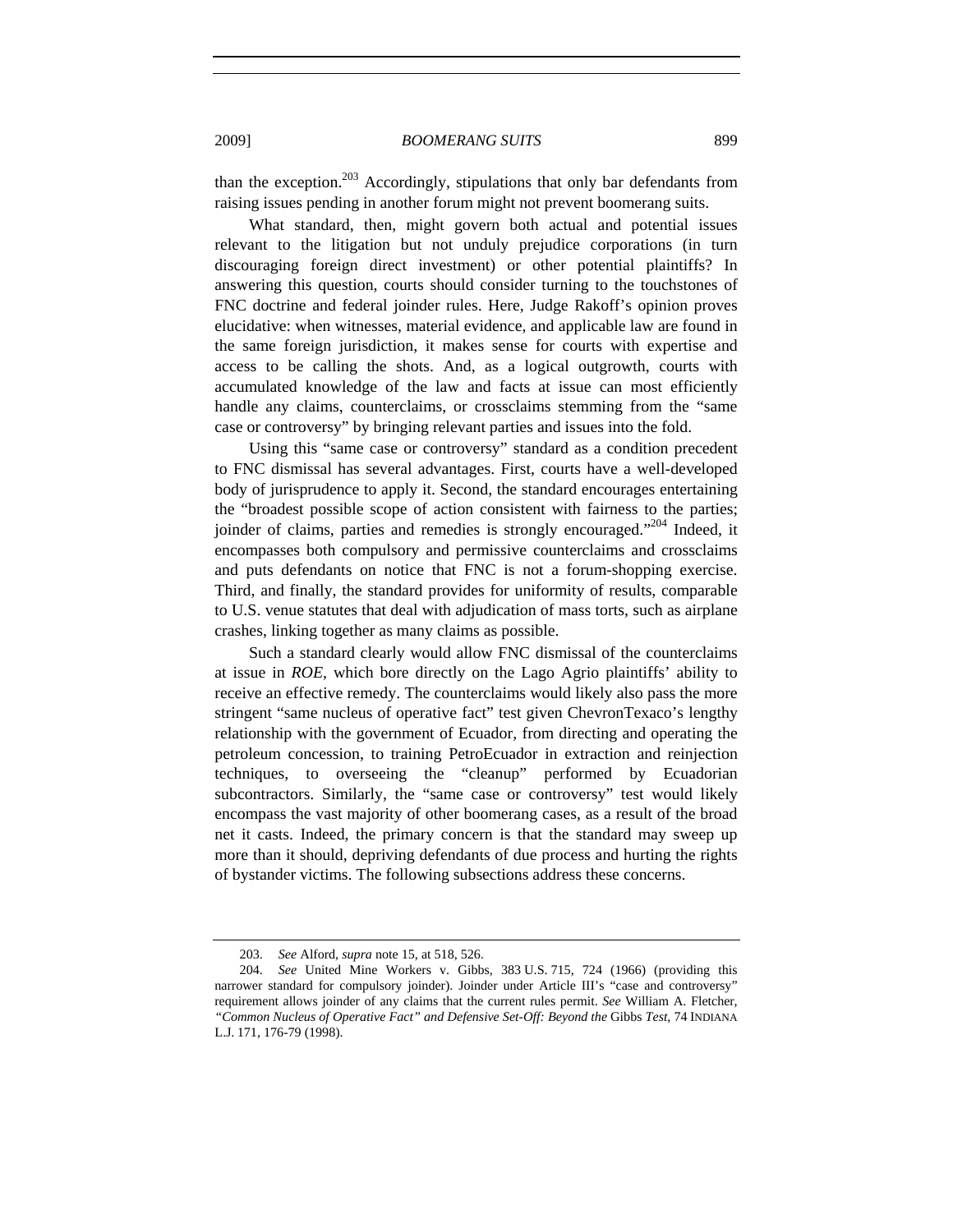### *B. Due Process or Process Due?*

In crafting stipulations designed to prevent situations like *ROE* and other boomerang suits from arising, courts (or legislatures amending existing FNC statutes) ought to focus on the volitional nature of the FNC motion. The plaintiff's forum choice is, at least ostensibly, accorded deference. To win an FNC dismissal, a defendant must show it is disadvantaged by the original location. It is an open secret, however, that defendants often petition for FNC to prevent human rights suits from progressing to the merits. As one commentator put it:

Defendants are quite aware that a dismissal often effectively ends the litigation . . . sav[ing] a corporation billions of dollars in liability otherwise owed to foreign plaintiffs who are victims of blatant wrongdoing. . . . Any deterrent effect that legal penalties may have had has turned into a corporate incentive to seek out alternative forums in the absence of such consequences.<sup>205</sup>

Given the marked benefits defendants derive from dismissal it is surely not onerous or unreasonable to ask them to face the consequences of their requests. In recent years, these consequences have mounted, as countries like Ecuador, enraged by the systemic harms inflicted upon their territory and populations, have passed sweeping constitutional and environmental law reforms. Instead of defunct claims, defendants now face the prospect of judgments far larger than those to which they might be subject in the United States.<sup>206</sup> In addition, these judgments have no chance of being reduced upon recognition, $207$  unlike domestic awards whittled down by the business-friendly U.S. Supreme Court.<sup>208</sup> As a result, Chevron and its cohorts are crying foul, mounting large-scale efforts to question the attitude of the Lago Agrio court, the impartiality of the independent expert, and the sympathies of the Correa administration in the hopes of undermining the proceedings, a strategy that is taking center stage in the most recent batch of *ROE* briefs.<sup>209</sup> This attitude will

<sup>205.</sup> Santoyo, *supra* note 31, at 712-13.

<sup>206.</sup> *See* Casey & Ristroph, *supra* note 8, at 35 (discussing \$489 million judgment against Dole, Shell, and Standard Fruit Corporation on behalf of 583 injured workers); *see also* discussion *supra* note 57.

<sup>207.</sup> *See* Robert E. Lutz, A Lawyer's Handbook for Enforcing Foreign Judgments in the United States and Abroad 19 (2007) (enumerating six grounds for non-enforcement of foreign judgments: "[1] insufficient notice to the defendant; [2] obtaining a judgment by fraud; [3] a judgment repugnant to public policy in domestic state; [4] a judgment that conflicts with another final and conclusive judgment; [5] a foreign court proceeding contrary to the parties' agreement in question in another forum; or [6] a seriously inconvenient forum for the trial of action"); Heiser, *supra* note 26, at 635.

<sup>208.</sup> *See* Jeffrey Rosen, *Supreme Court Inc.*, N.Y. Times Mag., Mar. 16, 2008, at 38; *cf. supra* note 57 (citing landmark punitive damages reduction case).

<sup>209.</sup> *See supra* note 20. Unfortunately, as ChevronTexaco's attitude evinces, corporations are often able and willing to fight to the death to avoid liability (in ChevronTexaco's case even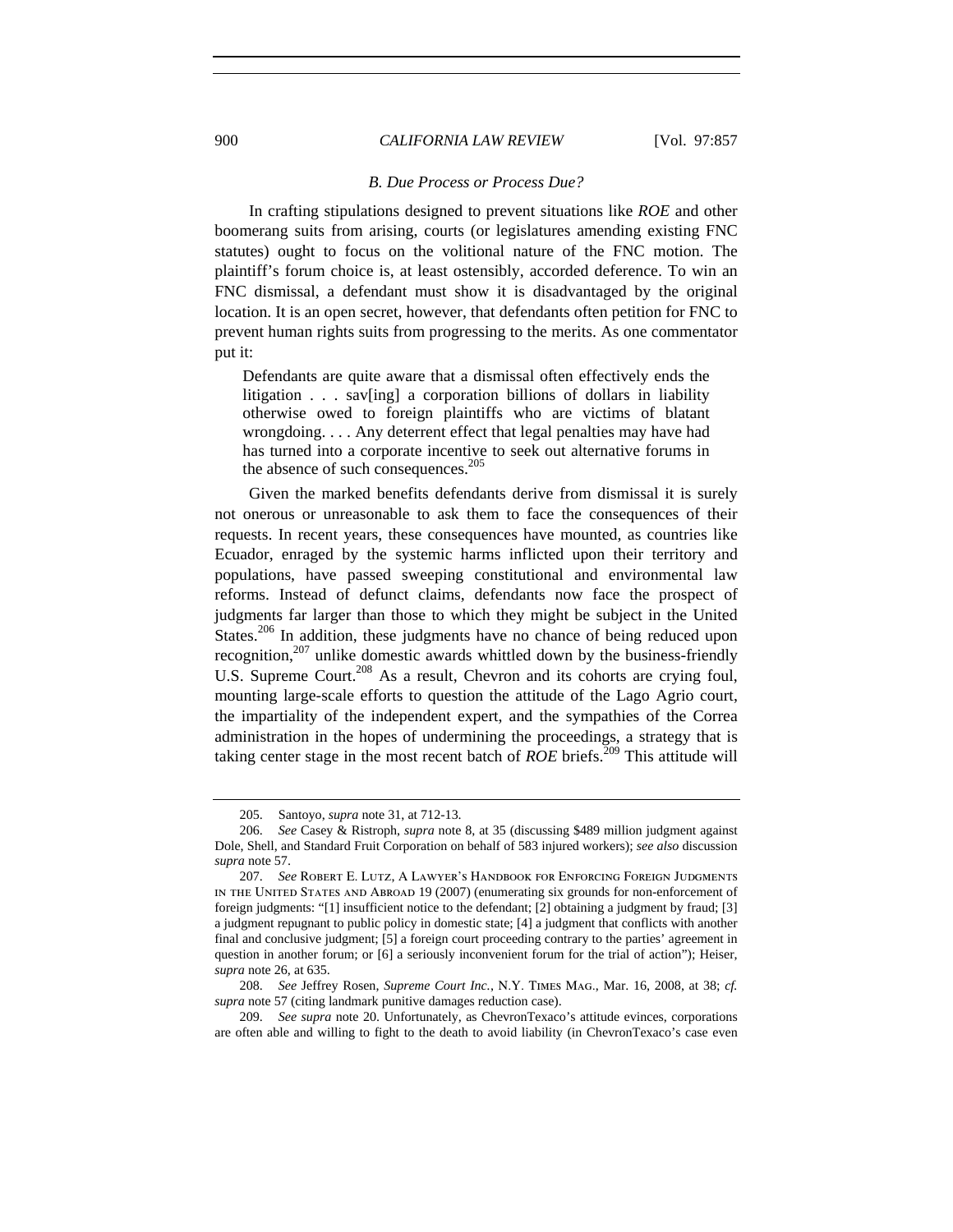undoubtedly prompt objections to more stringent dismissal stipulations; after all, what if there is a process breakdown in Lago Agrio? What if a war erupts between Ecuador and Columbia, and insurgents destroy the border town courthouse? What if Revolutionary Armed Forces of Columbia (FARC) drug traffickers or militant indigenous groups kidnap wealthy defense attorneys (who insisted on wearing camouflage to the site inspections during the *Peritaje Global*)? What if, as a result of the sweeping "case and controversy" standard, defendants lose the right to make various substantive legal arguments not provided for by the law of the foreign forum?

Yet, as even conservative jurists like Judge Posner admit, a judgment of a foreign court need not comport with American standards of due process (typically thought of in constitutional terms) to be enforceable.<sup>210</sup> Rather, it need only meet basic standards of fairness elaborated in the representative recognition statute.<sup>211</sup> In some cases, the enforcement statute in question requires only a *system* of fair tribunals, not that the particular court in question meet specified standards of due process.<sup>212</sup>

Since defendants are capable of anticipating the costs and benefits of foreign litigation, and defendants routinely must waive rights when litigating abroad (whether explicitly or implicitly), it can hardly be argued that compelling them to pursue claims related to the underlying dispute in these fora creates unpredictability. Defendants, to reiterate, also have the option to decline the stipulations and rescind their FNC motions if they are concerned about due process. Given increasing globalization—and the spread of electronic correspondence, facsimile, and teleconferencing—the burdens imposed on private entities defending in the United States are actually far smaller than at the time the Supreme Court decided *Gilbert*. 213 The relative ease of U.S.

213. *See* Boyd, *supra* note 24, at 70 (arguing, inter alia, that "modern modes of transportation, multilateral treaties providing for service abroad and other procedural mechanisms for international litigation, render *Gilbert*'s private interest analysis, virtually obsolete").

going so far as to lobby the U.S. trade representative to withdraw from the U.S.-Ecuador Free Trade Agreement should the Lago Agrio court find the company liable). *See* Isikoff, *supra* note 87.

<sup>210.</sup> *See* Soc'y of Lloyd's v. Ashenden, 233 F.3d 473, 477 (7th Cir. 2000) (Posner, J.) (foreign judgments under UFMJRA entitled to full faith and credit).

<sup>211.</sup> *Id.* (citing Ingersoll Milling Mach. Co. v. Granger, 833 F.2d 680, 687-88 (7th Cir. 1987)).

<sup>212.</sup> *See id.* ("Rather than trying to impugn the English legal system *en gross*, the defendants argue that the Illinois statute requires us to determine whether the particular judgments that they are challenging were issued in proceedings that conform to the requirements of due process of law as it has come to be understood in the case law of Illinois and other American jurisdictions. The statute, with its reference to 'system,' does not support such a retail approach, which would moreover be inconsistent with providing a streamlined, expeditious method for collecting money judgments rendered by courts in other jurisdictions—which would in effect give the judgment creditor a further appeal on the merits. The process of collecting a judgment is not meant to require a second lawsuit.").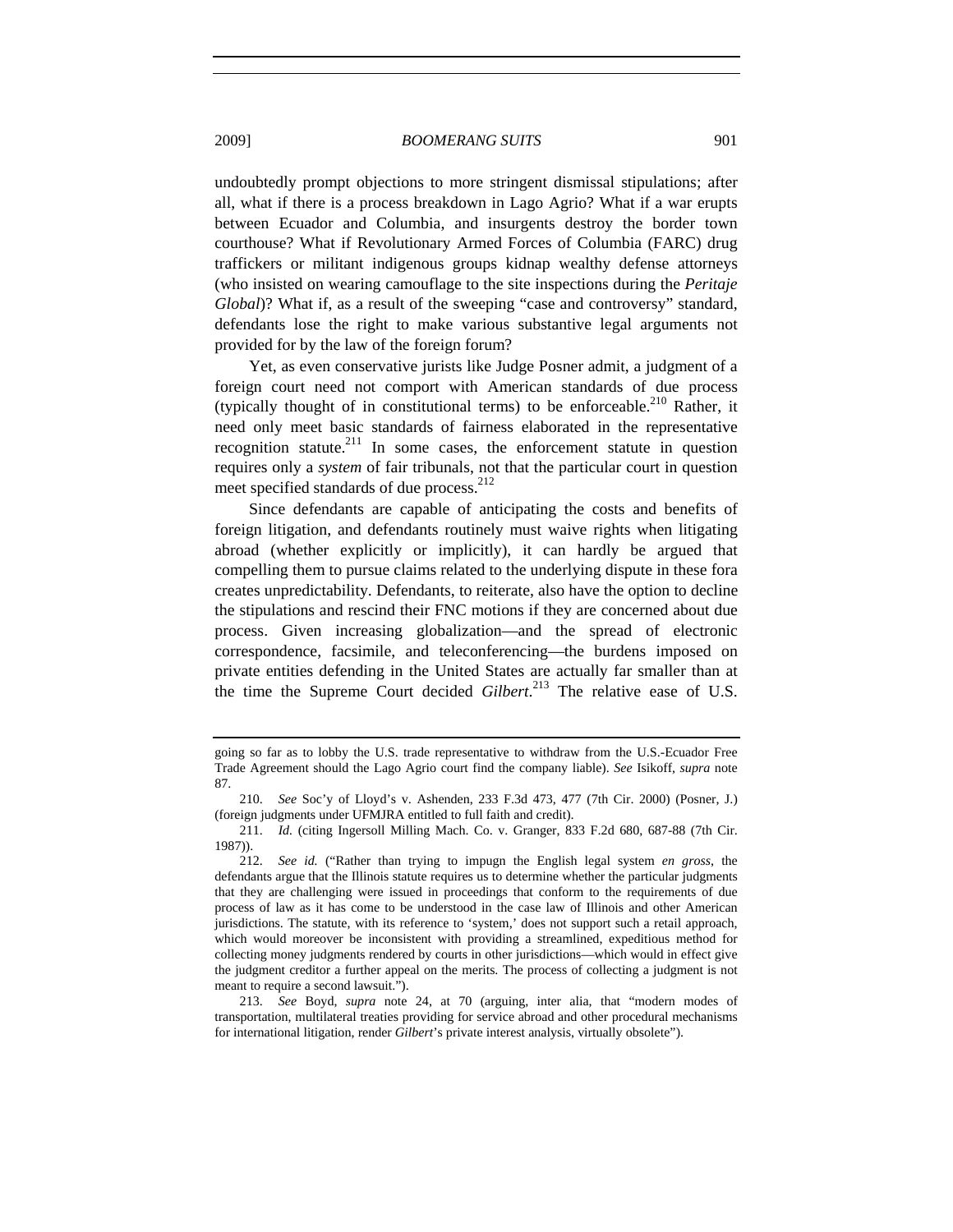process suggests that refraining from filing an FNC petition is a viable option. And, to the extent that defendants anticipate they may raise a particular claim or counterclaim that can only be pursued in the United States and that will not interfere with proceedings abroad, they may say so. As district courts have discretion to tailor dismissal orders (assuming the "case and controversy" standard remains uncodified), particularized factors can be taken into account and the dismissal stipulations narrowed accordingly. Similarly, if foreign joinder mechanisms upon which stipulations depend are shown not to exist, then the district court can take this into account and alter its order accordingly.

Finally, FNC orders often provide backstops against faulty process through "return clauses" that permit parties to come back to "the dismissing court should the law suit become impossible in the foreign forum."<sup>214</sup> While return clauses remain controversial in some jurisdictions—and are in considerable tension with *Carbide*—they do suggest the possibly that the district court could resume jurisdiction over the proceedings abroad if a catastrophic event, such as a civil war or severe natural disaster, rendered the foreign system *as a whole* incapable of continuing to entertain the case.

## *C. Avoiding Prejudice to Third Parties*

The final thread left hanging by the "case and controversy" standard is potential interference with suits in other jurisdictions brought by victims of the same human rights abuses. In ChevronTexaco's case, other individuals and classes sued the oil company in a different region of Ecuador, in Texas, and in California.215 Judge Rakoff's dismissal opinion closely tracked the Texas case, illustrating the highly persuasive effect FNC dismissals may have on similar suits (an effect magnified by fears of plaintiff forum shopping).

Further, there is the obvious problem that if a corporation is not allowed to crossclaim or counterclaim in suits brought against it in another jurisdiction, as opposed to suits initiated by it, it may well be unable to mount an adequate defense (though likely it could appeal based on domestic standards of due process and possibly get an injunction against the district court's mandate). As such, other district courts are likely to consider the third-party factor as militating against such aggressive stipulations. To address this problem, courts can narrow the stipulations, perhaps using the "same nucleus of operative fact" standard. Similarly, courts might create an exception to the dismissal

<sup>214.</sup> Heiser, *supra* note 26, at 615 nn.37-38 (noting, in addition, that that "failure to include a return jurisdiction clause [can] constitute[] a per se abuse of discretion" in some jurisdictions). *But see* Leetsch v. Freedman, 260 F.3d 1100, 1104 (9th Cir. 2001) (failure to include "return clause" is not an abuse of discretion; such a requirement would contravene Supreme Court precedent emphasizing flexibility and tailored analyses that are the touchstone of FNC).

<sup>215.</sup> *See, e.g.*, Sequihua v. Texaco, Inc., 847 F. Supp. 61, 63 (S.D. Tex. 1994); Doe v. Texaco, Inc., No. C 06-02820 WHA, 2006 WL 2917581 (N.D. Cal. Oct. 11, 2006).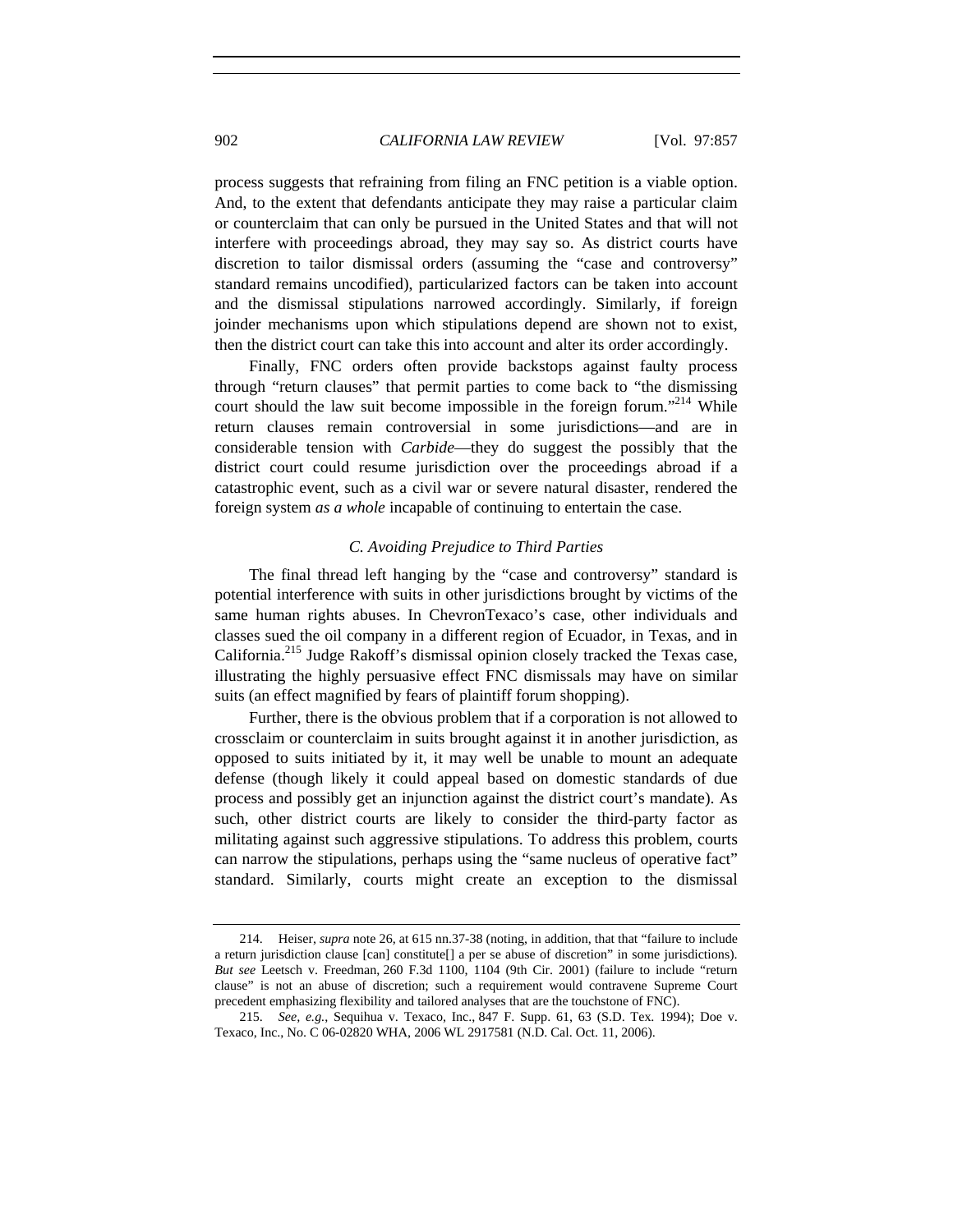stipulation, allowing corporations to defend themselves against the underlying allegations, but not to raise counterclaims against third parties (a standard that would have prevented the *ROE* counterclaims from being filed).

Alternatively, the district court granting the original dismissal order might see the existence of third parties as counseling in favor of FNC. Dismissal in this case promotes consolidation of claims abroad, promoting efficiency as well as diminishing the chances of inconsistent judgments against corporations. It should be remembered that joinder need not require all parties be roped together like mountain climbers. Indeed, parties can proceed to trial separately should conflicts of interest arise; some plaintiffs, for example, might desire settlement while others wish to seek injunctive relief. Thus, consolidation is not necessarily onerous to third parties, assuming they retain control of the litigation strategy in their own case.

## Conclusion: Lessons for the Future

*ROE* indicates a sea of change in the broader arena of human rights and development. Chevron's legal maneuvering insidiously inaugurates a strategy for corporate avoidance, drawing a blueprint for other multinational business entities accused of violating various norms abroad. The New York court's agreement to entertain the oil giant's counterclaims sets the standard for other companies to relocate suits to developing nations upon proclaiming their judicial impartiality. These businesses may undermine foreign continuations by pressuring and manipulating government officials, very often through less than ethical business tactics, to sign release agreements that can subsequently be used to nullify, or significantly delay, enforcement of proceedings abroad.<sup>216</sup> This strategy is likely to gain traction given the trend toward procedural reforms abroad. Ecuador's own court system underwent sweeping changes in  $2004.<sup>217</sup>$  Other judiciaries in developing countries—most notably India—have proven particularly eager to tackle the unique issues presented by multinational enterprise. $^{218}$ 

The solutions proposed by this Comment are most certainly not a panacea for many of these broader problems because they do not insulate legislators and executive officials from undue influence. However, they can, at the very least, assure that players are abiding by the same set of rules, and that corporate defendants and plaintiffs from the Global South know the game they are playing. After having once granted an FNC motion, it makes sense for a court to hem all related matters into a single proceeding rather than allowing disparate ones to unfold simultaneously.

<sup>216.</sup> *See* Casey & Ristroph, *supra* note 8, at 43-44; Alford, *supra* note 15, at 526.

<sup>217.</sup> *See* Plaintiffs' *ROE III* Brief, *supra* note 15 (collecting expert testimony).

<sup>218.</sup> *See* Daschbach, *supra* note 38, at 55.